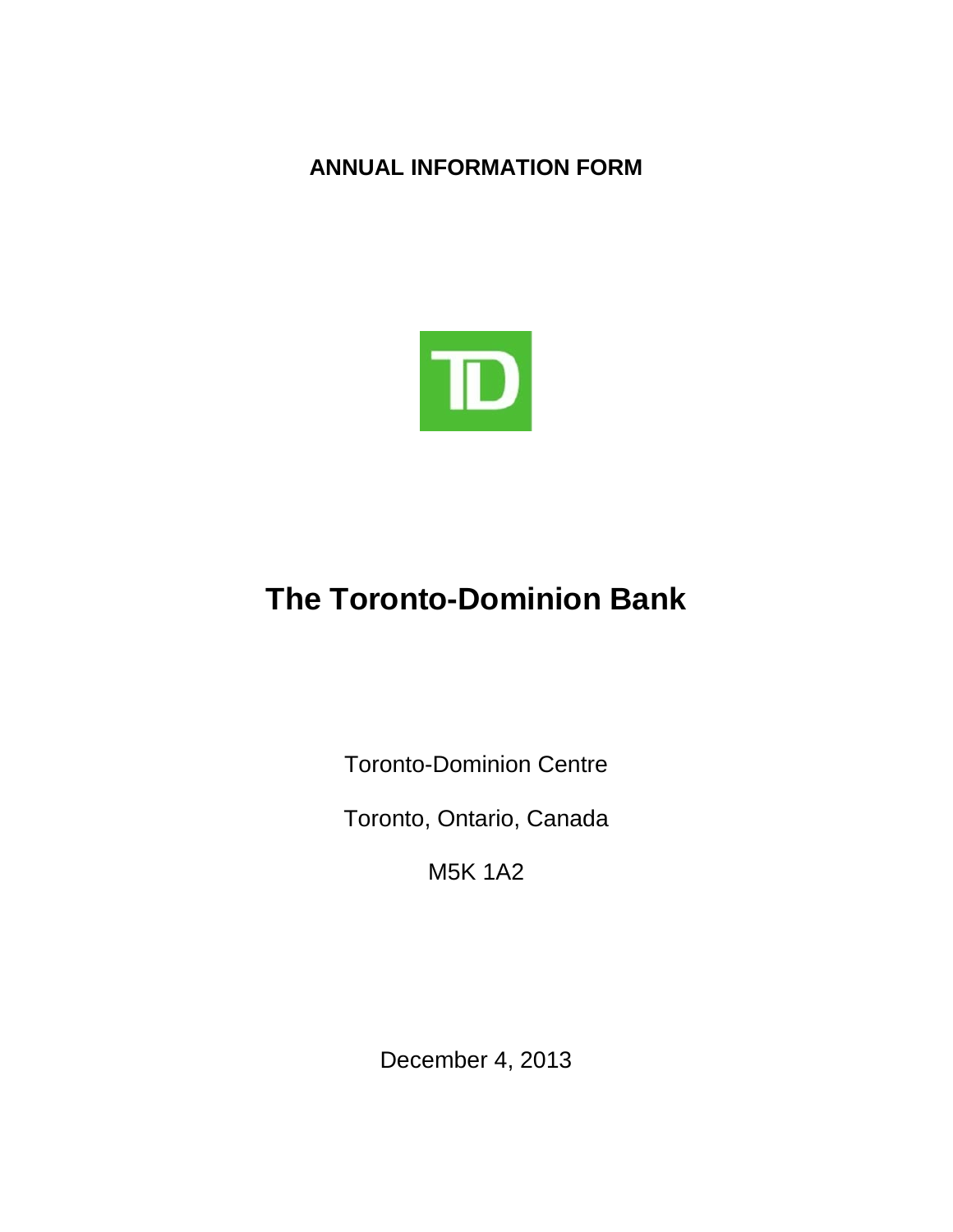# **Documents Incorporated by Reference**

Portions of this Annual Information Form ("AIF") are disclosed in the Bank's annual consolidated financial statements ("Annual Financial Statements") and management's discussion and analysis for the year ended October 31, 2013 (the "2013 MD&A") and are incorporated by reference into this AIF.

|                                                                | Page<br>Reference                    | Page / Incorporated<br>by Reference From        |                          |  |
|----------------------------------------------------------------|--------------------------------------|-------------------------------------------------|--------------------------|--|
|                                                                | Annual<br><b>Information</b><br>Form | Annual<br><b>Financial</b><br><b>Statements</b> | 2013<br><b>MD&amp;A</b>  |  |
| <b>CORPORATE STRUCTURE</b>                                     |                                      |                                                 |                          |  |
|                                                                | 4<br>4                               |                                                 |                          |  |
| GENERAL DEVELOPMENT OF THE BUSINESS                            |                                      |                                                 |                          |  |
|                                                                | 4                                    |                                                 | $3 - 34$                 |  |
| DESCRIPTION OF THE BUSINESS                                    |                                      |                                                 |                          |  |
|                                                                |                                      | 4-8<br>51, 52, 79                               | 18-34<br>26, 65, 103     |  |
|                                                                |                                      | 54, 55                                          | 69                       |  |
|                                                                | 5                                    |                                                 |                          |  |
|                                                                |                                      |                                                 | 40-53, 75-83<br>102, 103 |  |
|                                                                | 5                                    |                                                 | 67-103                   |  |
| <b>DIVIDENDS</b>                                               |                                      |                                                 |                          |  |
|                                                                | 6                                    |                                                 |                          |  |
| Dividend Policy and Restrictions for The Toronto-Dominion Bank | $\overline{7}$                       | 59-63                                           | 58                       |  |
| <b>CAPITAL STRUCTURE</b>                                       |                                      |                                                 |                          |  |
|                                                                | 7                                    | 60                                              |                          |  |
|                                                                | $\overline{7}$                       | 59, 60-63                                       |                          |  |
|                                                                | 8<br>9                               |                                                 |                          |  |
| MARKET FOR SECURITIES OF THE BANK                              |                                      |                                                 |                          |  |
|                                                                | 12                                   |                                                 |                          |  |
|                                                                | 12                                   |                                                 |                          |  |
|                                                                | 14                                   |                                                 |                          |  |
| DIRECTORS AND OFFICERS                                         |                                      |                                                 |                          |  |
|                                                                | 15<br>18                             |                                                 |                          |  |
|                                                                | 20                                   |                                                 |                          |  |
|                                                                | 21                                   |                                                 |                          |  |
|                                                                | 21                                   |                                                 |                          |  |
|                                                                | 22                                   |                                                 |                          |  |
| LEGAL PROCEEDINGS AND REGULATORY ACTIONS                       |                                      |                                                 |                          |  |
|                                                                | 23<br>23                             |                                                 |                          |  |
|                                                                |                                      |                                                 |                          |  |
| INTEREST OF MANAGEMENT AND OTHERS IN                           | 23                                   |                                                 |                          |  |
| <b>TRANSFER AGENTS AND REGISTRARS</b>                          |                                      |                                                 |                          |  |
|                                                                | 24                                   |                                                 |                          |  |
|                                                                | 24                                   |                                                 |                          |  |
|                                                                | 24                                   |                                                 |                          |  |
|                                                                | 24                                   |                                                 |                          |  |

**Unless otherwise specified, this AIF presents information as at October 31, 2013.**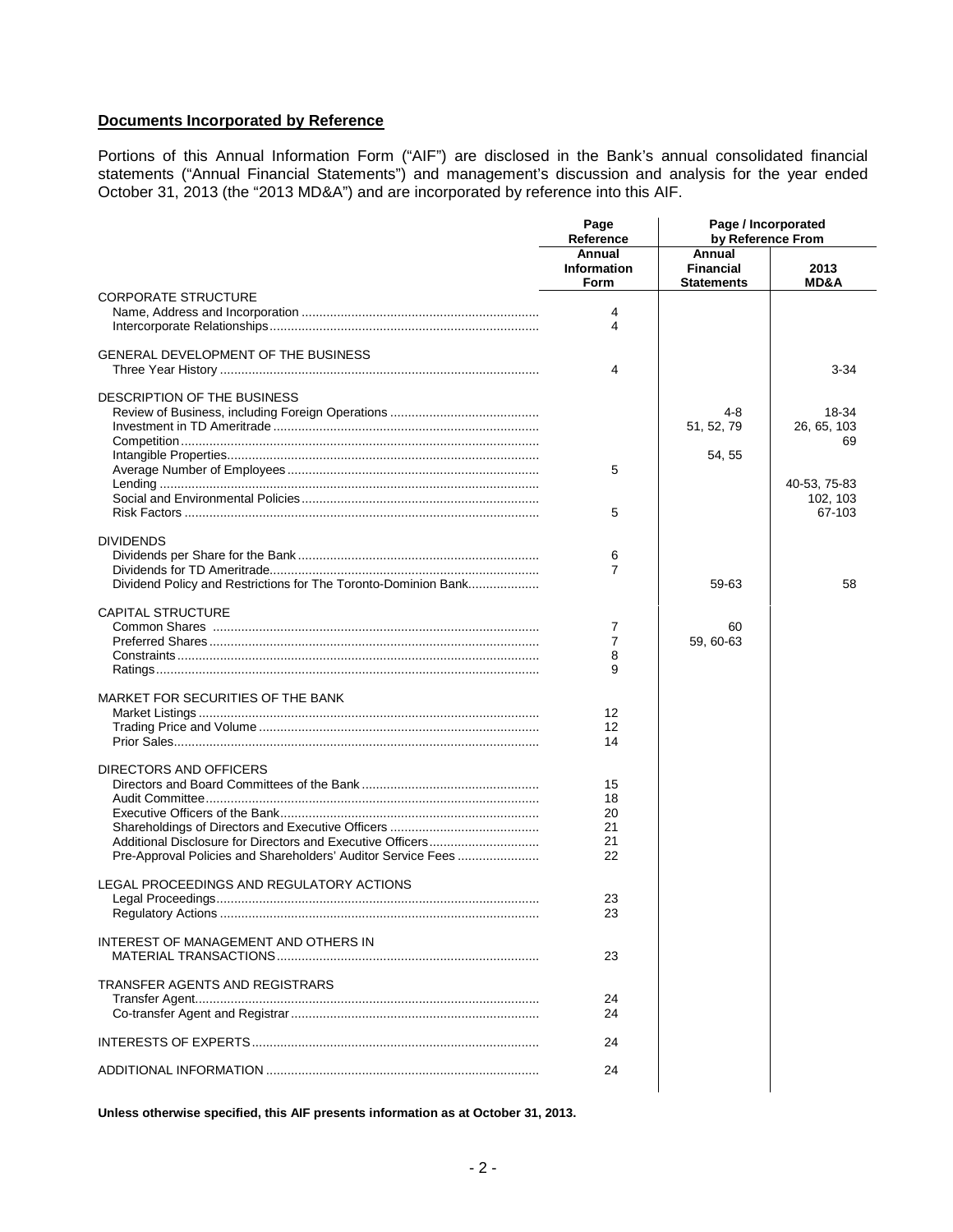# **Caution regarding Forward-Looking Statements**

From time to time, the Bank makes written and/or oral forward-looking statements, including in this document, in other filings with Canadian regulators or the U.S. Securities and Exchange Commission, and in other communications. In addition, representatives of the Bank may make forward-looking statements orally to analysts, investors, the media and others. All such statements are made pursuant to the "safe harbour" provisions of, and are intended to be forward-looking statements under, applicable Canadian and U.S. securities legislation, including the U.S. Private Securities Litigation Reform Act of 1995. Forward-looking statements include, but are not limited to, statements made in this document, the Bank's 2013 MD&A under the headings "Economic Summary and Outlook", for each business segment "Business Outlook and Focus for 2014" and in other statements regarding the Bank's objectives and priorities for 2014 and beyond and strategies to achieve them, and the Bank's anticipated financial performance. Forward-looking statements are typically identified by words such as "will", "should", "believe", "expect", "anticipate", "intend", "estimate", "plan", "may", and "could".

By their very nature, these forward-looking statements require the Bank to make assumptions and are subject to inherent risks and uncertainties, general and specific. Especially in light of the uncertainty related to the physical, financial, economic, political, and regulatory environments, such risks and uncertainties – many of which are beyond the Bank's control and the effects of which can be difficult to predict – may cause actual results to differ materially from the expectations expressed in the forward-looking statements. Risk factors that could cause such differences include: credit, market (including equity, commodity, foreign exchange, and interest rate), liquidity, operational (including technology), reputational, insurance, strategic, regulatory, legal, environmental, capital adequacy, and other risks. Examples of such risk factors include the general business and economic conditions in the regions in which the Bank operates; disruptions in or attacks (including cyber attacks) on the Bank's information technology, internet, network access or other voice or data communications systems or services; the evolution of various types of fraud to which the Bank is exposed; the failure of third parties to comply with their obligations to the Bank or its affiliates relating to the care and control of information; the impact of recent legislative and regulatory developments; the overall difficult litigation environment, including in the United States; changes to the Bank's credit ratings; changes in currency and interest rates; increased funding costs for credit due to market illiquidity and competition for funding; and the occurrence of natural and unnatural catastrophic events and claims resulting from such events. We caution that the preceding list is not exhaustive of all possible risk factors and other factors could also adversely affect the Bank's results. For more detailed information, please see the "Risk Factors and Management" section of the 2013 MD&A, as may be updated in subsequently filed quarterly reports to shareholders and news releases (as applicable) related to any transactions discussed under the heading "Significant Events" in the relevant MD&A, which applicable releases may be found on www.td.com. All such factors should be considered carefully, as well as other uncertainties and potential events, and the inherent uncertainty of forward-looking statements, when making decisions with respect to the Bank and we caution readers not to place undue reliance on the Bank's forward-looking statements.

Material economic assumptions underlying the forward-looking statements contained in this document are set out in the 2013 MD&A under the headings "Economic Summary and Outlook", and for each business segment, "Business Outlook and Focus for 2014", each as updated in subsequently filed quarterly reports to shareholders.

Any forward-looking statements contained in this document represent the views of management only as of the date hereof and are presented for the purpose of assisting the Bank's shareholders and analysts in understanding the Bank's financial position, objectives and priorities and anticipated financial performance as at and for the periods ended on the dates presented, and may not be appropriate for other purposes. The Bank does not undertake to update any forward-looking statements, whether written or oral, that may be made from time to time by or on its behalf, except as required under applicable securities legislation.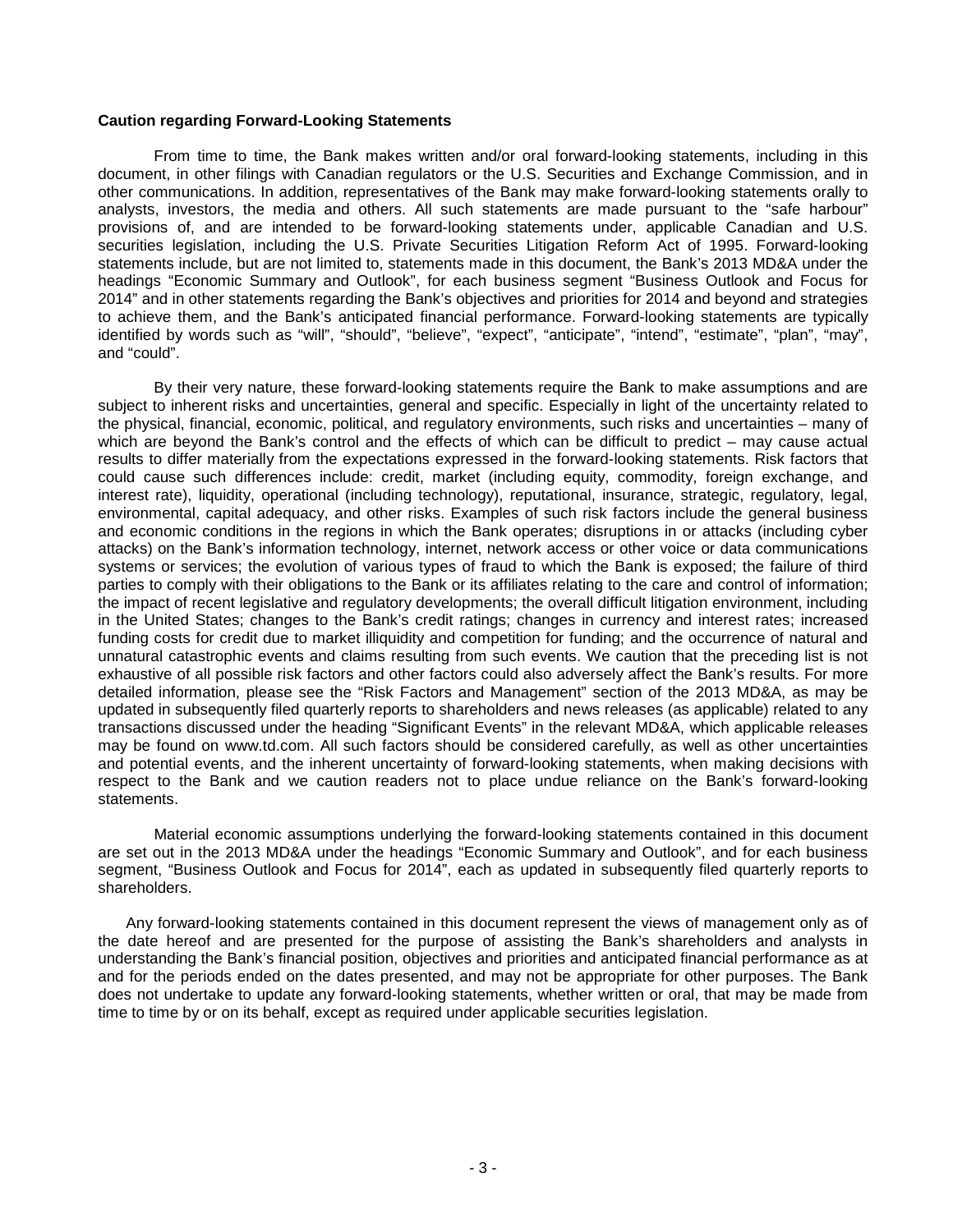# **CORPORATE STRUCTURE**

## **Name, Address and Incorporation**

The Toronto-Dominion Bank (the "Bank" or "TD") and its subsidiaries are collectively known as "TD Bank Group". The Bank, a Schedule 1 chartered bank subject to the provisions of the *Bank Act* of Canada (the "Bank Act"), was formed on February 1, 1955 through the amalgamation of The Bank of Toronto (chartered in 1855) and The Dominion Bank (chartered in 1869). The Bank's head office is located at Toronto-Dominion Centre, King Street West and Bay Street, Toronto, Ontario, M5K 1A2.

## **Intercorporate Relationships**

Information about the intercorporate relationships among the Bank and its principal subsidiaries is provided in Appendix "A" to this AIF.

# **GENERAL DEVELOPMENT OF THE BUSINESS**

## **Three Year History**

As at October 31, 2013, TD was the second largest Canadian bank in terms of market capitalization. TD Bank Group is the sixth largest bank in North America by branches and serves over 22 million customers in four key businesses operating in a number of locations in financial centres around the globe: Canadian Personal and Commercial Banking, including TD Canada Trust and TD Auto Finance Canada; Wealth and Insurance, including TD Wealth, TD Direct Investing, an investment in TD Ameritrade, and TD Insurance; U.S. Personal and Commercial Banking, including TD Bank, America's Most Convenient Bank, and TD Auto Finance U.S.; and Wholesale Banking, including TD Securities. TD also ranks among the world's leading online financial services firms, with approximately 8 million active online and mobile customers. TD had \$862.5 billion in assets on October 31, 2013. The Toronto-Dominion Bank trades under the symbol "TD" on the Toronto and New York Stock Exchanges.

For additional information on TD's businesses, see the descriptions provided below and on pages 18–34 of the 2013 MD&A.

#### *Developments in the Canadian Business*

On December 1, 2011, the Bank acquired substantially all of the credit card portfolio of MBNA Canada, a wholly-owned subsidiary of Bank of America Corporation, as well as certain other assets and liabilities for cash consideration of \$6,839 million.

On August 5, 2013, the Bank completed the acquisition of substantially all of the consumer private label credit card portfolio of HSBC Retail Services Limited, an indirect wholly-owned subsidiary of HSBC Holdings plc.

On August 12, 2013, the Bank and Aimia Inc. ("Aimia") announced that the Bank will become the primary credit card issuer for Aeroplan, a loyalty program owned by Aimia, starting on January 1, 2014. On September 16, 2013, the Bank, Aimia and Canadian Imperial Bank of Commerce ("CIBC") jointly announced agreements under which the Bank will also acquire approximately 50% of CIBC's existing Aeroplan credit card portfolio, which will primarily include accounts held by customers who do not have an existing retail banking relationship with CIBC. The acquisition is subject to customary closing conditions and is expected to close in the first quarter of fiscal 2014.

On November 12, 2013, TD Waterhouse Canada Inc., a subsidiary of the Bank, completed the sale of the Bank's institutional services business, known as TD Waterhouse Institutional Services, to a subsidiary of National Bank of Canada.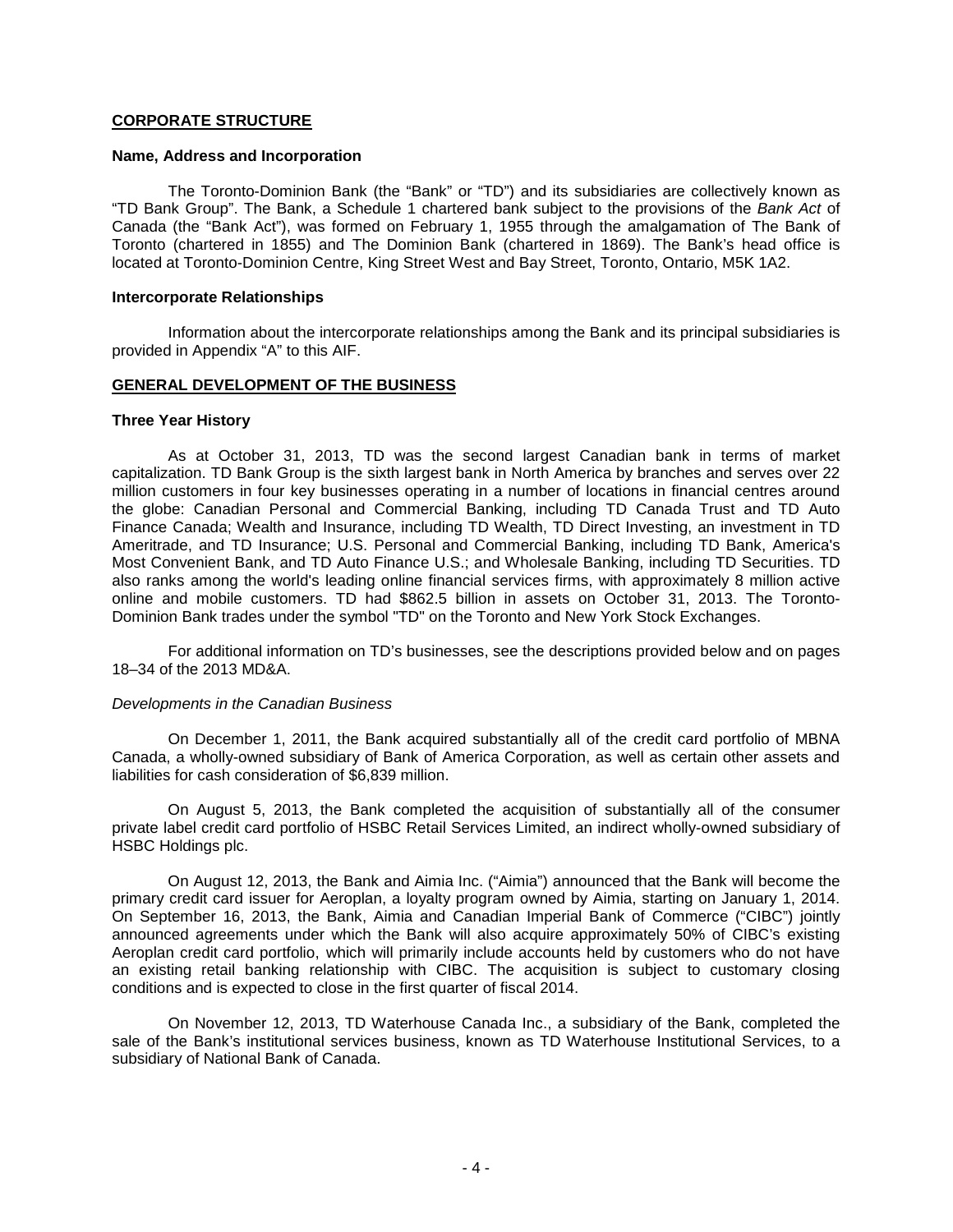#### *Development of TD Bank, America's Most Convenient Bank®*

TD Bank, N.A., operating under the brand name TD Bank, America's Most Convenient Bank® is one of the 10 largest banks in the U.S. and provides customers with a full range of financial products and services at more than 1,300 convenient locations located along the east coast from Maine to Florida. TD Bank, N.A. is a wholly-owned subsidiary of the Bank.

On April 1, 2011, the Bank announced the closing of its acquisition of Chrysler Financial. Under the terms of the agreement, TD Bank, N.A. acquired Chrysler Financial in the U.S. and the Bank acquired Chrysler Financial in Canada. The results of Chrysler Financial in the U.S. are reported in the Bank's U.S. Personal and Commercial Banking segment. The results of Chrysler Financial in Canada are reported in the Bank's Canadian Personal and Commercial Banking segment. On June 10, 2011, the Bank announced it was combining its existing auto lending business with Chrysler Financial under a new North American auto lending brand, TD Auto Finance.

On March 13, 2013, the Bank, through its subsidiary TD Bank USA, N.A., acquired substantially all of Target Corporation's ("Target") existing U.S. Visa and private label credit card portfolios, with a gross outstanding balance of US\$5.8 billion. TD Bank USA, N.A. also entered into a seven-year program agreement under which it will become the exclusive issuer of Target-branded Visa and private label consumer credit cards to Target's U.S. customers.

On March 27, 2013, the Bank acquired 100% of the outstanding equity of Epoch Holding Corporation, including its wholly-owned subsidiary Epoch Investment Partners, Inc. ("Epoch"), a New York-based asset management firm. Epoch was acquired for cash consideration of US\$674 million, and Epoch Holding Corporation shareholders received US\$28 in cash per share.

## *Investment in TD Ameritrade*

The Bank has an investment in TD Ameritrade Holding Corporation ("TD Ameritrade"). TD Ameritrade is a leading provider of securities brokerage services and technology-based financial services to retail investors, traders and independent registered investment advisors. TD Ameritrade provides its services predominantly through the Internet, a national branch network and relationships with independent registered investment advisors. TD Ameritrade is a U.S. publicly-traded company and its common shares are listed on the NYSE. As of October 31, 2013, the Bank owned approximately 42.22% of the outstanding voting securities of TD Ameritrade. Additional information concerning TD Ameritrade may be found on the U.S. Securities and Exchange Commission's EDGAR system ("EDGAR") at www.sec.gov.

The Bank's investment in TD Ameritrade is subject to a Stockholders Agreement that contains provisions relating to governance, board composition, stock ownership, transfers of shares, voting and other matters. Pursuant to the terms of the Stockholders Agreement, the Bank will not exercise the voting rights in respect of any shares held by it in excess of 45% of the outstanding shares of common stock of TD Ameritrade.

#### **DESCRIPTION OF THE BUSINESS**

Descriptions of TD's significant business segments and related information are provided on pages 3 and 18-34 of the 2013 MD&A.

# **Average Number of Employees**

TD had an average number of 78,748 full-time equivalent employees for fiscal 2013.

#### **Risk Factors**

The Bank considers it critical to regularly assess its operating environment and highlight top and emerging risks, which are risks with a potential to have a material effect on the Bank and where the attention of senior leaders is focused due to the potential magnitude or immediacy of their impact. Top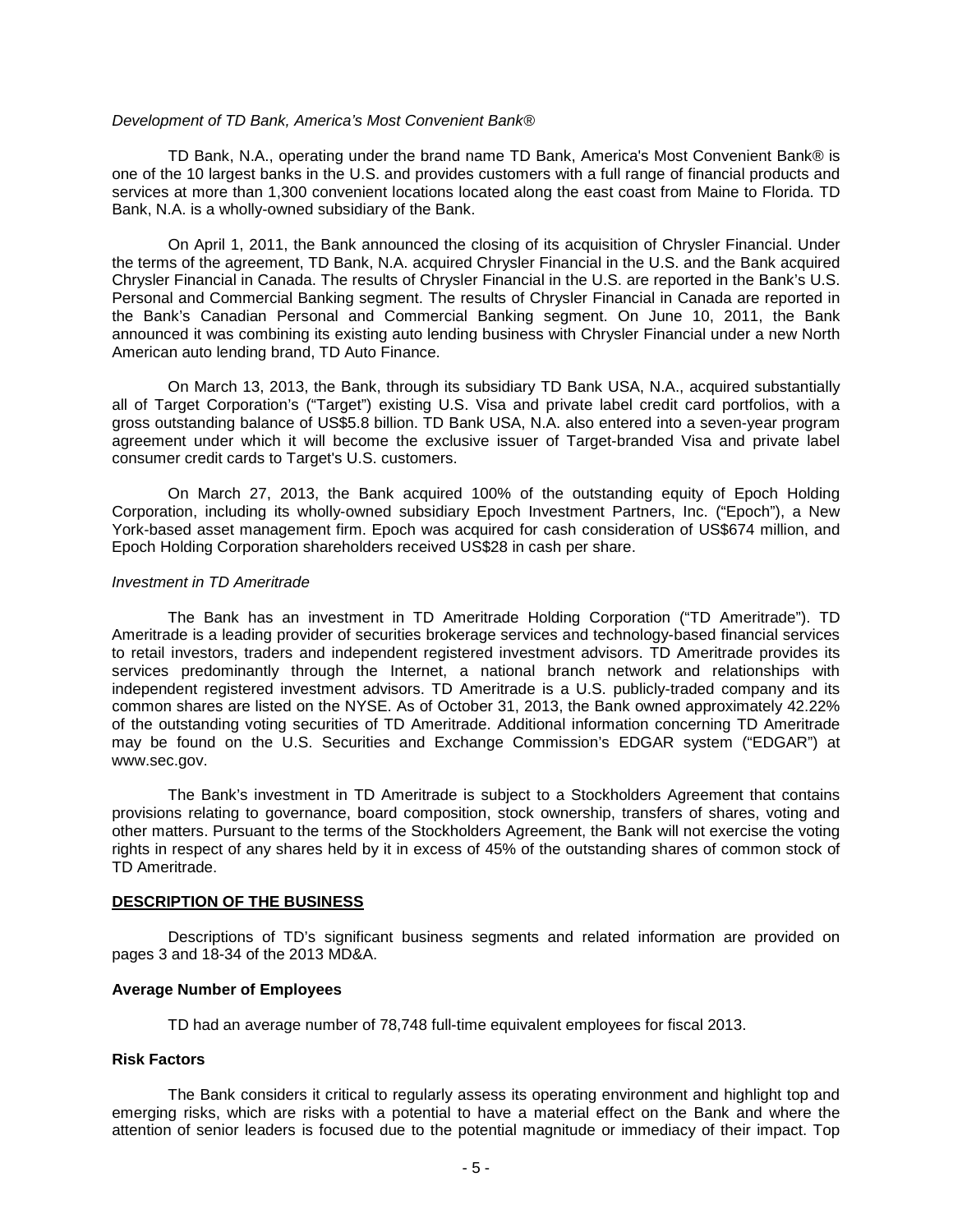and emerging risks include: general business and economic conditions in the regions in which the Bank operates; the proliferation, sophistication and constant evolution of technology and information security risks for large financial institutions such as the Bank; the sophistication, complexity and evolution of the various types of fraud to which the Bank is routinely exposed; the Bank's reliance on third party service providers as well as its own information technology systems to successfully deliver its products and services; the introduction of new, and changes to current, laws and regulations as well as the fiscal, economic and monetary policies of various regulatory agencies in Canada, the U.S. and other countries internationally, and changes in their interpretation or implementation; and the Bank or its subsidiaries from time to time being named as defendants or otherwise involved in class actions and other litigations or disputes with third parties, including regulatory enforcement proceedings, related to the Bank's businesses and operations, and which may last several years and may be highly complex. Other risk factors that may affect future results include: the adequacy of the Bank's risk management framework; the Bank's ability to successfully complete and integrate acquisitions and execute strategic plans; the Bank's ability to attract, develop and retain key executives; changes to the Bank's credit ratings and ratings outlooks from rating agencies; currency and interest rate movements in Canada, the U.S. and other jurisdictions in which the Bank does business; accounting policies and methods used by the Bank and the affect those policies and methods have when the Bank reports its financial condition and results of operations; and the Bank's ability to operate in a highly competitive industry.

Further explanation of the types of risks cited above and the ways in which the Bank manages them can be found under the heading "Risk Factors and Management", on pages 67 to 103, of the 2013 MD&A, which is incorporated by reference. The Bank cautions that the preceding discussion of risks is not exhaustive. When considering whether to purchase securities of the Bank, investors and others should carefully consider these factors as well as other uncertainties, potential events and industry and Bank-specific factors that may adversely impact the Bank's future results.

# **DIVIDENDS**

| <b>Type of Share</b>    | 2013                | 2012   | 2011   |
|-------------------------|---------------------|--------|--------|
| <b>Common Shares</b>    | \$3.24              | \$2.89 | \$2.61 |
|                         |                     |        |        |
| <b>Preferred Shares</b> |                     |        |        |
| Series M <sup>1</sup>   |                     |        | \$1.18 |
| Series $N^2$            |                     |        | \$1.15 |
| Series O                | \$1.21              | \$1.21 | \$1.21 |
| Series P                | \$1.31              | \$1.31 | \$1.31 |
| Series Q                | \$1.40              | \$1.40 | \$1.40 |
| Series R                | \$1.40              | \$1.40 | \$1.40 |
| Series S <sup>3</sup>   | \$1.15              | \$1.25 | \$1.25 |
| Series $T^3$            | \$0.16 <sup>4</sup> |        |        |
| Series Y <sup>5</sup>   | \$1.28              | \$1.28 | \$1.28 |
| Series AA               | \$1.25              | \$1.25 | \$1.25 |
| Series AC               | \$1.40              | \$1.40 | \$1.40 |
| Series AE               | \$1.56              | \$1.56 | \$1.56 |
| Series AG               | \$1.56              | \$1.56 | \$1.56 |
| Series Al               | \$1.56              | \$1.56 | \$1.56 |
| Series AK               | \$1.56              | \$1.56 | \$1.56 |

# **Dividends per Share for the Bank (October 31st year-end)**

<sup>1</sup> On October 31, 2011, the Bank redeemed all of its 14 million outstanding Class A First Preferred Shares, Series M.

<sup>2</sup> On October 31, 2011, the Bank redeemed all of its 8 million outstanding Class A First Preferred Shares, Series N.

<sup>3</sup> On July 31, 2013, the Bank converted 4.6 million of its 10 million Non-Cumulative 5-Year Rate Reset Preferred Shares, Series S, on a one-for-one basis, into Non-Cumulative Floating Rate Preferred Shares, Series T of the Bank.

This represents the amount of cash dividends paid per share from July 31, 2013 to October 31, 2013.

<sup>5</sup> On October 31, 2013, the Bank converted 4.5 million of its 10 million Non-Cumulative 5-Year Rate Reset Preferred Shares, Series Y, on a one-for-one basis, into Non-Cumulative Floating Rate Preferred Shares, Series Z of the Bank.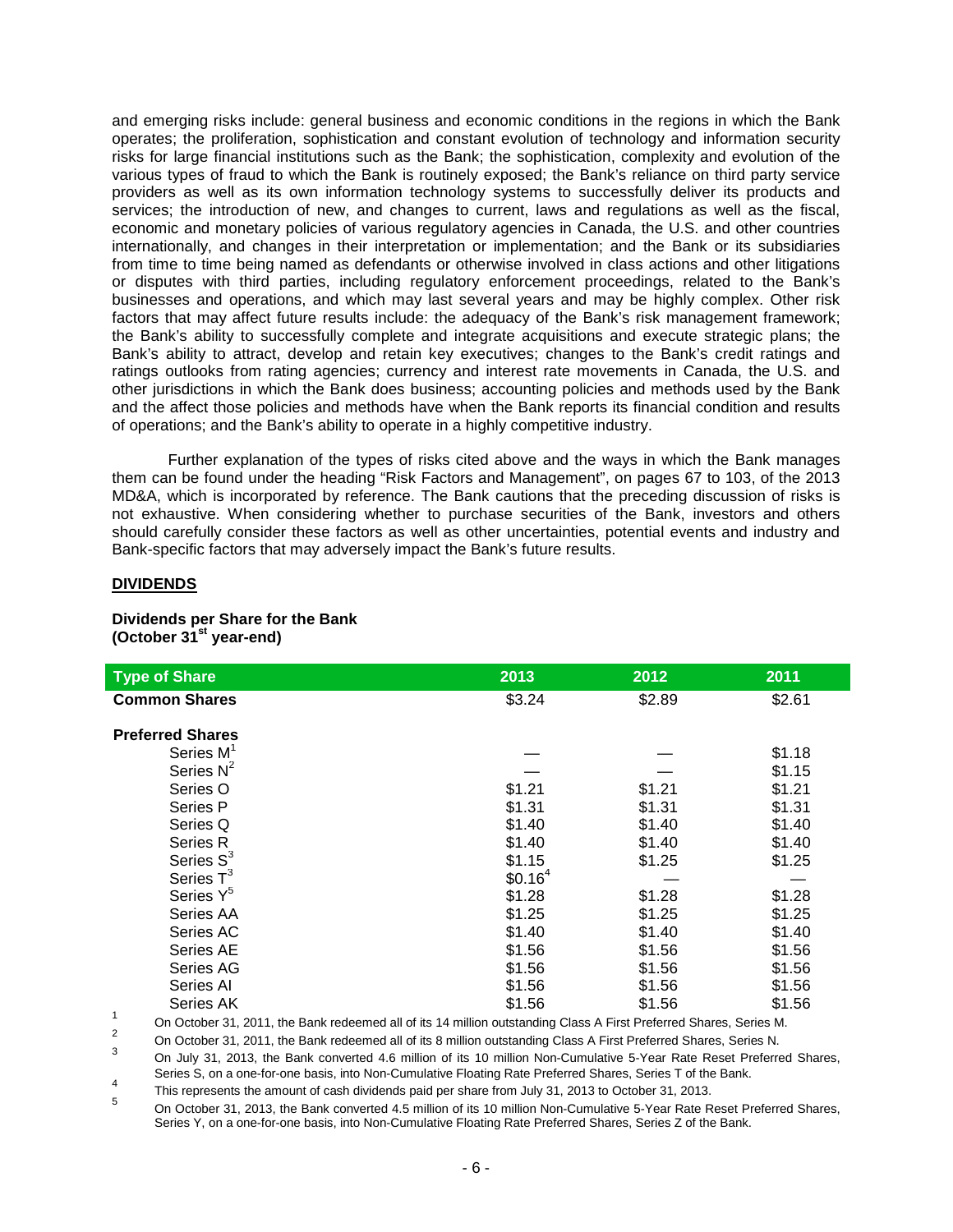# **Dividends for TD Ameritrade (September 30th year-end)**

TD Ameritrade declared a US\$0.09 per share quarterly cash dividend on its common stock during each quarter of its 2013 fiscal year. TD Ameritrade also declared and paid a US\$0.50 per share special cash dividend on its common stock during the first quarter of its 2013 fiscal year. On October 29, 2013, TD Ameritrade declared a US\$0.12 per share quarterly cash dividend on its common stock for the first quarter of its 2014 fiscal year, payable on November 19, 2013 to all holders of record of TD Ameritrade common stock as of November 7, 2013, and a US\$0.50 per share special cash dividend on its common stock, payable on December 17, 2013 to all holders of record of TD Ameritrade common stock as of December 3, 2013. The payment of any future dividends will be at the discretion of TD Ameritrade's board of directors and will depend upon a number of factors that the board of directors deems relevant, including future earnings, the success of TD Ameritrade's business activities, capital requirements, the general financial condition and future prospects of its business, and general business conditions.

# **CAPITAL STRUCTURE**

The following summary of the Bank's share capital is qualified in its entirety by the Bank's by-laws and the actual terms and conditions of such shares.

# **Common Shares**

The authorized common share capital of the Bank consists of an unlimited number of common shares without nominal or par value. Subject to the restrictions set out under "Constraints" below, holders of common shares are entitled to vote at all meetings of the shareholders of the Bank, except meetings at which only holders of a specified class or series of shares are entitled to vote. The holders of common shares are entitled to receive dividends as and when declared by the Board of Directors of the Bank, subject to the preference of the holders of the preferred shares of the Bank. After payment to the holders of the preferred shares of the Bank of the amount or amounts to which they may be entitled, and after payment of all outstanding debts, the holders of common shares shall be entitled to receive the remaining property of the Bank upon the liquidation, dissolution or winding-up thereof.

# **Preferred Shares**

The Class A First Preferred Shares (the "Preferred Shares") of the Bank may be issued from time to time, in one or more series, with such rights, privileges, restrictions and conditions as the Board of Directors of the Bank may determine.

The Preferred Shares rank prior to the common shares and to any other shares of the Bank ranking junior to the Preferred Shares with respect to the payment of dividends and the distribution of assets in the event of the liquidation, dissolution or winding-up of the Bank. Each series of Preferred Shares ranks on a parity with every other series of Preferred Shares.

Pursuant to the Bank Act, the Bank may not, without the approval of the holders of the Preferred Shares, create any class of shares ranking prior to or on a parity with the Preferred Shares.

Approval of amendments to the provisions of the Preferred Shares as a class may be given in writing by the holders of all the outstanding Preferred Shares or by a resolution carried by an affirmative vote of at least two-thirds of the votes cast at a meeting at which the holders of a majority of the then outstanding Preferred Shares are present or represented by proxy or, if no quorum is present at such meeting, at an adjourned meeting at which the shareholders then present or represented by proxy may transact the business for which the meeting was originally called.

In the event of the liquidation, dissolution or winding-up of the Bank, before any amounts shall be paid to or any assets distributed among the holders of the common shares or shares of any other class of the Bank ranking junior to the Preferred Shares, the holder of a Preferred Share of a series shall be entitled to receive, to the extent provided for with respect to such Preferred Shares by the conditions attaching to such series: (i) an amount equal to the amount paid up thereon; (ii) such premium, if any, as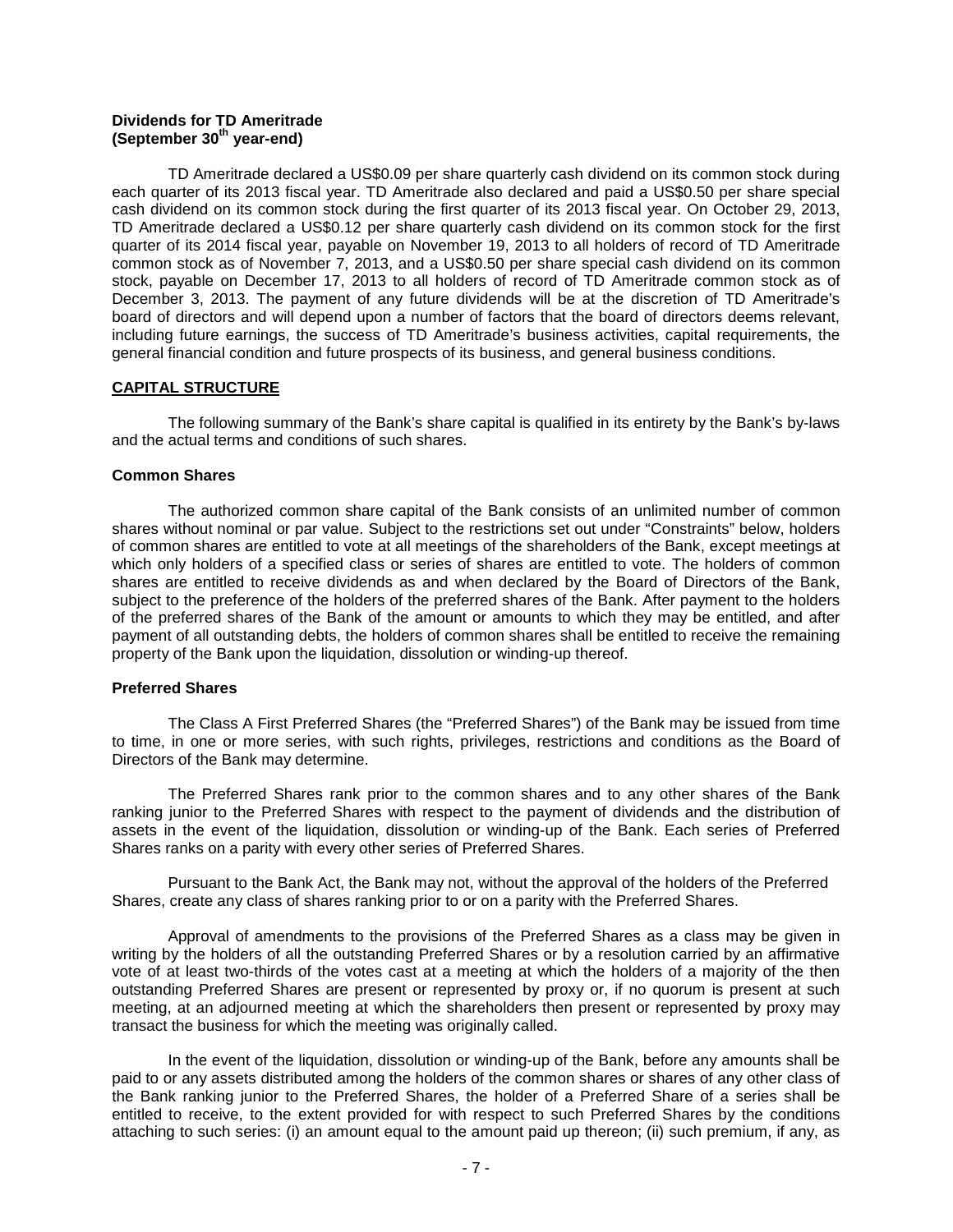has been provided for with respect to the Preferred Shares of such series; and (iii) all unpaid cumulative dividends, if any, on such Preferred Shares and, in the case of non-cumulative Preferred Shares, all declared and unpaid non-cumulative dividends. After payment to the holders of the Preferred Shares of the amounts so payable to them, they shall not be entitled to share in any further distribution of the property or assets of the Bank.

There are no voting rights attaching to the Preferred Shares except to the extent provided in any series or by the Bank Act.

The Bank may not, without the prior approval of the holders of the Preferred Shares, create or issue (i) any shares ranking in priority to or on a parity with the Preferred Shares; or (ii) any additional series of Preferred Shares, unless at the date of such creation or issuance all cumulative dividends and any declared and unpaid non-cumulative dividends shall have been paid or set apart for payment in respect of each series of Preferred Shares then issued and outstanding.

In December 2012, the Office of the Superintendent of Financial Institutions Canada released its revised Capital Adequacy Requirements Guideline (the "CAR Guideline"), which became effective in January 2013. The CAR Guideline implemented the revised capital standards of Basel III, including the requirement that all non-common capital instruments issued after the effective date contain provisions which require the instruments to convert into common shares if the Bank becomes non-viable. Any future series of Preferred Shares issued by the Bank must now include these provisions.

# **Constraints**

There are no constraints imposed on the ownership of securities of the Bank to ensure that the Bank has a required level of Canadian ownership. However, the Bank Act contains restrictions on the issue, transfer, acquisition, beneficial ownership and voting of all shares of a chartered bank. For example, no person shall be a major shareholder of a bank if the bank has equity of \$12 billion or more. A person is a major shareholder of a bank where: (i) the aggregate of shares of any class of voting shares beneficially owned by that person, by entities controlled by that person and by any person associated or acting jointly or in concert with that person is more than 20% of that class of voting shares; or (ii) the aggregate of shares of any class of non-voting shares beneficially owned by that person, by entities controlled by that person and by any person associated or acting jointly or in concert with that person is more than 30% of that class of non-voting shares. No person shall have a significant interest in any class of shares of a bank, including the Bank, unless the person first receives the approval of the Minister of Finance (Canada). For purposes of the Bank Act, a person has a significant interest in a class of shares of a Canadian chartered bank where the aggregate of any shares of the class beneficially owned by that person, by entities controlled by that person and by any person associated or acting jointly or in concert with that person exceeds 10% of all of the outstanding shares of that class of shares of such bank.

The Bank Act also prohibits the registration of a transfer or issue of any share of the Bank to, and the exercise, in person or by proxy, of any voting rights attached to any share of the Bank that is beneficially owned by, Her Majesty in right of Canada or of a province or any agent or agency of Her Majesty, in either of those rights, or to the government of a foreign country or any political subdivision thereof, or any agent or agency of a foreign government. Notwithstanding the foregoing, the Minister of Finance of Canada may approve the issue of shares of a bank, including the Bank, to an agent that is an "eligible agent", which is defined as an agent or agency of Her Majesty in right of Canada or of a province or an agent or agency of a government of a foreign country or any political subdivision of a foreign country: (i) whose mandate is publicly available; (ii) that controls the assets of an investment fund in a manner intended to maximize long-term risk-adjusted returns and Her Majesty in right of Canada or of a province or an agent or agency of a government of a foreign country or any political subdivision of a foreign country contributes to the fund or the fund is established to provide compensation, hospitalization, medical care, annuities, pensions or similar benefits to natural persons; and (iii) whose decisions with respect to the assets of the fund referred to in (ii) above are not influenced in any significant way by Her Majesty in right of Canada or of the province or the government of the foreign country or the political subdivision. The application for this approval would be made jointly by the Bank and the eligible agent.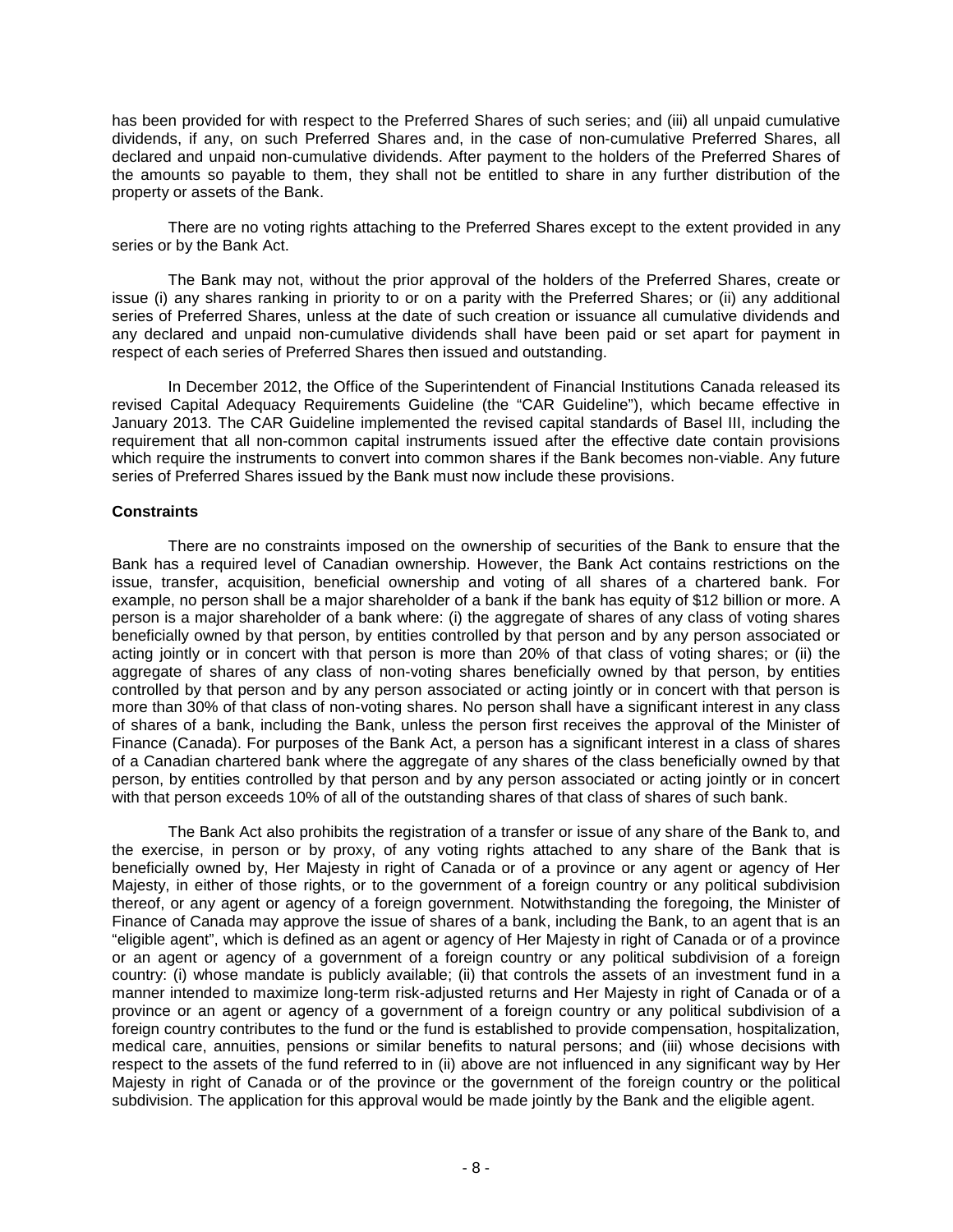# **Ratings**

Credit ratings are important to our borrowing costs and ability to raise funds. Rating downgrades could potentially result in higher financing costs and reduce access to capital markets. A lowering of credit ratings may also affect our ability to enter into normal course derivative or hedging transactions and impact the costs associated with such transactions. We regularly review the level of increased collateral our trading counterparties would require in the event of a downgrade of TD's credit rating. We believe that the impact of a one notch downgrade would be minimal and could be readily managed in the normal course of business, but more severe downgrades could have a more significant impact by increasing our cost of borrowing and/or requiring us to post additional collateral for the benefit of our trading counterparties.

Additional information relating to credit ratings is provided under the heading "Liquidity Risk" in the "Managing Risk" section starting on page 70 of the 2013 MD&A.

# **As at October 31, 2013**

|                                   | <b>DBRS</b>  | Moody's<br><b>Investors</b><br><b>Service</b> | Standard <sup>'</sup><br>& Poor's | <b>Fitch</b><br><b>Ratings</b> |
|-----------------------------------|--------------|-----------------------------------------------|-----------------------------------|--------------------------------|
| <b>Long Term Debt (deposits)</b>  | AA           | Aa1                                           | AA-                               | AA-                            |
| <b>Tier 2B Subordinated Debt</b>  |              | A1                                            | A                                 | A+                             |
| <b>Tier 2A Subordinated Debt</b>  | AA (low)     | A2                                            | А-                                |                                |
| <b>Short Term Debt (deposits)</b> | $R-1$ (high) | $P-1$                                         | $A - 1 +$                         | $F1+$                          |
| <b>Preferred Shares</b>           | Pfd-1 (low)  | A <sub>3</sub>                                | $P-1$ (low)                       | <b>BBB</b>                     |
| <b>Outlook</b>                    | Stable       | Stable                                        | Stable                            | Stable                         |

Credit ratings are not recommendations to purchase, sell or hold a financial obligation inasmuch as they do not comment on market price or suitability for a particular investor. Ratings are subject to revision or withdrawal at any time by the rating agency. Credit ratings and outlooks provided by the rating agencies reflect their views and are subject to change from time to time, based on a number of factors, including TD's financial strength, competitive position and liquidity as well as factors not entirely within TD's control, including the methodologies used by the rating agencies and conditions affecting the financial services industry generally.

TD has made payments in the ordinary course to the applicable rating agencies in connection with the assignment of ratings on the securities of the Bank. In addition, TD has made customary payments in respect of certain other services provided to TD by the applicable rating agencies during the last two years.

We note that the following descriptions of the ratings categories prepared by the respective rating agencies are provided solely in order to satisfy requirements of Canadian law and do not constitute an endorsement by TD of the categories or of the application by the respective rating agencies of their criteria and analyses. A description of the rating categories of each of the rating agencies, obtained from the respective rating agency's public website, is set out below.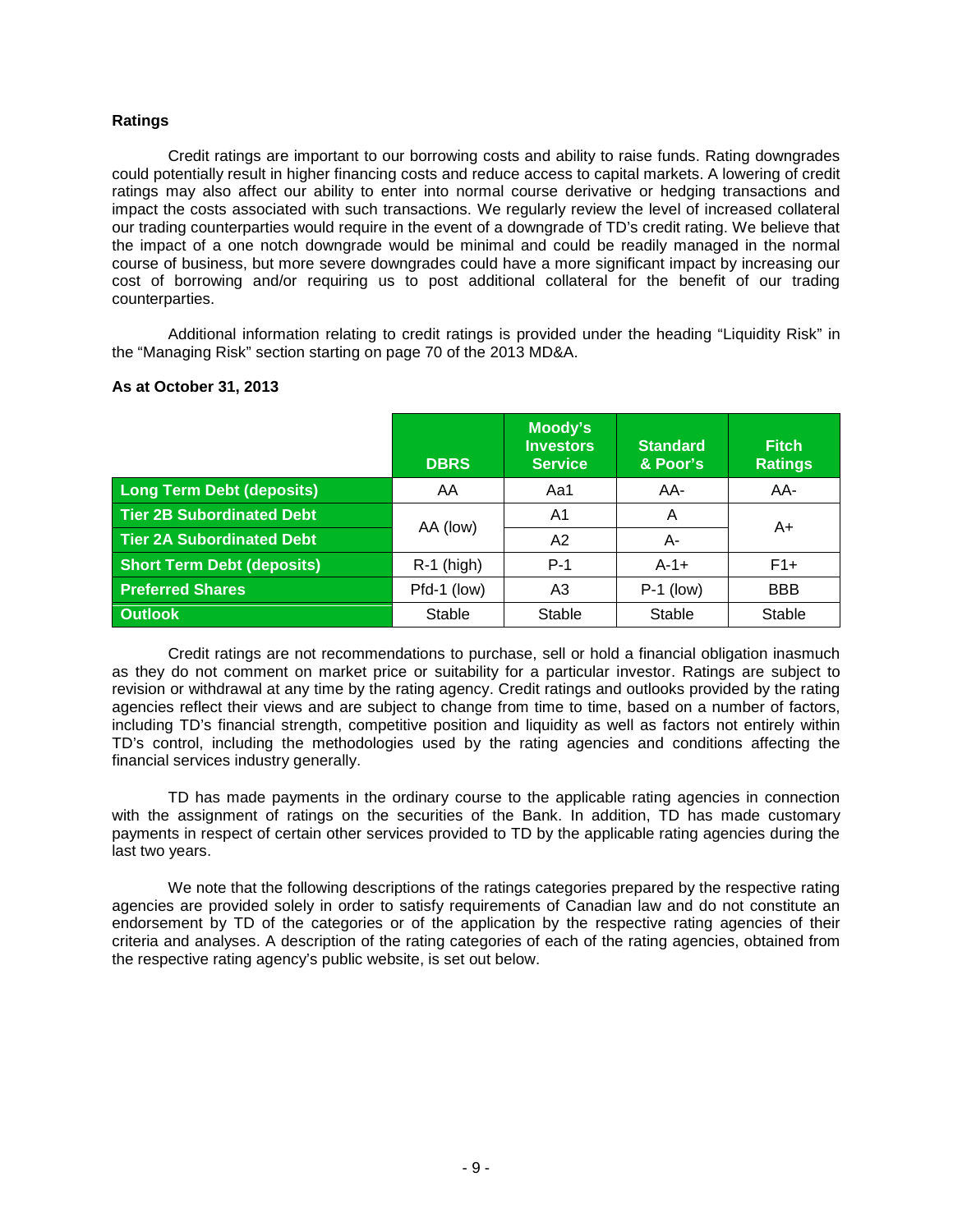# **Description of ratings, as disclosed by DBRS on its public website**

The DBRS® long-term rating scale provides an opinion on the risk of default. That is, the risk that an issuer will fail to satisfy its financial obligations in accordance with the terms under which an obligations has been issued. All rating categories other than AAA and D also contain subcategories "(high)" and "(low)". The absence of either a "(high)" or "(low)" designation indicates the rating is in the middle of the category. AA: Superior credit quality. The capacity for the payment of financial obligations is considered high. Credit quality differs from AAA only to a small degree. Unlikely to be significantly vulnerable to future events.

The DBRS® short-term debt rating scale provides an opinion on the risk that an issuer will not meet its short-term financial obligations in a timely manner. R-1 (high): Highest credit quality. The capacity for the payment of short-term financial obligations as they fall due is exceptionally high. Unlikely to be adversely affected by future events.

The DBRS® preferred share rating scale is used in the Canadian securities market and is meant to give an indication of the risk that a borrower will not fulfill its full obligations in a timely manner, with respect to both dividend and principal commitments. Each rating category is denoted by the subcategories "high" and "low". The absence of either a "high" or "low" designation indicates the rating is in the middle of the category. Preferred shares rated Pfd-1 are of superior credit quality, and are supported by entities with strong earnings and balance sheet characteristics. Pfd-1 securities generally correspond with companies whose senior bonds are rated in the AAA or AA categories. As is the case with all rating categories, the relationship between senior debt ratings and preferred share ratings should be understood as one where the senior debt rating effectively sets a ceiling for the preferred shares issued by the entity. However, there are cases where the preferred share rating could be lower than the normal relationship with the issuer's senior debt rating.

**Description of ratings, as disclosed by Moody's Investors Service on its public website**

Moody's long-term ratings are assigned to issuers or obligations with an original maturity of one year or more and reflect both on the likelihood of a default on contractually promised payments and the expected financial loss suffered in the event of default. Obligations rated Aa are judged to be of high quality and are subject to very low credit risk. Obligations rated A are judged to be upper-medium grade and are subject to low credit risk. Moody's appends numerical modifiers 1, 2, and 3 to each generic rating classification from Aa through Caa. The modifier 1 indicates that the obligation ranks in the higher end of its generic rating category; the modifier 2 indicates a mid-range ranking; and the modifier 3 indicates a ranking in the lower end of that generic rating category.

Moody's assigns provisional ratings to medium-term note (MTN) programs and definitive ratings to the individual debt securities issued from them (referred to as drawdowns or notes). MTN program ratings are intended to reflect the ratings likely to be assigned to drawdowns issued from the program with the specified priority of claim (e.g. senior or subordinated). To capture the contingent nature of a program rating, Moody's assigns provisional ratings to MTN programs. A provisional rating is denoted by a (P) in front of the rating.

Moody's short-term ratings are assigned to obligations which an original maturity of thirteen months or less and reflect the likelihood of a default on contractually promised payments. P-1 Issuers (or supporting institutions) rated Prime-1 have a superior ability to repay short-term debt obligations.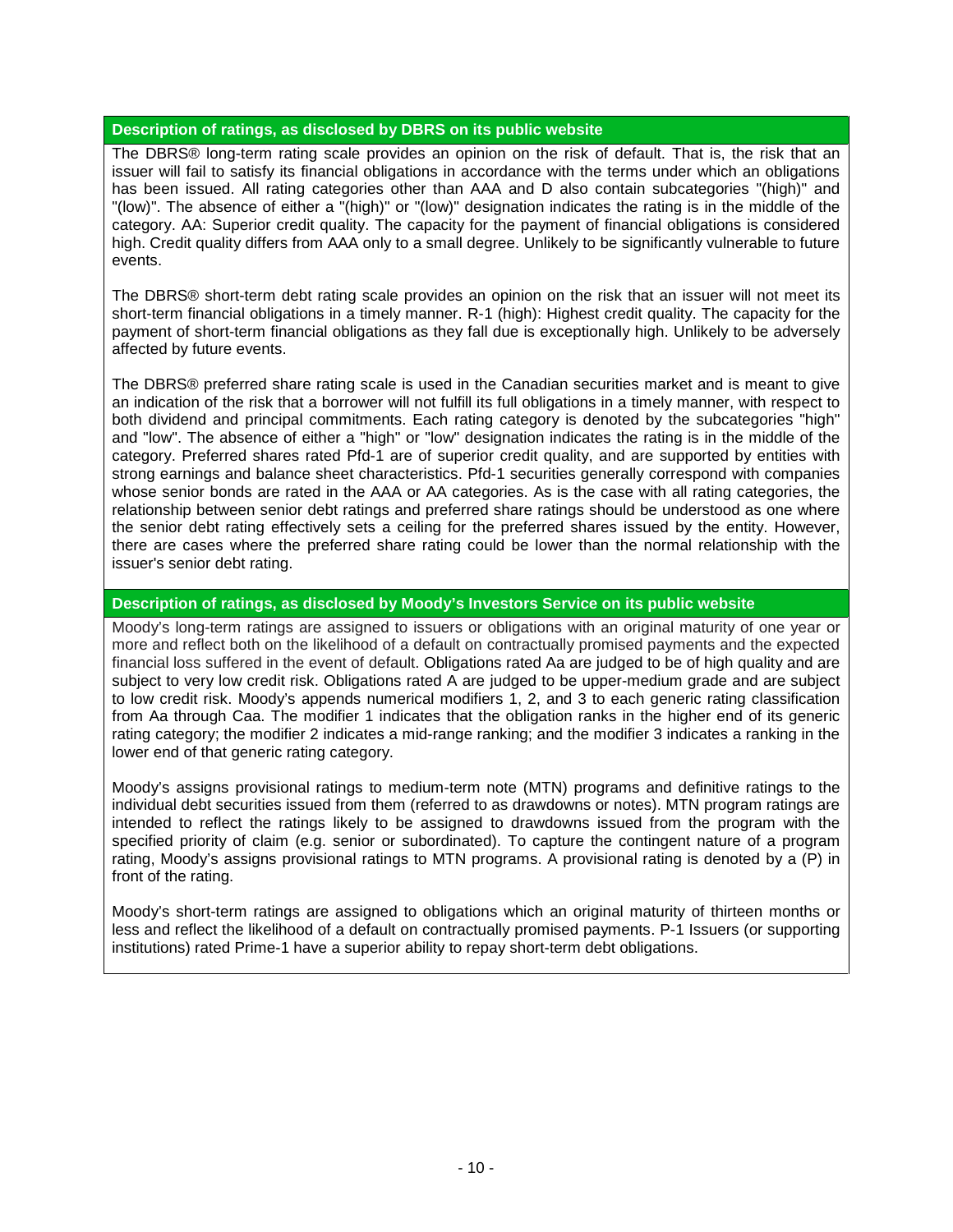# **Description of ratings, as disclosed by Standard & Poor's on its public website**

A Standard & Poor's issue credit rating is a forward-looking opinion about the creditworthiness of an obligor with respect to a specific financial obligation, a specific class of financial obligations, or a specific financial program (including ratings on medium-term note programs and commercial paper programs).

A long-term obligation rated 'AA' differs from the highest-rated obligations only to a small degree. The obligor's capacity to meet its financial commitment on the obligation is very strong. An obligation rated 'A' is somewhat more susceptible to the adverse effects of changes in circumstances and economic conditions than obligations in higher-rated categories. However, the obligor's capacity to meet its financial commitment on the obligation is still strong. The ratings from 'AA' to 'CCC' may be modified by the addition of a plus (+) or minus (-) sign to show relative standing within the major rating categories. A short-term obligation rated 'A-1' is rated in the highest category by Standard & Poor's. The obligor's capacity to meet its financial commitment on the obligation is strong. Within this category, certain obligations are designated with a plus sign (+). This indicates that the obligor's capacity to meet its financial commitment on these obligations is extremely strong.

The Standard & Poor's Canadian preferred share rating scale serves issuers, investors, and intermediaries in the Canadian financial markets by expressing preferred share ratings (determined in accordance with global rating criteria) in terms of rating symbols that have been actively used in the Canadian market over a number of years. A Standard & Poor's preferred share rating on the Canadian scale is a forward-looking opinion about the creditworthiness of an obligor with respect to a specific preferred share obligation issued in the Canadian market, relative to preferred shares issued by other issuers in the Canadian market. There is a direct correspondence between the specific ratings assigned on the Canadian preferred share scale and the various rating levels on the global debt rating scale of Standard & Poor's. P-1(Low) corresponds to A.

**Description of ratings, as disclosed by Fitch Ratings on its public website**

Fitch Ratings' credit ratings provide an opinion on the relative ability of an entity to meet financial commitments, such as interest, preferred dividends, repayment of principal, insurance claims or counterparty obligations. The modifiers "+" or "-" may be appended to a rating to denote relative status within major rating categories.

Long-term rating of AA: Very high credit quality. 'AA' ratings denote expectations of very low default risk. They indicate very strong capacity for payment of financial commitments. This capacity is not significantly vulnerable to foreseeable events.

Long-term rating of A: High credit quality. 'A' ratings denote expectations of low default risk. The capacity for payment of financial commitments is considered strong. This capacity may, nevertheless, be more vulnerable to adverse business or economic conditions than is the case for higher ratings.

BBB: Good credit quality. 'BBB' ratings indicate that expectations of default risk are currently low. The capacity for payment of financial commitments is considered adequate but adverse business or economic conditions are more likely to impair this capacity.

Short-term rating of F1: Highest short-term credit quality. Indicates the strongest intrinsic capacity for timely payment of financial commitments; may have an added "+" to denote any exceptionally strong credit feature.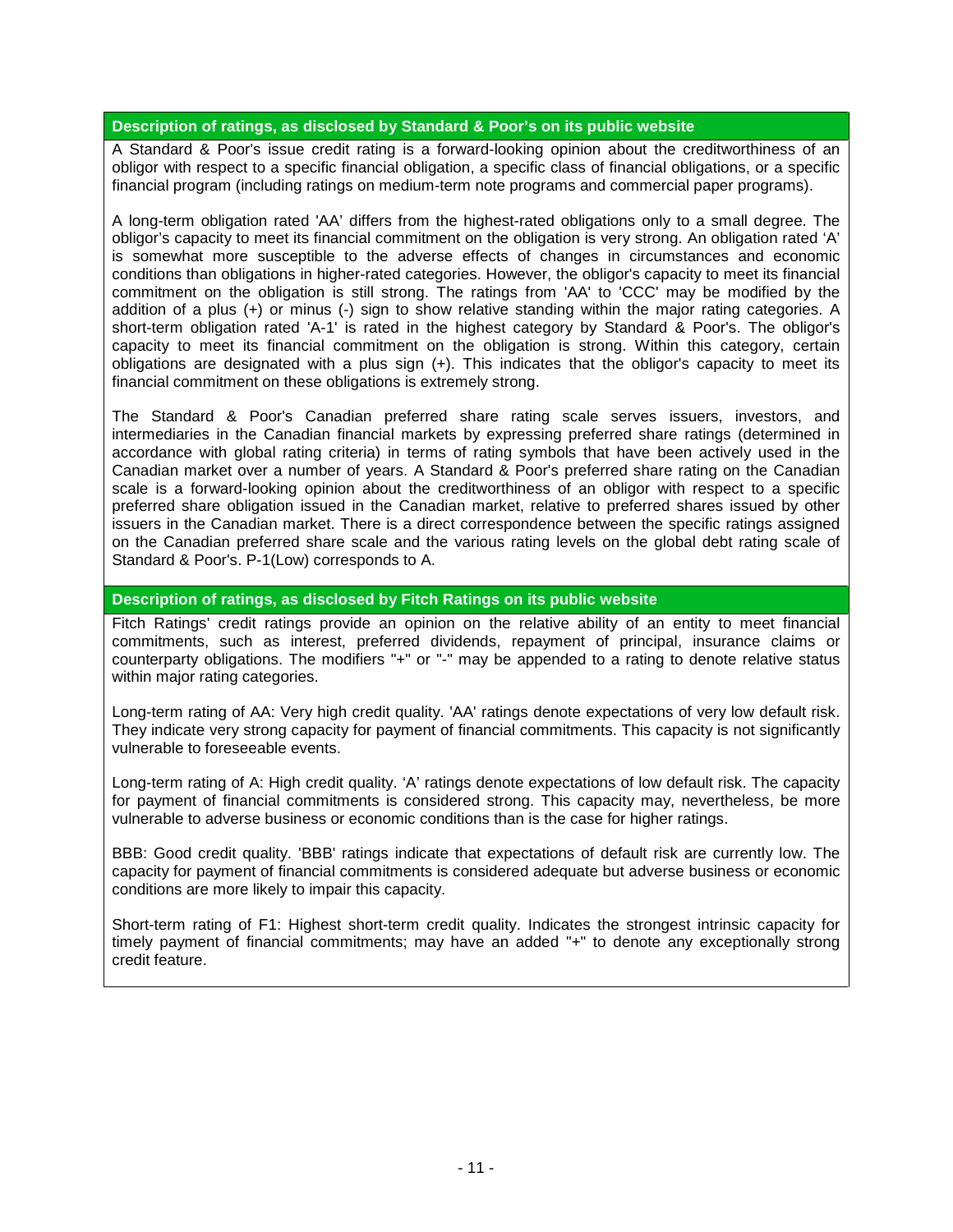# **MARKET FOR SECURITIES OF THE BANK**

# **Market Listings**

The Bank's common shares are listed on:

- 1. the Toronto Stock Exchange; and
- 2. the New York Stock Exchange.

The Bank's preferred shares are listed on the Toronto Stock Exchange.

# **Trading Price and Volume**

Trading price and volume of the Bank's securities in the past year is set out in the tables below:

|                   | <b>TORONTO STOCK EXCHANGE</b> |                                           |                 |          |                 |                 |                       |                 |
|-------------------|-------------------------------|-------------------------------------------|-----------------|----------|-----------------|-----------------|-----------------------|-----------------|
|                   | Common<br><b>Shares</b>       | <b>Preferred Shares</b><br>(Series O – Y) |                 |          |                 |                 |                       |                 |
|                   |                               | Series O                                  | <b>Series P</b> | Series Q | <b>Series R</b> | <b>Series S</b> | Series T <sup>1</sup> | <b>Series Y</b> |
| November 2012     |                               |                                           |                 |          |                 |                 |                       |                 |
| High Price(\$)    | 82.98                         | 25.90                                     | 26.49           | 26.54    | 26.99           | 25.10           |                       | 25.38           |
| Low Price(\$)     | 78.05                         | 25.48                                     | 26.10           | 26.43    | 26.56           | 24.65           |                       | 24.63           |
| Volume('000)      | 23,568                        | 160                                       | 150             | 218      | 107             | 732             |                       | 342             |
| December 2012     |                               |                                           |                 |          |                 |                 |                       |                 |
| High Price(\$)    | 84.26                         | 26.28                                     | 26.70           | 26.80    | 27.16           | 25.16           |                       | 25.22           |
| Low Price(\$)     | 79.73                         | 25.73                                     | 26.26           | 26.44    | 26.64           | 24.70           |                       | 24.65           |
| Volume('000)      | 38,382                        | 273                                       | 67              | 119      | 78              | 524             |                       | 348             |
| January 2013      |                               |                                           |                 |          |                 |                 |                       |                 |
| High Price(\$)    | 84.25                         | 26.28                                     | 26.60           | 26.85    | 27.19           | 25.17           |                       | 25.24           |
| Low Price(\$)     | 81.39                         | 25.61                                     | 26.20           | 26.30    | 26.38           | 24.75           |                       | 24.85           |
| Volume('000)      | 31,560                        | 161                                       | 440             | 175      | 129             | 420             |                       | 311             |
| February 2013     |                               |                                           |                 |          |                 |                 |                       |                 |
| High Price(\$)    | 86.20                         | 26.26                                     | 26.69           | 26.76    | 26.75           | 25.16           |                       | 25.43           |
| Low Price(\$)     | 82.62                         | 25.66                                     | 26.35           | 26.46    | 26.50           | 25.00           |                       | 25.10           |
| Volume('000)      | 27,542                        | 151                                       | 127             | 87       | 158             | 375             |                       | 375             |
| <b>March 2013</b> |                               |                                           |                 |          |                 |                 |                       |                 |
| High Price(\$)    | 86.08                         | 26.30                                     | 26.80           | 26.78    | 26.92           | 25.33           |                       | 25.50           |
| Low Price(\$)     | 83.22                         | 25.60                                     | 26.46           | 26.52    | 26.52           | 25.00           |                       | 25.21           |
| Volume('000)      | 33,990                        | 201                                       | 110             | 104      | 82              | 389             |                       | 229             |
| April 2013        |                               |                                           |                 |          |                 |                 |                       |                 |
| High Price(\$)    | 84.45                         | 26.17                                     | 26.80           | 26.85    | 26.94           | 25.32           |                       | 25.47           |
| Low Price(\$)     | 79.59                         | 25.64                                     | 26.36           | 26.50    | 26.40           | 24.63           |                       | 24.73           |
| Volume('000)      | 34,776                        | 105                                       | 191             | 75       | 140             | 664             |                       | 496             |
| May 2013          |                               |                                           |                 |          |                 |                 |                       |                 |
| High Price(\$)    | 84.68                         | 26.00                                     | 26.68           | 26.87    | 27.20           | 25.24           |                       | 25.43           |
| Low Price(\$)     | 81.51                         | 25.63                                     | 26.36           | 26.53    | 26.57           | 24.90           |                       | 24.92           |
| Volume('000)      | 40,025                        | 127                                       | 154             | 168      | 204             | 260             |                       | 288             |
| <b>June 2013</b>  |                               |                                           |                 |          |                 |                 |                       |                 |
| High Price(\$)    | 84.94                         | 25.87                                     | 26.39           | 26.60    | 26.70           | 25.35           |                       | 25.53           |
| Low Price(\$)     | 80.47                         | 24.96                                     | 25.70           | 25.76    | 25.78           | 25.01           |                       | 25.10           |
| Volume('000)      | 43,495                        | 272                                       | 135             | 286      | 242             | 534             |                       | 241             |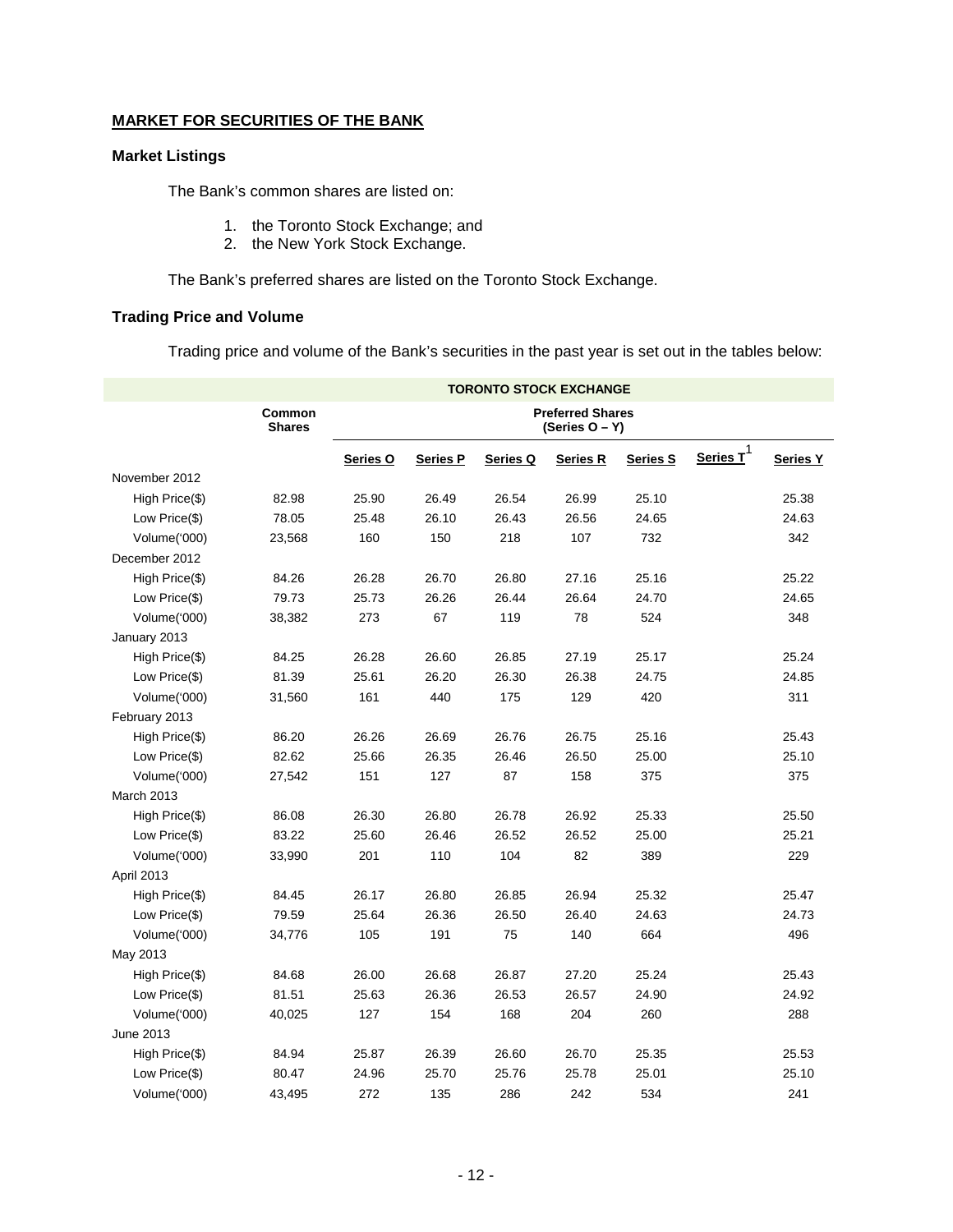|                  | <b>TORONTO STOCK EXCHANGE</b> |          |                                           |          |          |                 |                 |                 |
|------------------|-------------------------------|----------|-------------------------------------------|----------|----------|-----------------|-----------------|-----------------|
|                  | Common<br><b>Shares</b>       |          | <b>Preferred Shares</b><br>(Series O – Y) |          |          |                 |                 |                 |
|                  |                               | Series O | <b>Series P</b>                           | Series Q | Series R | <b>Series S</b> | <b>Series T</b> | <b>Series Y</b> |
| <b>July 2013</b> |                               |          |                                           |          |          |                 |                 |                 |
| High Price(\$)   | 89.11                         | 25.65    | 26.34                                     | 26.43    | 26.40    | 25.29           | 25.65           | 25.34           |
| Low Price(\$)    | 83.20                         | 24.89    | 25.72                                     | 26.00    | 26.05    | 24.40           | 25.50           | 24.70           |
| Volume('000)     | 41,247                        | 188      | 336                                       | 214      | 189      | 676             | 9               | 240             |
| August 2013      |                               |          |                                           |          |          |                 |                 |                 |
| High Price(\$)   | 91.01                         | 25.15    | 25.93                                     | 26.01    | 26.15    | 24.80           | 25.49           | 25.18           |
| Low Price(\$)    | 86.06                         | 24.03    | 25.04                                     | 25.57    | 25.25    | 24.13           | 24.90           | 24.73           |
| Volume('000)     | 33,075                        | 488      | 68                                        | 122      | 342      | 141             | 478             | 222             |
| September 2013   |                               |          |                                           |          |          |                 |                 |                 |
| High Price(\$)   | 93.20                         | 25.65    | 25.97                                     | 26.22    | 26.38    | 24.98           | 25.38           | 25.28           |
| Low Price(\$)    | 89.75                         | 25.01    | 25.26                                     | 25.70    | 25.69    | 24.32           | 25.01           | 24.85           |
| Volume('000)     | 31.038                        | 187      | 79                                        | 120      | 153      | 173             | 288             | 542             |
| October 2013     |                               |          |                                           |          |          |                 |                 |                 |
| High Price(\$)   | 96.71                         | 25.78    | 26.16                                     | 26.30    | 26.25    | 24.90           | 25.58           | 25.19           |
| Low Price(\$)    | 90.78                         | 24.90    | 25.68                                     | 25.80    | 25.85    | 24.47           | 25.11           | 24.48           |
| Volume('000)     | 26,774                        | 181      | 159                                       | 95       | 250      | 520             | 438             | 537             |

<sup>1</sup> On July 31, 2013, the Bank converted 4.6 million of its 10 million Non-Cumulative 5-Year Rate Reset Preferred Shares, Series S, on a one-for-one basis, into Non-Cumulative Floating Rate Preferred Shares, Series T of the Bank.

|                | <b>TORONTO STOCK EXCHANGE</b> |                                  |                  |                  |                  |                  |                  |  |  |
|----------------|-------------------------------|----------------------------------|------------------|------------------|------------------|------------------|------------------|--|--|
|                |                               | Preferred Shares (Series Z - AK) |                  |                  |                  |                  |                  |  |  |
|                | $Series Z^1$                  | <b>Series AA</b>                 | <b>Series AC</b> | <b>Series AE</b> | <b>Series AG</b> | <b>Series Al</b> | <b>Series AK</b> |  |  |
| November 2012  |                               |                                  |                  |                  |                  |                  |                  |  |  |
| High Price(\$) |                               | 25.75                            | 26.13            | 26.75            | 26.68            | 26.88            | 26.99            |  |  |
| Low Price(\$)  |                               | 25.33                            | 25.93            | 26.40            | 26.41            | 26.65            | 26.65            |  |  |
| Volume('000)   |                               | 433                              | 102              | 219              | 155              | 342              | 520              |  |  |
| December 2012  |                               |                                  |                  |                  |                  |                  |                  |  |  |
| High Price(\$) |                               | 25.68                            | 26.33            | 26.96            | 26.90            | 27.00            | 27.00            |  |  |
| Low Price(\$)  |                               | 25.25                            | 26.00            | 26.45            | 26.51            | 26.75            | 26.65            |  |  |
| Volume('000)   |                               | 135                              | 108              | 85               | 187              | 251              | 179              |  |  |
| January 2013   |                               |                                  |                  |                  |                  |                  |                  |  |  |
| High Price(\$) |                               | 25.75                            | 26.44            | 26.94            | 26.90            | 27.10            | 27.23            |  |  |
| Low Price(\$)  |                               | 25.41                            | 25.73            | 26.19            | 26.20            | 26.40            | 26.45            |  |  |
| Volume('000)   |                               | 141                              | 112              | 307              | 612              | 145              | 464              |  |  |
| February 2013  |                               |                                  |                  |                  |                  |                  |                  |  |  |
| High Price(\$) |                               | 26.07                            | 26.28            | 26.43            | 26.45            | 26.65            | 26.72            |  |  |
| Low Price(\$)  |                               | 25.50                            | 25.77            | 26.25            | 26.25            | 26.46            | 26.52            |  |  |
| Volume('000)   |                               | 274                              | 91               | 248              | 364              | 233              | 177              |  |  |
| March 2013     |                               |                                  |                  |                  |                  |                  |                  |  |  |
| High Price(\$) |                               | 25.85                            | 26.05            | 26.48            | 26.57            | 26.84            | 26.77            |  |  |
| Low Price(\$)  |                               | 25.51                            | 25.70            | 26.31            | 26.34            | 26.47            | 26.53            |  |  |
| Volume('000)   |                               | 233                              | 154              | 145              | 273              | 129              | 221              |  |  |
| April 2013     |                               |                                  |                  |                  |                  |                  |                  |  |  |
| High Price(\$) |                               | 25.98                            | 26.09            | 26.57            | 26.58            | 26.81            | 26.79            |  |  |
| Low Price(\$)  |                               | 25.24                            | 25.56            | 26.02            | 25.96            | 26.21            | 26.21            |  |  |
| Volume('000)   |                               | 166                              | 121              | 170              | 360              | 163              | 177              |  |  |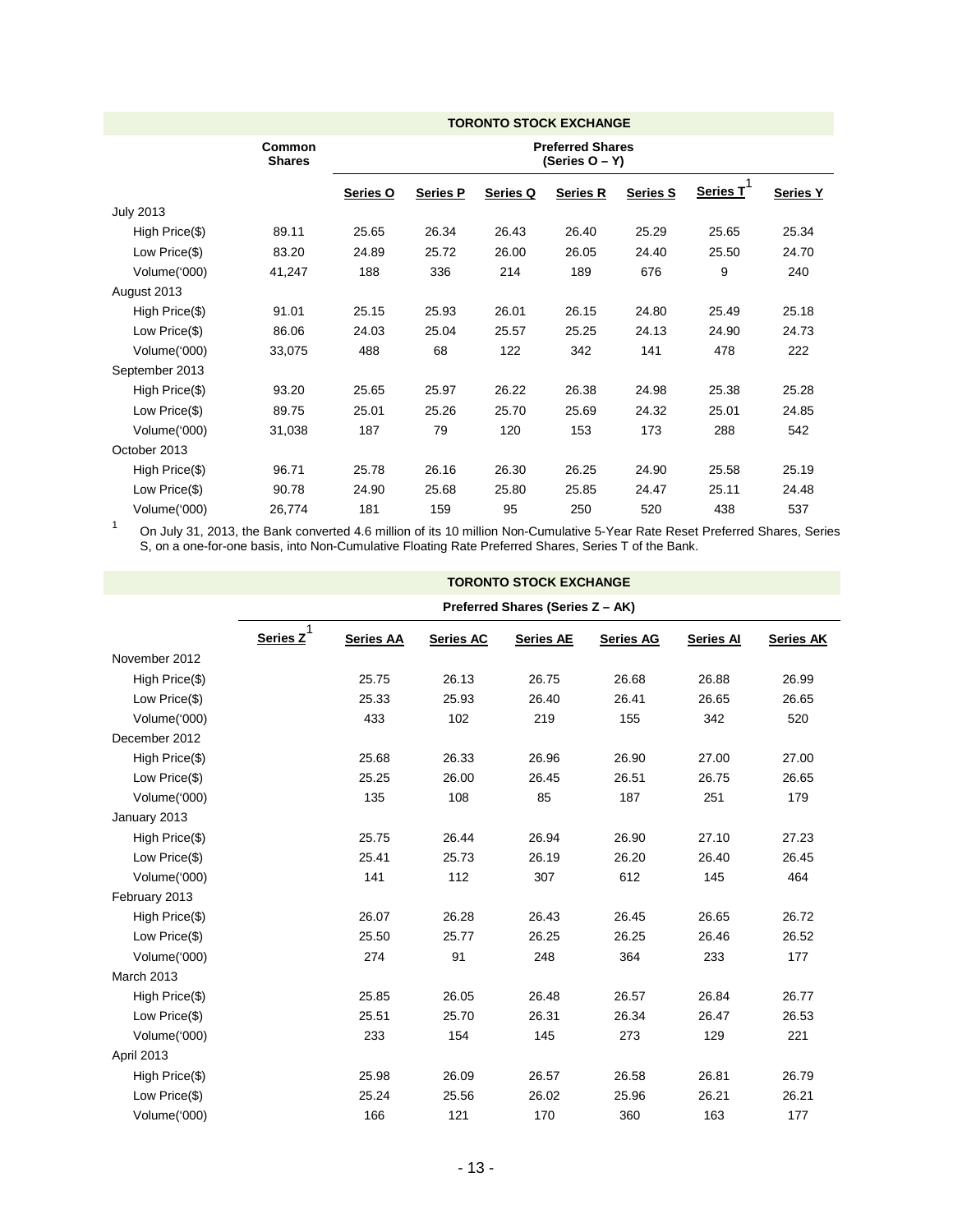|                  | <b>TORONTO STOCK EXCHANGE</b> |                                  |                  |                  |                  |                  |                  |  |
|------------------|-------------------------------|----------------------------------|------------------|------------------|------------------|------------------|------------------|--|
|                  |                               | Preferred Shares (Series Z - AK) |                  |                  |                  |                  |                  |  |
|                  | Series Z                      | <b>Series AA</b>                 | <b>Series AC</b> | <b>Series AE</b> | <b>Series AG</b> | <b>Series Al</b> | <b>Series AK</b> |  |
| May 2013         |                               |                                  |                  |                  |                  |                  |                  |  |
| High Price(\$)   |                               | 25.69                            | 25.85            | 26.20            | 26.15            | 26.49            | 26.48            |  |
| Low Price(\$)    |                               | 25.50                            | 25.55            | 25.95            | 25.83            | 26.25            | 26.24            |  |
| Volume('000)     |                               | 117                              | 238              | 258              | 237              | 172              | 274              |  |
| June 2013        |                               |                                  |                  |                  |                  |                  |                  |  |
| High Price(\$)   |                               | 25.65                            | 25.76            | 26.09            | 26.09            | 26.37            | 26.38            |  |
| Low Price(\$)    |                               | 25.04                            | 25.40            | 25.90            | 25.86            | 26.21            | 26.20            |  |
| Volume('000)     |                               | 82                               | 103              | 245              | 286              | 652              | 582              |  |
| <b>July 2013</b> |                               |                                  |                  |                  |                  |                  |                  |  |
| High Price(\$)   |                               | 25.59                            | 25.75            | 26.10            | 26.13            | 26.36            | 26.36            |  |
| Low Price(\$)    |                               | 24.93                            | 25.25            | 25.53            | 25.50            | 25.79            | 25.85            |  |
| Volume('000)     |                               | 230                              | 136              | 185              | 227              | 126              | 252              |  |
| August 2013      |                               |                                  |                  |                  |                  |                  |                  |  |
| High Price(\$)   |                               | 25.41                            | 25.46            | 25.74            | 25.74            | 25.95            | 25.90            |  |
| Low Price(\$)    |                               | 24.95                            | 25.25            | 25.40            | 25.39            | 25.55            | 25.53            |  |
| Volume('000)     |                               | 189                              | 415              | 175              | 233              | 93               | 159              |  |
| September 2013   |                               |                                  |                  |                  |                  |                  |                  |  |
| High Price(\$)   |                               | 25.63                            | 25.50            | 25.90            | 25.90            | 26.24            | 26.19            |  |
| Low Price(\$)    |                               | 25.15                            | 25.34            | 25.70            | 25.62            | 25.88            | 25.86            |  |
| Volume('000)     |                               | 216                              | 199              | 240              | 171              | 127              | 217              |  |
| October 2013     |                               |                                  |                  |                  |                  |                  |                  |  |
| High Price(\$)   | 25.09                         | 25.47                            | 25.79            | 25.85            | 25.85            | 26.19            | 26.22            |  |
| Low Price(\$)    | 25.00                         | 25.10                            | 25.05            | 25.30            | 25.32            | 25.52            | 25.47            |  |
| Volume('000)     | 9                             | 229                              | 348              | 186              | 283              | 146              | 227              |  |

<sup>1</sup> On October 31, 2013, the Bank converted 4.5 million of its 10 million Non-Cumulative 5-Year Rate Reset Preferred Shares, Series Y, on a one-for-one basis, into Non-Cumulative Floating Rate Preferred Shares, Series Z of the Bank.

# **Prior Sales**

In the most recently completed financial year, the Bank did not issue any shares that are not listed or quoted on a marketplace. For more information on the Bank's subordinated debentures, please see Note 18 of the Annual Financial Statements for the year ended October 31, 2013.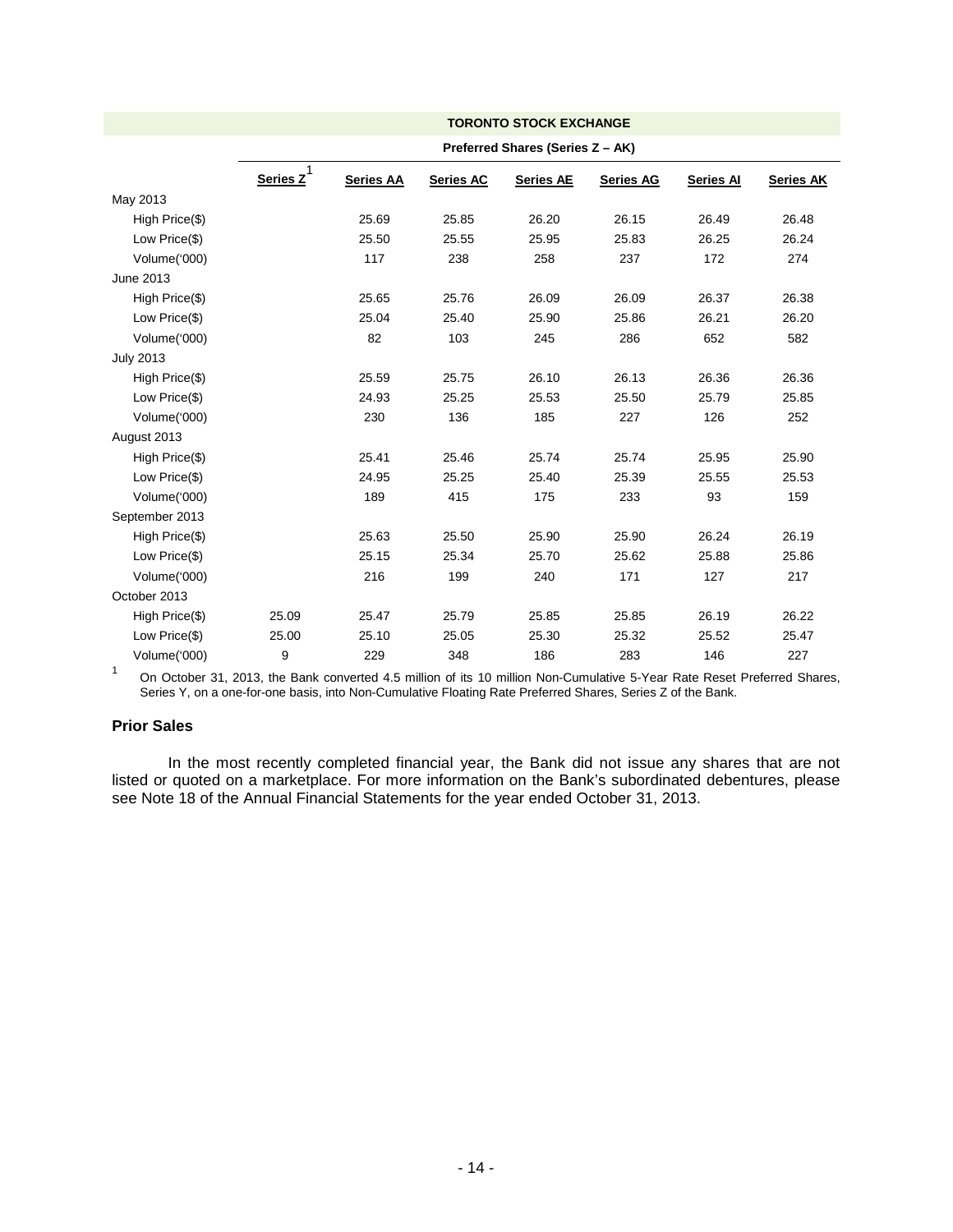# **DIRECTORS AND OFFICERS**

# **Directors and Board Committees of the Bank**

Vancouver, British Columbia, Canada

The following table sets forth, as at December 4, 2013, the directors of the Bank, their present principal occupation and business, municipality of residence and the date each became a director of the Bank.

| <b>Director Name</b><br><b>Principal Occupation &amp; Municipality of Residence</b>                                                                                                                                                                        | <b>Director Since</b> |
|------------------------------------------------------------------------------------------------------------------------------------------------------------------------------------------------------------------------------------------------------------|-----------------------|
| William E. Bennett<br>Corporate Director and former President and<br>Chief Executive Officer, Draper & Kramer, Inc.<br>Chicago, Illinois, U.S.A.                                                                                                           | May 2004              |
| Hugh J. Bolton<br>Non-Executive Chair of the Board, EPCOR Utilities Inc.<br>(integrated energy company)<br>Edmonton, Alberta, Canada                                                                                                                       | April 2003            |
| John L. Bragg<br>Chairman, President and Co-Chief Executive Officer,<br>Oxford Frozen Foods Limited<br>(food manufacturers)<br>Collingwood, Nova Scotia, Canada                                                                                            | October 2004          |
| Amy W. Brinkley<br>Consultant, AWB Consulting, LLC<br>(risk management and executive coaching consulting firm)<br>Charlotte, North Carolina, U.S.A.                                                                                                        | September 2010        |
| W. Edmund Clark<br>Group President and Chief Executive Officer,<br>The Toronto-Dominion Bank<br>Toronto, Ontario, Canada                                                                                                                                   | August 2000           |
| Colleen A. Goggins<br>Former Worldwide Chairman,<br>Consumer Group, Johnson & Johnson<br>Princeton, New Jersey, U.S.A.                                                                                                                                     | March 2012            |
| David E. Kepler*<br><b>Executive Vice President, Business Services</b><br>Chief Sustainability Officer and Chief Information Officer<br>The Dow Chemical Company<br>(chemicals, plastics and advanced materials manufacturer)<br>Midland, Michigan, U.S.A. | December 2013         |
| Henry H. Ketcham<br>Executive Chairman,<br>West Fraser Timber Co. Ltd.<br>(integrated forest products company)                                                                                                                                             | January 1999          |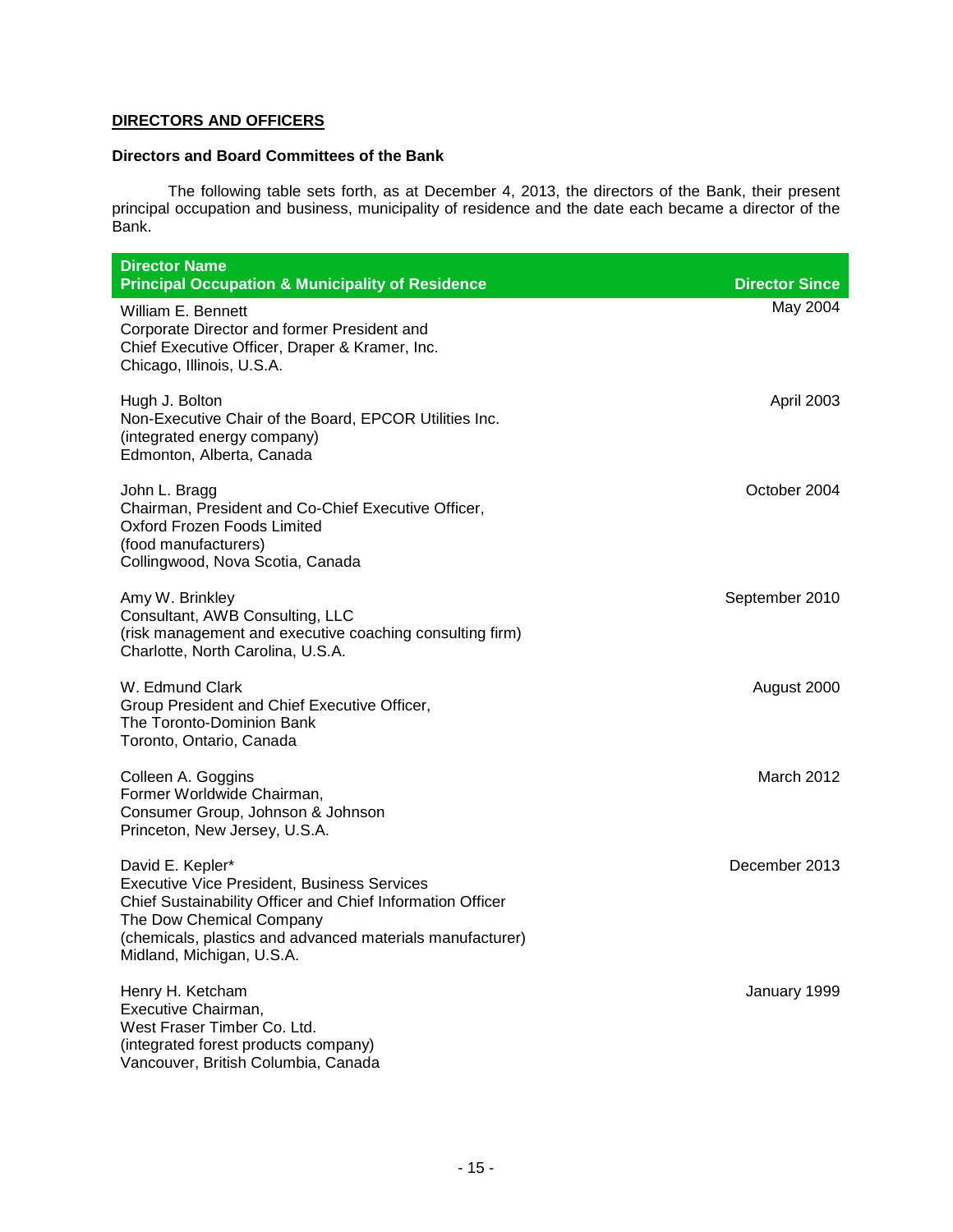| <b>Director Name</b>                                                                                                                                                                                                                             |                                        |
|--------------------------------------------------------------------------------------------------------------------------------------------------------------------------------------------------------------------------------------------------|----------------------------------------|
| <b>Principal Occupation &amp; Municipality of Residence</b><br><b>Brian M. Levitt</b><br>Chairman of the Board, The Toronto-Dominion Bank<br>and Non-Executive Co-Chair, Osler, Hoskin & Harcourt LLP<br>(law firm)<br>Westmount, Quebec, Canada | <b>Director Since</b><br>December 2008 |
| Harold H. MacKay<br>Counsel, MacPherson Leslie & Tyerman LLP<br>(law firm)<br>Regina, Saskatchewan, Canada                                                                                                                                       | November 2004                          |
| Karen E. Maidment<br>Corporate Director and former Chief Financial<br>and Administrative Officer, BMO Financial Group<br>Cambridge, Ontario, Canada                                                                                              | September 2011                         |
| Irene R. Miller<br>Chief Executive Officer, Akim, Inc.<br>(U.S. investment management and consulting firm)<br>New York, New York, U.S.A.                                                                                                         | May 2006                               |
| Nadir H. Mohamed<br>Former President and Chief Executive Officer<br>Rogers Communications Inc.<br>(diversified Canadian communications and media company)<br>Toronto, Ontario, Canada                                                            | April 2008                             |
| Wilbur J. Prezzano<br>Corporate Director and retired Vice Chairman,<br>Eastman Kodak Company<br>Charleston, South Carolina, U.S.A.                                                                                                               | <b>April 2003</b>                      |
| Helen K. Sinclair<br>Chief Executive Officer, BankWorks Trading Inc.<br>(satellite communications company)<br>Toronto, Ontario, Canada<br>Mr. Kepler was appointed to the Board of Directors on December 4, 2013.                                | <b>June 1996</b>                       |

Except as disclosed below, all directors have had the same principal occupation for the past five years. Prior to July 2009, Ms. Brinkley served as the Global Risk Executive at the Bank of America Corporation. Prior to March 2011, Ms. Goggins was the Worldwide Chairman, Consumer Group at Johnson & Johnson. Prior to March 2013, Mr. Ketcham was Chairman and Chief Executive Officer of West Fraser Timber Co. Ltd. Between January 2011 and September 2012, Mr. Levitt was Counsel at Osler, Hoskin & Harcourt LLP, and prior to January 2011, Mr. Levitt was Co-Chair at Osler, Hoskin & Harcourt LLP. Prior to August 2009, Ms. Maidment was Chief Financial and Administrative Officer of BMO Financial Group. Between March 2009 and December 2, 2013, Mr. Mohamed was President and Chief Executive Officer of Rogers Communications Inc., and prior to March 2009, Mr. Mohamed was President and Chief Operating Officer of the Communications Group, Rogers Communications Inc. Each director will hold office until the next annual meeting of shareholders of the Bank, which is scheduled for April 3, 2014. Information concerning the nominees proposed for election as directors at the meeting will be contained in the proxy circular of the Bank in respect of the meeting.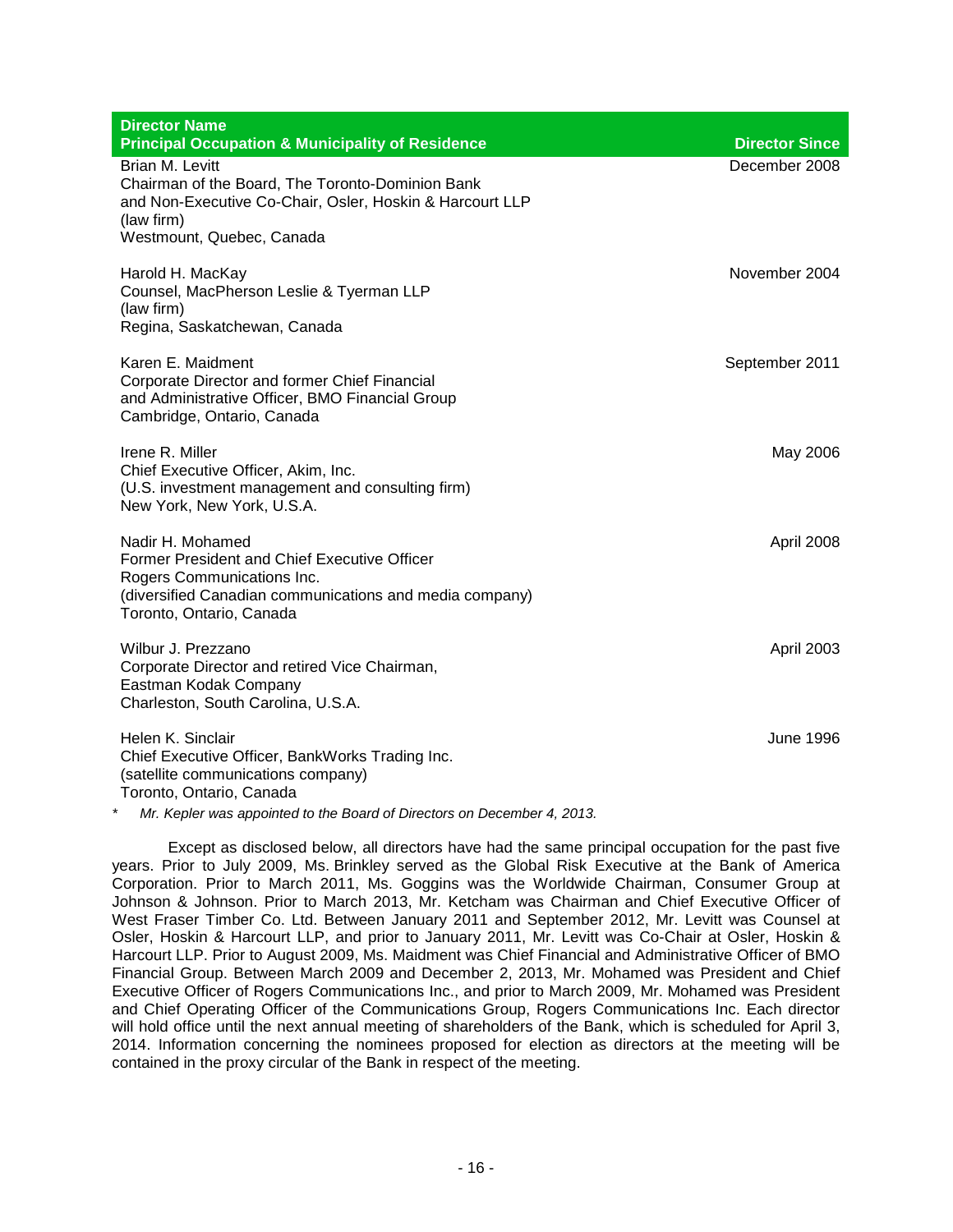The following table sets forth the Committees of the Bank's Board, the members of each Committee as at December 4, 2013 and each Committee's key responsibilities.

| <b>Committee</b>                     | <b>Members</b>                                                                                                                   | <b>Key Responsibilities</b>                                                                                                                                                                                                                                                                                                                                                                                                                                                                                                                                                                                                                                                                                                                                                                                                                                                                                                                                                                                                                                                                                                                                                                                                                                                                                                                                                                                                                                                                   |
|--------------------------------------|----------------------------------------------------------------------------------------------------------------------------------|-----------------------------------------------------------------------------------------------------------------------------------------------------------------------------------------------------------------------------------------------------------------------------------------------------------------------------------------------------------------------------------------------------------------------------------------------------------------------------------------------------------------------------------------------------------------------------------------------------------------------------------------------------------------------------------------------------------------------------------------------------------------------------------------------------------------------------------------------------------------------------------------------------------------------------------------------------------------------------------------------------------------------------------------------------------------------------------------------------------------------------------------------------------------------------------------------------------------------------------------------------------------------------------------------------------------------------------------------------------------------------------------------------------------------------------------------------------------------------------------------|
| Corporate<br>Governance<br>Committee | Brian M. Levitt<br>(Chair)<br>William E. Bennett<br>Harold H. MacKay<br>Karen E. Maidment<br>Wilbur J. Prezzano                  | Responsibility for corporate governance of TD:<br>Set the criteria for selecting new directors and the Board's<br>$\bullet$<br>approach to director independence;<br>Identify individuals qualified to become Board members and<br>$\bullet$<br>recommend to the Board the director nominees for the next<br>annual meeting of shareholders;<br>Develop and, where appropriate, recommend to the Board a<br>$\bullet$<br>set of corporate governance principles, including a code of<br>conduct and ethics, aimed at fostering a healthy governance<br>culture at TD;<br>Review and recommend the compensation of the non-<br>$\bullet$<br>management directors of TD;<br>Satisfy itself that TD communicates effectively with its<br>$\bullet$<br>shareholders, other interested parties and the public through<br>a responsive communication policy;<br>Facilitate the evaluation of the Board and Committees; and<br>$\bullet$<br>Oversee an orientation program for new directors and<br>$\bullet$<br>continuing education for directors.                                                                                                                                                                                                                                                                                                                                                                                                                                                 |
| Human<br>Resources<br>Committee      | Wilbur J. Prezzano<br>(Chair)<br>Amy W. Brinkley<br>Henry H. Ketcham<br>Brian M. Levitt<br>Nadir H. Mohamed<br>Helen K. Sinclair | Responsibility for management's performance evaluation,<br>compensation and succession planning:<br>Discharge, and assist the Board in discharging, the<br>responsibility of the Board relating to leadership, human<br>resource planning and compensation as set out in this<br>Committee's charter;<br>Set performance objectives for the CEO, which encourage<br>$\bullet$<br>TD's long-term financial success and regularly measure the<br>CEO's performance against these objectives;<br>Recommend compensation for the CEO to the Board for<br>$\bullet$<br>approval, and determine compensation for certain senior<br>officers in consultation with independent advisors;<br>Oversee a robust talent planning process that provides<br>$\bullet$<br>succession planning for the CEO role and other senior roles.<br>Review candidates for CEO and recommend the best<br>candidate to the Board as part of the succession planning<br>process for the position of CEO and periodically review TD's<br>organization structure for alignment with business objectives<br>and succession planning requirements;<br>Oversee the selection, evaluation, development and<br>$\bullet$<br>compensation of other members of senior management; and<br>Produce a report on compensation for the benefit of<br>$\bullet$<br>shareholders, which is published in TD's annual proxy<br>circular, and review, as appropriate, any other related major<br>public disclosures concerning compensation. |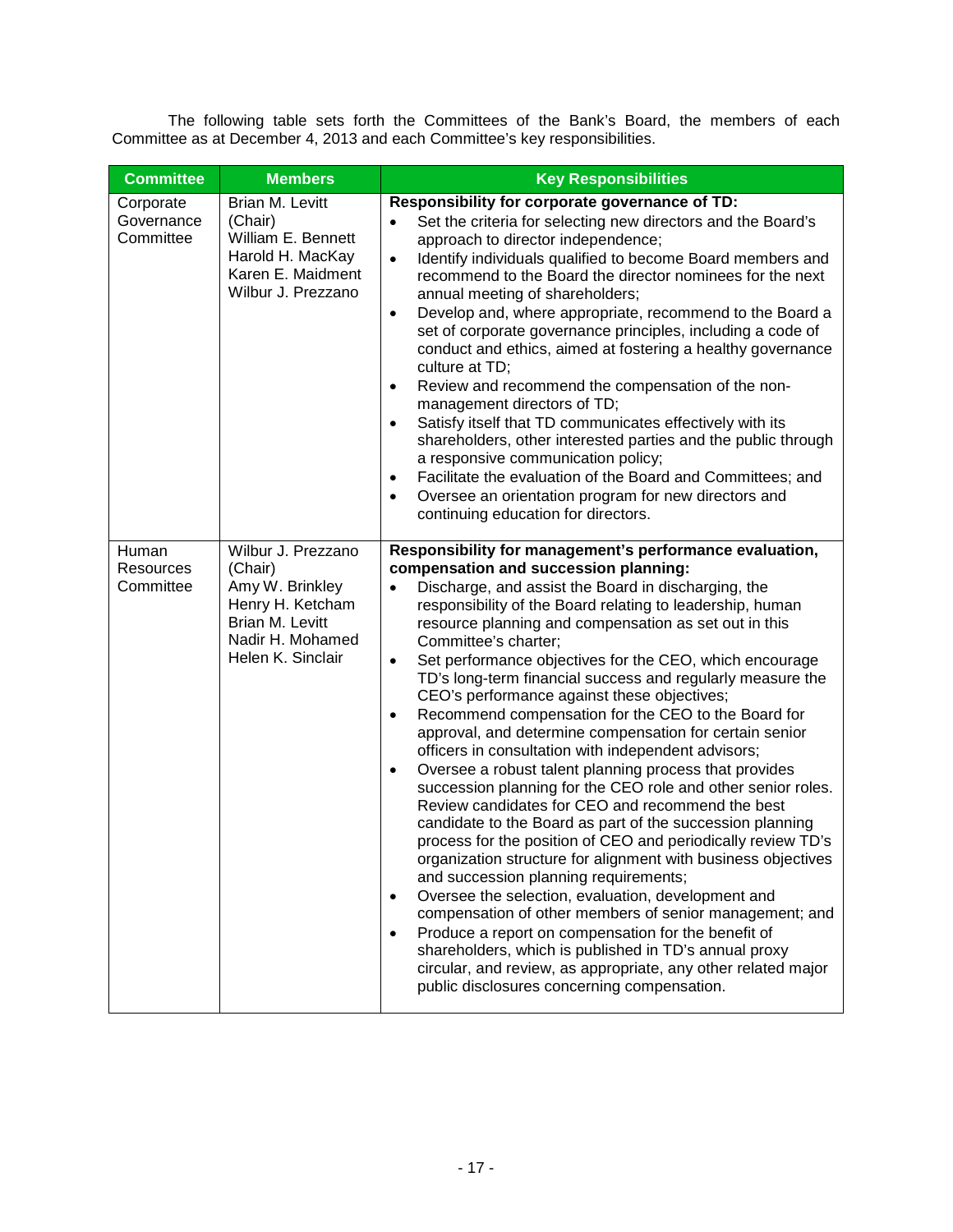| <b>Committee</b>         | <b>Members</b>                                                                                                                                                            | <b>Key Responsibilities</b>                                                                                                                                                                                                                                                                                                                                                                                                                                                                                                                                                                                                                                                                                                                                                                                                                                                                                                                                                                                                                                                                                                                                                            |
|--------------------------|---------------------------------------------------------------------------------------------------------------------------------------------------------------------------|----------------------------------------------------------------------------------------------------------------------------------------------------------------------------------------------------------------------------------------------------------------------------------------------------------------------------------------------------------------------------------------------------------------------------------------------------------------------------------------------------------------------------------------------------------------------------------------------------------------------------------------------------------------------------------------------------------------------------------------------------------------------------------------------------------------------------------------------------------------------------------------------------------------------------------------------------------------------------------------------------------------------------------------------------------------------------------------------------------------------------------------------------------------------------------------|
| <b>Risk</b><br>Committee | Karen E. Maidment<br>(Chair)<br>William E. Bennett<br>Hugh J. Bolton<br>Amy W. Brinkley<br>Colleen A. Goggins<br>David E. Kepler<br>Harold H. MacKay<br>Helen K. Sinclair | Supervising the management of risk of TD:<br>Approve the Enterprise Risk Framework and related risk<br>category frameworks and policies that establish the<br>appropriate approval levels for decisions and other<br>measures to manage risk to which TD is exposed;<br>Review and recommend TD's Risk Appetite Statement and<br>$\bullet$<br>related metrics for approval by the Board and monitor TD's<br>major risks as set out in the Enterprise Risk Framework;<br>Review TD's risk profile against risk appetite metrics; and<br>$\bullet$<br>Provide a forum for "big-picture" analysis of an enterprise<br>$\bullet$<br>view of risk including considering trends and emerging risks.                                                                                                                                                                                                                                                                                                                                                                                                                                                                                          |
| Audit<br>Committee       | William E.<br>Bennett*(Chair)<br>Hugh J. Bolton*<br>John L. Bragg<br>Harold H. MacKay<br>Karen E. Maidment*<br>Irene R. Miller*                                           | Supervising the quality and integrity of TD's financial<br>reporting:<br>Oversee reliable, accurate and clear financial reporting to<br>$\bullet$<br>shareholders;<br>Oversee internal controls - the necessary checks and<br>$\bullet$<br>balances must be in place;<br>Be directly responsible for the selection, compensation,<br>$\bullet$<br>retention and oversight of the work of the shareholders'<br>auditor - the shareholders' auditor reports directly to this<br>Committee;<br>Listen to the shareholders' auditor, chief auditor, chief<br>$\bullet$<br>compliance officer and global anti-money laundering officer,<br>and evaluate the effectiveness and independence of each;<br>Oversee the establishment and maintenance of processes<br>$\bullet$<br>that ensure TD is in compliance with the laws and<br>regulations that apply to it as well as its own policies;<br>Act as the Audit Committee and Conduct Review Committee<br>for certain subsidiaries of TD that are federally-regulated<br>financial institutions and insurance companies; and<br>Receive reports on and approve, if appropriate, certain<br>$\bullet$<br>transactions with related parties. |

*\* Designated Audit Committee Financial Expert*

# **Audit Committee**

The Audit Committee of the Board of Directors of the Bank operates under a written charter that sets out its responsibilities and composition requirements. A copy of the charter is attached to this AIF as Appendix "B". The Committee charter requires all members to be financially literate or be willing and able to acquire the necessary knowledge quickly. "Financially literate" means the ability to read and understand financial statements that present a breadth and level of complexity of accounting issues that are generally comparable to the breadth and complexity of the issues that can reasonably be expected to be raised by the Bank's financial statements.

In addition, the Committee charter contains independence requirements applicable to each member and each member currently meets those requirements. Specifically, the charter provides that no member of the Committee may be an officer or retired officer of the Bank and every member shall be independent of the Bank within the meaning of all applicable laws, rules and regulations, including those particularly applicable to Audit Committee members and any other relevant consideration as determined by the Board of Directors, including the Bank's Director Independence Policy (a copy of which is available on the Bank's website at www.td.com).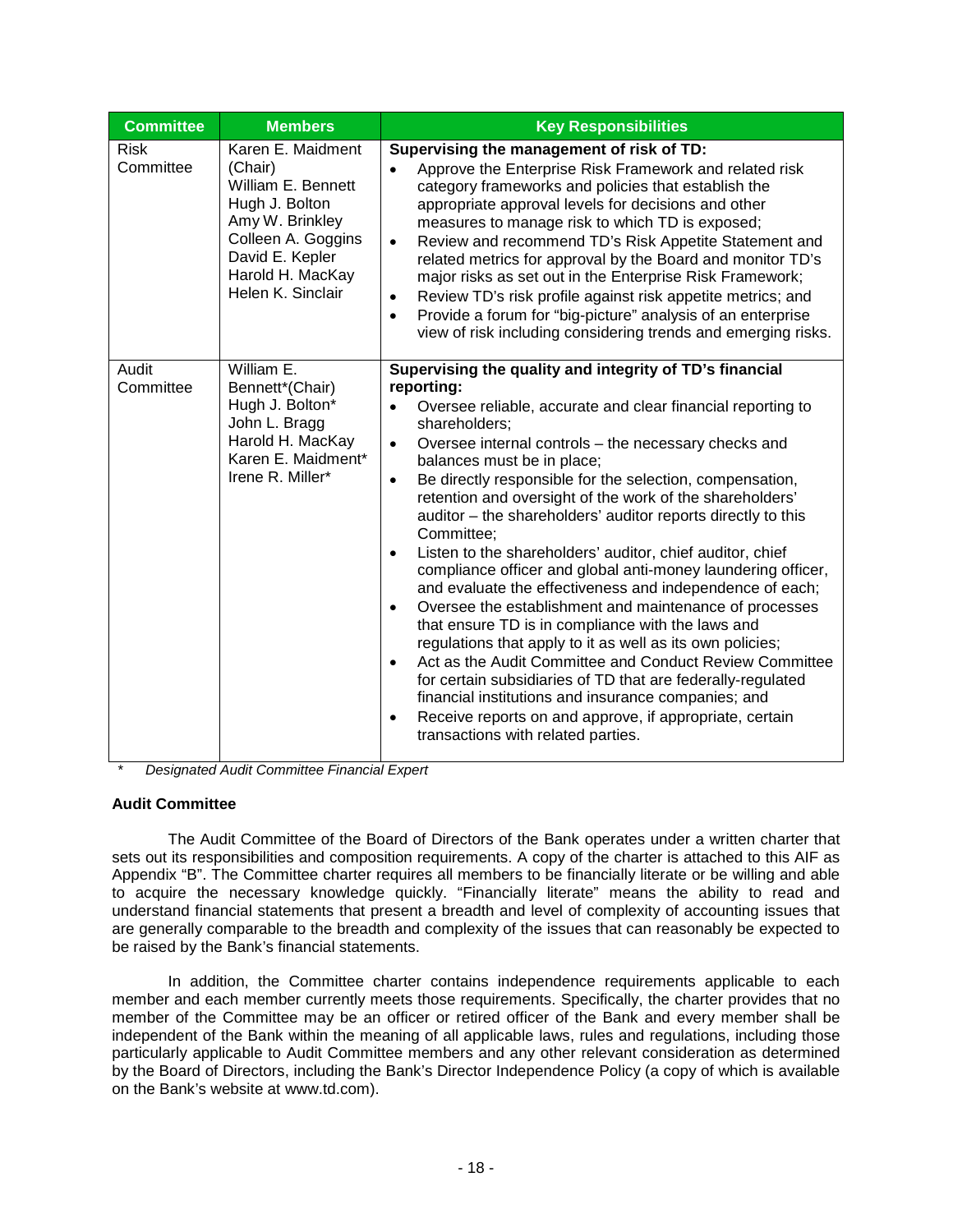As indicated in the table above, the members of the Committee are: William E. Bennett (chair), Hugh J. Bolton, John L. Bragg, Harold H. MacKay, Karen E. Maidment and Irene R. Miller. The members of the Bank's Audit Committee bring significant skill and experience to their responsibilities, including academic and professional experience in accounting, business and finance. The Board has determined that each of Messrs. Bennett and Bolton and Mses. Maidment and Miller has the attributes of an audit committee financial expert as defined in the U.S. Sarbanes-Oxley Act; all committee members are financially literate and independent under the applicable listing standards of the New York Stock Exchange, the Committee charter, the Bank's Director Independence Policy and the corporate governance guidelines of the Canadian Securities Administrators.

The following sets out the education and experience of each director relevant to the performance of his or her duties as a member of the Committee:

**William E. Bennett** is Chair of the Bank's Audit Committee. Mr. Bennett is a Corporate Director. He is the former President and Chief Executive Officer of Draper & Kramer, Inc., a Chicago-based financial services and real estate company. Previously, he served as Executive Vice President and Chief Credit Officer of First Chicago Corp. and its principal subsidiary, the First National Bank of Chicago. Mr. Bennett currently serves as the Chair of the audit committees of the boards of TD Bank US Holding Company (the holding company of TD Bank, N.A. and TD Bank USA, N.A.) and Capital Power Corporation and previously served as Chair of the audit committee of the board of Nuveen Investments Bond and Mutual Funds. He holds an undergraduate degree in economics from Kenyon College and a master's degree in business administration from the University of Chicago. Mr. Bennett is one of the Bank's Audit Committee financial experts.

**Hugh J. Bolton** is the non-executive Chair of the Board of Directors of EPCOR Utilities Inc., an integrated energy company. Mr. Bolton is the former non-executive Chairman of Matrikon Inc. and the retired Chairman & Chief Executive Officer and partner of Coopers & Lybrand Canada, Chartered Accountants. Mr. Bolton presently chairs the audit committees of the boards of Teck Resources Limited and WestJet Airlines Ltd. He holds an undergraduate degree in economics from the University of Alberta. Mr. Bolton is a Chartered Accountant and a Fellow of the Alberta Institute of Chartered Accountants. Mr. Bolton is one of the Bank's Audit Committee financial experts.

**John L. Bragg** is President, Founder and Co-Chief Executive Officer of Oxford Frozen Foods Limited and the owner and founder of Bragg Communications Inc. Mr. Bragg holds a Bachelor of Commerce degree and a Bachelor of Education degree from Mount Allison University.

**Harold H. MacKay** is of counsel to the law firm MacPherson Leslie & Tyerman LLP. Prior to that, he was a partner in the firm from 1969 to his retirement in 2004. Mr. MacKay chaired the Task Force on the Future of the Canadian Financial Services Sector and served as the Clifford Clark Visiting Economist with the Department of Finance of Canada. Mr. MacKay holds an undergraduate degree in economics and political science from the University of Saskatchewan, a law degree from Dalhousie University and an honourary doctorate in law from the University of Regina.

**Karen E. Maidment** is a Corporate Director and former Chief Financial and Administrative Officer of BMO Financial Group. Ms. Maidment is the chair of the audit and risk committee of the board of TransAlta Corporation and a member of the audit committee of the board of TD Ameritrade. She holds an undergraduate degree in commerce from McMaster University, is a Chartered Accountant and, in 2000, was named Fellow of the Institute of Chartered Accountants of Ontario. Ms. Maidment is one of the Bank's Audit Committee financial experts.

**Irene R. Miller** is the Chief Executive Officer of Akim, Inc. Until June 1997, Ms. Miller was Vice Chairman and Chief Financial Officer of Barnes & Noble, Inc. Prior to joining Barnes & Noble, Inc. in 1991, she held senior investment banking and corporate finance positions with Morgan Stanley & Co., and Rothschild Inc., respectively. In the past, Ms. Miller has chaired the audit committees of the boards of Inditex, S.A., Oakley, Inc., The Body Shop International plc and Benckiser N.V. Ms. Miller presently chairs the audit committee of the board of Coach, Inc. Ms. Miller holds an undergraduate degree in science from the University of Toronto and a master's of science degree in chemistry and chemical engineering from Cornell University. Ms. Miller is one of the Bank's Audit Committee financial experts.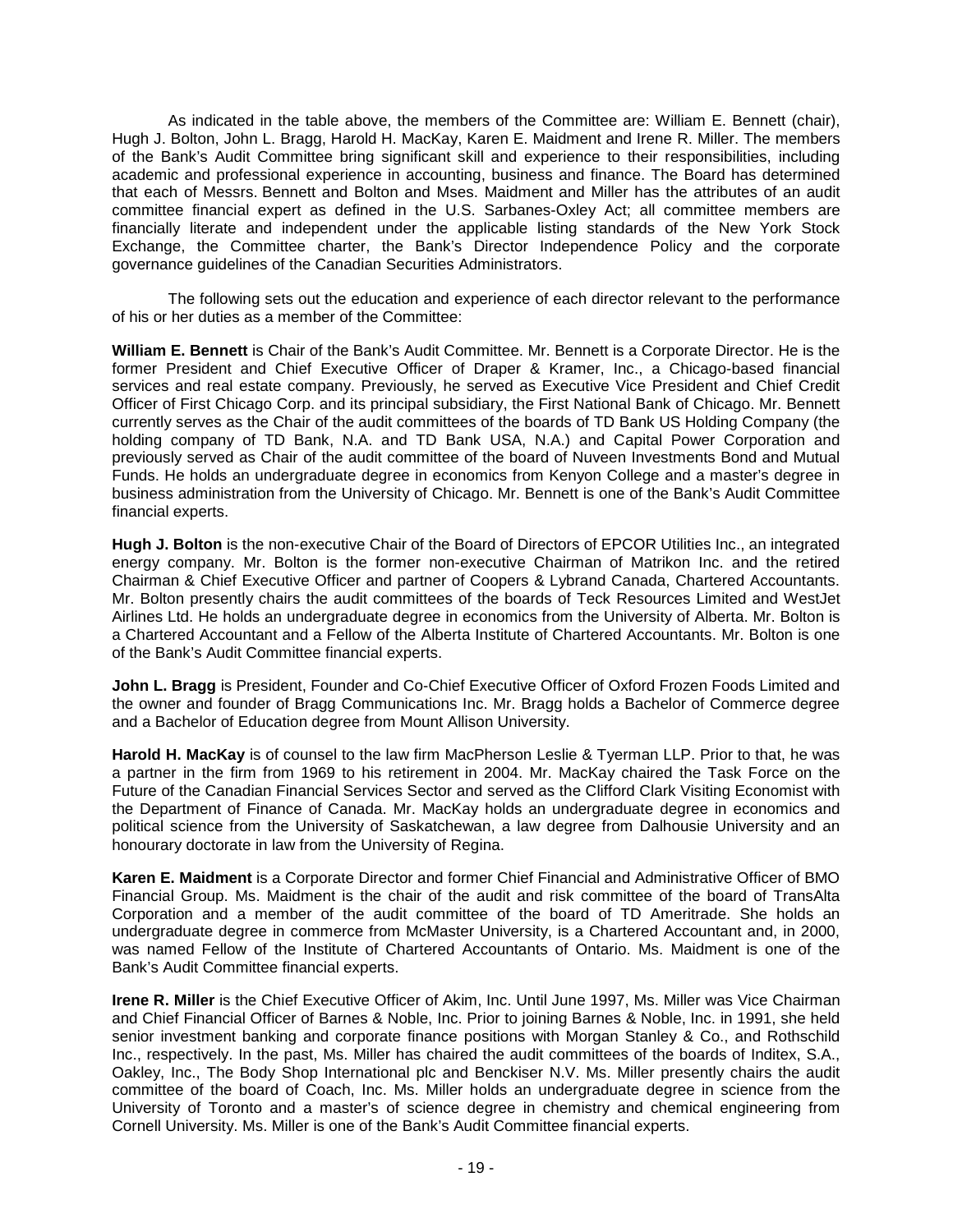# **Executive Officers of the Bank**

| <b>Executive Officer</b> | <b>Principal Occupation</b>                                                                                                                                                         | <b>Municipality of</b><br><b>Residence</b>   |
|--------------------------|-------------------------------------------------------------------------------------------------------------------------------------------------------------------------------------|----------------------------------------------|
| Riaz Ahmed               | Group Head, Insurance, Credit Cards, and Enterprise<br>Strategy, TD Bank Group                                                                                                      | Oakville, Ontario,<br>Canada                 |
| Norie Campbell           | Group Head, Legal, Compliance and Anti Money<br>Laundering, and General Counsel, TD Bank Group                                                                                      | Toronto, Ontario,<br>Canada                  |
| Mark R. Chauvin          | Group Head and Chief Risk Officer, Risk Management,<br>Corporate Office, TD Bank Group                                                                                              | Burlington,<br>Ontario, Canada               |
| W. Edmund Clark          | Group President and Chief Executive Officer, TD Bank<br>Group                                                                                                                       | Toronto, Ontario,<br>Canada                  |
| Theresa L. Currie        | Group Head, Direct Channels, Marketing, Corporate<br>Shared Services and People Strategies, TD Bank Group                                                                           | Oakville, Ontario,<br>Canada                 |
| Robert E. Dorrance       | Group Head, Wholesale Banking, TD Bank Group and<br>Chairman, Chief Executive Officer and President, TD<br><b>Securities</b>                                                        | Toronto, Ontario,<br>Canada                  |
| Timothy D. Hockey        | Group Head, Canadian Banking, Auto Finance, and<br>Wealth Management, TD Bank Group and President and<br>Chief Executive Officer, TD Canada Trust                                   | Toronto, Ontario,<br>Canada                  |
| Colleen M. Johnston      | Group Head, Finance, Sourcing and Corporate<br>Communications, and Chief Financial Officer, TD Bank<br>Group                                                                        | Toronto, Ontario,<br>Canada                  |
| Bharat B. Masrani        | Chief Operating Officer, TD Bank Group                                                                                                                                              | Toronto, Ontario,<br>Canada                  |
| Frank J. McKenna         | Deputy Chair, TD Bank Group                                                                                                                                                         | Toronto, Ontario,<br>Canada                  |
| Michael B. Pedersen      | Group Head, U.S. Personal and Commercial<br>Banking, TD Bank Group and President and Chief<br>Executive Officer, TD Bank US Holding Company,<br>TD Bank, N.A. and TD Bank USA, N.A. | Bryn Mawr,<br>Pennsylvania,<br><b>U.S.A.</b> |

The following individuals are executive officers of the Bank:

Except as disclosed below, all executive officers have had the same principal occupation for the past five years.

Prior to commencing his current Group Head role on July 1, 2013, Mr. Ahmed was Group Head, Corporate Development, Enterprise Strategy and Treasury, Corporate Office, TD Bank Group from May 27, 2010 to July 1, 2013, and Executive Vice President, Corporate Development and Treasury and Balance Sheet Management, Corporate Office, TD Bank Financial Group prior to May 27, 2010.

Prior to becoming a Group Head on April 15, 2013, Ms. Campbell was Executive Vice President and General Counsel, TD Bank Group from November 1, 2011 to April 15, 2013, and Senior Vice President and Assistant General Counsel, TD Bank Financial Group prior to November 1, 2011.

Prior to becoming a Group Head on May 27, 2010, Mr. Chauvin was Executive Vice President, Risk Management and Chief Risk Officer, Corporate Office, TD Bank Financial Group.

Prior to commencing her current Group Head role on April 15, 2013, Ms. Currie was Group Head, Direct Channels, Corporate and People Strategies, Corporate Office, TD Bank Group from July 4, 2011 to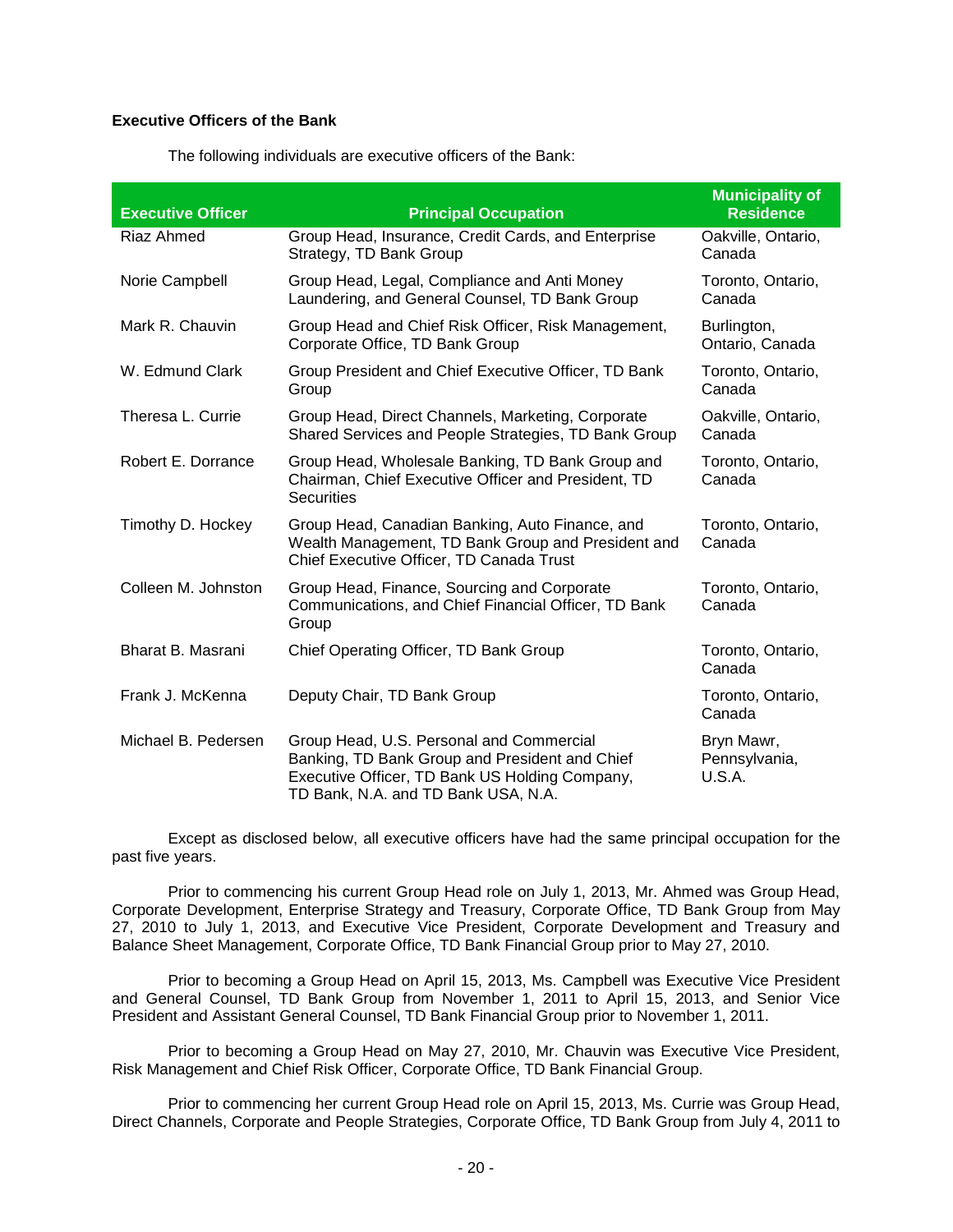April 15, 2013, Group Head, Marketing, Corporate and People Strategies, Corporate Office, TD Bank Group from November 1, 2010 to July 4, 2011, Group Head, Marketing, Corporate and Public Affairs, and People Strategies, Corporate Office, TD Bank Financial Group from May 27, 2010 to November 1, 2010 and Executive Vice President, Human Resource and Corporate and Public Affairs, Corporate Office, TD Bank Financial Group prior to May 27, 2010.

Prior to commencing his current Group Head role on July 1, 2013, Mr. Hockey was Group Head, Canadian Banking, Auto Finance and Credit Cards, TD Bank Group and President and Chief Executive Officer, TD Canada Trust from October 3, 2011 to July 1, 2013, and Group Head, Canadian Banking and TD Auto Finance, TD Bank Group and President and Chief Executive Officer, TD Canada Trust prior to October 3, 2011.

Prior to commencing her current Group Head role on April 15, 2013, Ms. Johnston was Group Head, Finance and Chief Financial Officer, Corporate Office, TD Bank Group.

Prior to commencing his current role as Chief Operating Officer on July 1, 2013, Mr. Masrani was Group Head, U.S. Personal and Commercial Banking, TD Bank Group and President and Chief Executive Officer, TD Bank US Holding Company and TD Bank, N.A. On April 3, 2013, TD's Board of Directors announced its intention that Mr. Masrani will become Group President and Chief Executive Officer, TD Bank Group on November 1, 2014, in keeping with TD's succession plan.

Prior to commencing his current Group Head role on July 1, 2013, Mr. Pedersen was Group Head, Wealth Management, Insurance, and Corporate Shared Services, TD Bank Group from July 4, 2011 to July 1, 2013, Group Head, Wealth Management, Direct Channels, and Corporate Shared Services, TD Bank Group from November 1, 2010 to July 4, 2011, Group Head, Corporate Operations and Direct Channels, TD Bank Financial Group from May 27, 2010 to November 1, 2010 and Group Head, Corporate Operations, TD Bank Financial Group prior to May 27, 2010.

#### **Shareholdings of Directors and Executive Officers**

To the knowledge of the Bank, as at October 31, 2013, the directors and executive officers of the Bank as a group beneficially owned, directly or indirectly, or exercised control or direction over an aggregate of 1,498,465 of the Bank's common shares, representing approximately 0.16% of the Bank's issued and outstanding common shares on that date.

# **Additional Disclosure for Directors and Executive Officers**

To the best of our knowledge, having made due inquiry, the Bank confirms that, as at December 4, 2013:

- (i) no director or executive officer of the Bank is, or was within the last ten years, a director or officer of a company (including the Bank) that:
	- (a) was subject to an order (including a cease trade order or an order similar to a cease trade or an order that denied the relevant company access to any exemption under securities legislation for a period of more than 30 consecutive days), that was issued while the director or executive officer was acting in the capacity as director, chief executive officer or chief financial officer;
	- (b) was subject to an order that was issued after the director or executive officer ceased to be a director, chief executive officer or chief financial officer and which resulted from an event that occurred while that person was acting in the capacity as director, chief executive officer or chief financial officer; or
	- (c) within a year of the person ceasing to act in that capacity, became bankrupt, made a proposal under any legislation relating to bankruptcy or insolvency or was subject to or instituted any proceedings, arrangement or compromise with creditors or had a receiver, receiver manager or trustee appointed to hold its assets.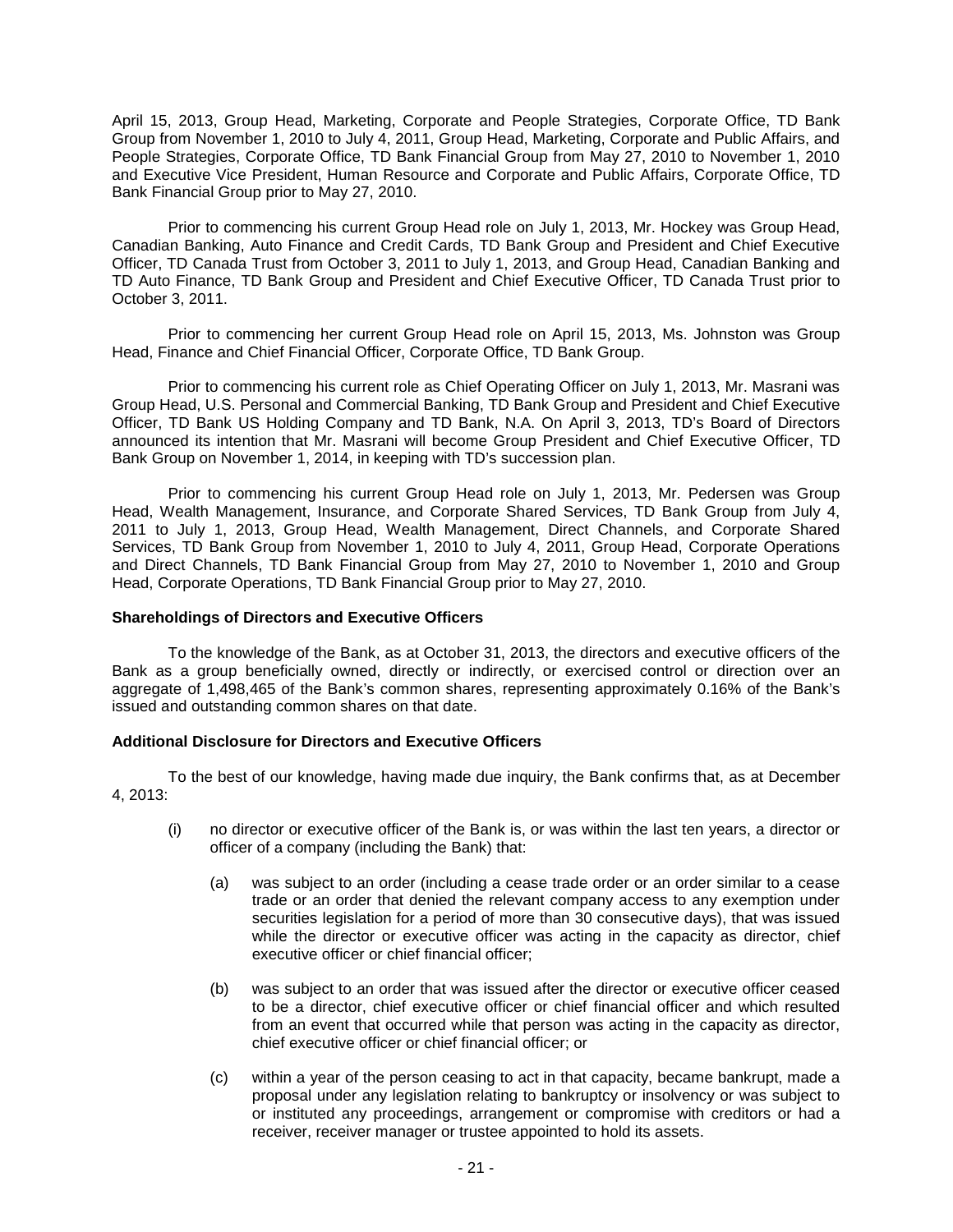- (ii) in the last ten years, no director or executive officer of the Bank has become bankrupt, made a proposal under any legislation relating to bankruptcy or insolvency, or become subject to or instituted any proceedings, arrangement or compromise with creditors, or had a receiver, receiver manager or trustee appointed to hold the assets of the director or executive officer; and
- (iii) no director or executive officer of the Bank has been subject to any penalties or sanctions imposed by a court relating to securities legislation or by a securities regulatory authority or has entered into a settlement agreement with a securities regulatory authority or has been subject to any other penalties or sanctions imposed by a court or regulatory body that would likely be considered important to a reasonable investor in making an investment decision.

# **Pre-Approval Policies and Shareholders' Auditor Service Fees**

The Bank's Audit Committee has implemented a policy restricting the services that may be provided by the shareholders' auditor and the fees paid to the shareholders' auditor. Any service to be provided by the shareholders' auditor must be permitted by law and by the policy, and must be preapproved by the Audit Committee pursuant to the policy, along with the associated fees for those services. The policy provides for the annual pre-approval of specific types of services, together with the maximum amount of the fees that may be paid for such services, pursuant to policies and procedures adopted by the Audit Committee, and gives detailed guidance to management as to the specific services that are eligible for such annual pre-approval. All other services and the associated fees must also be specifically pre-approved by the Audit Committee as they arise throughout the year. In making its determination regarding services to be provided by the shareholders' auditor, the Audit Committee considers the compliance with the policy and the provision of services in the context of avoiding impact on auditor independence. This includes considering applicable regulatory requirements and guidance, and whether the provision of the services would place the auditor in a position to audit its own work, result in the auditor acting in the role of the Bank's management or place the auditor in an advocacy role on behalf of the Bank. By law, the shareholders' auditor may not provide certain services to the Bank or its subsidiaries. Four times a year, the services performed by the shareholders' auditor on a year-to-date basis, and details of any proposed assignments are presented to the Audit Committee for consideration and pre-approval, if appropriate.

|                                 | Fees paid to Ernst & Young LLP |        |        |
|---------------------------------|--------------------------------|--------|--------|
| (thousands of Canadian dollars) |                                |        |        |
|                                 | 2013                           | 2012   | 2011   |
| Audit fees                      | 19,649                         | 20,445 | 20,774 |
| Audit related fees              | 1,915                          | 1,501  | 2,313  |
| Tax fees                        | 3,588                          | 2,851  | 2,495  |
| All other fees                  | 933                            | 976    | 1,706  |
| <b>Total</b>                    | 26,085                         | 25,773 | 27,288 |

Fees paid to the shareholders' auditor, Ernst & Young LLP, for the past three fiscal years are detailed in the table below.

Audit fees are fees for the professional services in connection with the audit of the Bank's financial statements and the audit of its subsidiaries, other services that are normally provided by the shareholders' auditor in connection with statutory and regulatory filings or engagements, and the performance of specified procedures with respect to qualified intermediary requirements for reporting to the Internal Revenue Service, United States.

Audit related fees are fees for assurance and related services that are performed by the shareholders' auditor. These services include employee benefit plan audits, accounting and tax consultations, and attest services in connection with mergers, acquisitions and divestitures, including audit procedures related to opening balance sheet and purchase price allocation, application and general control reviews, attest services not required by statute or regulation, translation of financial statements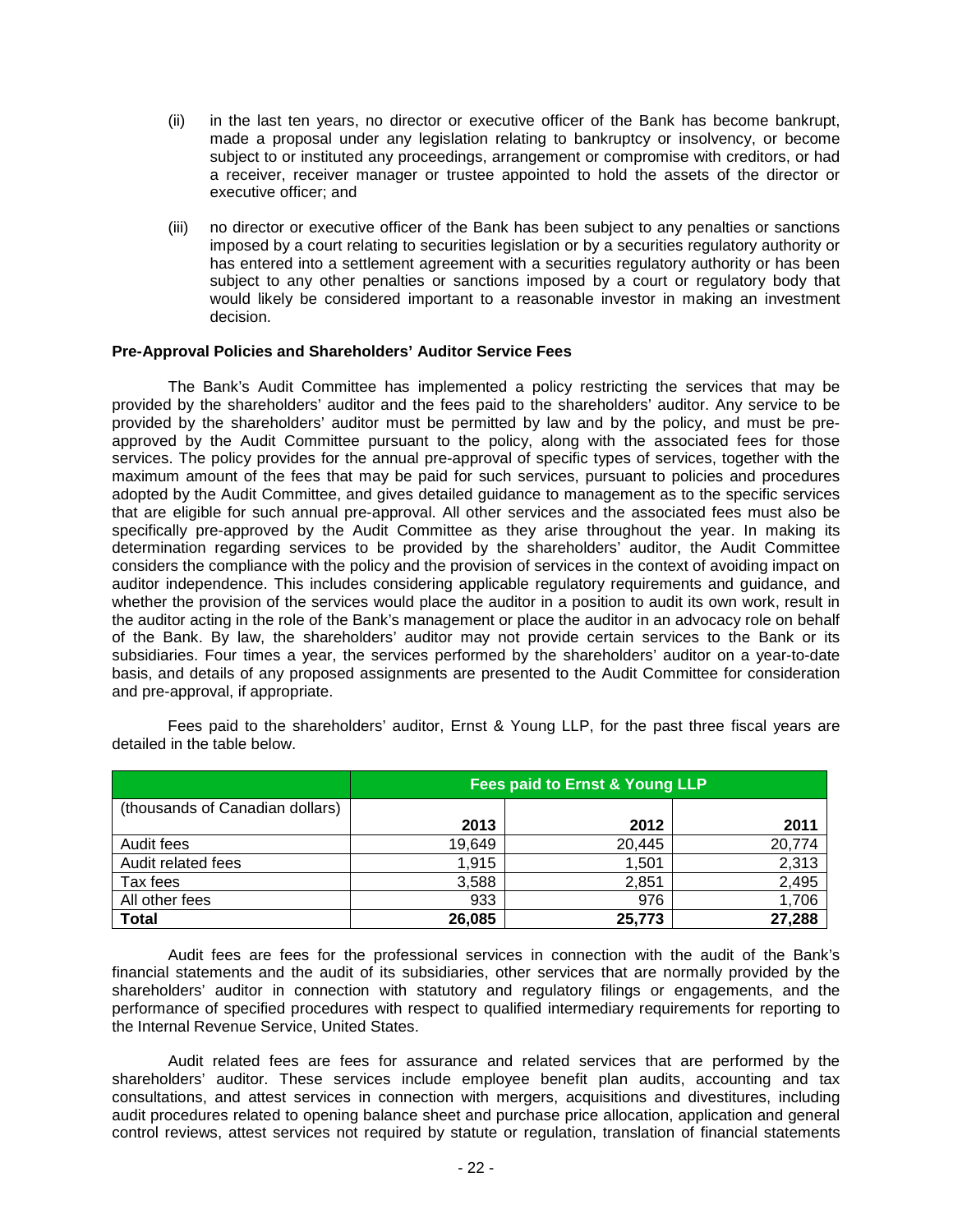and reports in connection with the audit or review, interpretation of financial accounting, tax and reporting standards, and information technology advisory services.

Tax fees comprise income and commodity tax compliance generally involving the preparation of original and amended tax returns and claims for refund, tax advice, including assistance with tax audits, appeals and rulings plus tax advice related to mergers, acquisitions and financing structures, electronic and paper based tax knowledge publications, and tax planning, including transfer pricing matters.

All other fees include fees for insolvency and viability matters, limited to cases in which the Bank is a minority syndicate participant and not in a position to influence or select the external audit firm to use. In these instances, the shareholders' auditor is retained to provide assistance on operational business reviews, lender negotiations, business plan assessments, debt restructuring and asset recovery. Also included in this category are fees for audits of charitable organizations, reports on control procedures at a service organization, audit services for certain special purpose entities administered by the Bank, SECregistered fund audits, benchmark studies, database services for tax compliance, and performance and process improvement services.

# **LEGAL PROCEEDINGS AND REGULATORY ACTIONS**

# **Legal Proceedings**

A description of certain legal proceedings to which the Bank is a party is set out under the heading "Litigation" in Note 29 of the Annual Financial Statements for the year ended October 31, 2013.

# **Regulatory Actions**

From time to time, certain subsidiaries of the Bank are assessed fees or fines by a securities regulatory authority in relation to administrative matters, including late filings or reporting, which may be considered penalties or sanctions pursuant to Canadian securities regulations but which are not, individually or in the aggregate, material to the Bank. During the past financial year, TD Waterhouse Canada Inc. paid administrative filing fees relating to late filings to the Ontario Securities Commission in the aggregate amount of \$8,900; TD Investment Services Inc. paid an administrative filing fee relating to late filings to the Ontario Securities Commission in the aggregate amount of \$3,700; and TD Bank N.A. entered into settlement agreements with the Securities and Exchange Commission, The Financial Crimes Enforcement Network, and the Office of the Comptroller of the Currency in the aggregate amount of US\$52.5 million in connection with the Rothstein litigation. The underlying Rothstein litigation is described under the heading "Litigation" in Note 29 of the Annual Financial Statements for the year ended October 31, 2013 on page 76.

# **INTEREST OF MANAGEMENT AND OTHERS IN MATERIAL TRANSACTIONS**

To the best of our knowledge, the Bank confirms that, as at December 4, 2013, there were no directors or executive officers of the Bank or any associate or affiliate of a director or executive officer of the Bank with a material interest in any transaction within the three most recently completed financial years or during the current financial year that has materially affected or is reasonably expected to materially affect the Bank.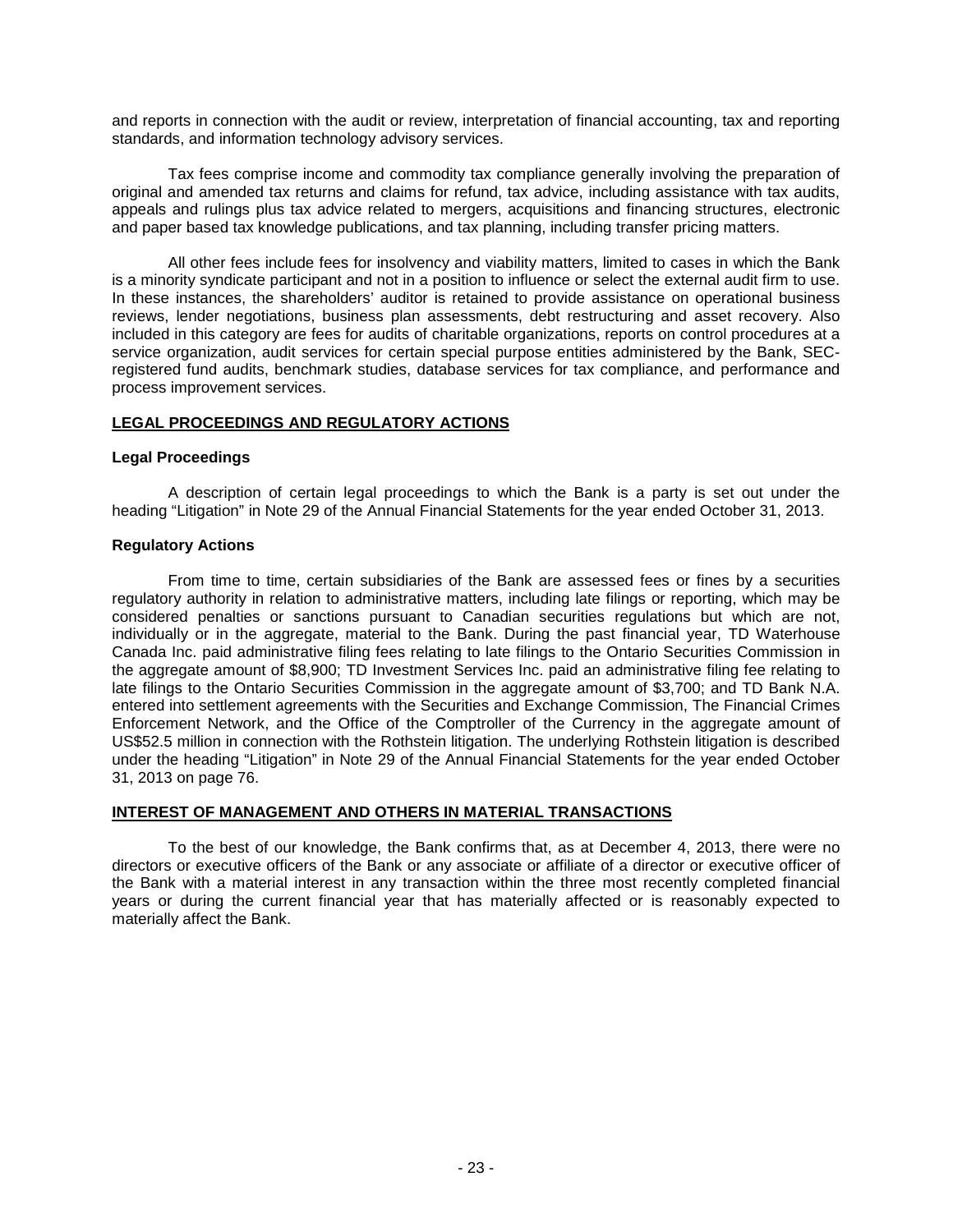# **TRANSFER AGENTS AND REGISTRARS**

# **Transfer Agent**

CST Trust Company P.O. Box 700, Station B Montréal, Québec H3B 3K3

Telephone: 416-682-3860 or toll-free at 1-800-387-0825 (Canada and U.S. only) Fax: 1-888-249-6189 Email: inquiries@canstockta.com Website: www.canstockta.com

# **Co-transfer Agent and Registrar**

**Computershare** P.O. Box 43006 Providence, Rhode Island 02940-3006

or

250 Royall Street Canton, Massachusetts 02021

Telephone: 1-866-233-4836 TDD for hearing impaired: 1-800-231-5469 Shareholders outside of U.S.: 201-680-6578 TDD shareholders outside of U.S.: 201-680-6610 Website: www.computershare.com

# **INTERESTS OF EXPERTS**

The Consolidated Financial Statements of the Bank for the year ended October 31, 2013 filed under National Instrument 51-102 - Continuous Disclosure Obligations, portions of which are incorporated by reference in this AIF, have been audited by Ernst & Young LLP. Ernst & Young LLP, Chartered Accountants, Licensed Public Accountants, Toronto, Ontario, is the external auditor who prepared the Independent Auditors' Report of Registered Public Accounting Firm to Shareholders - Report on Financial Statements and Report on Internal Control Under Standards of the Public Company Accounting Oversight Board (United States). Ernst & Young LLP is independent with respect to the Bank within the meaning of the Rules of Professional Conduct of the Chartered Professional Accountants of Ontario. Ernst & Young LLP is also independent with respect to the Bank within the meaning of United States federal securities laws and the rules and regulations thereunder, including the independence rules adopted by the Securities and Exchange Commission pursuant to the Sarbanes-Oxley Act of 2002; and in compliance with Rule 3520 of the Public Company Accounting Oversight Board.

# **ADDITIONAL INFORMATION**

Additional information concerning the Bank may be found on SEDAR at www.sedar.com and on EDGAR at www.sec.gov.

Additional information, including directors' and officers' remuneration and indebtedness, principal holders of the Bank's securities and options to purchase securities, in each case if applicable, is contained in the Bank's proxy circular for its most recent annual meeting of shareholders that involved the election of directors. Additional financial information is provided in the Bank's comparative financial statements and management's discussion and analysis for its most recently completed financial year, which at the date hereof was the year ended October 31, 2013.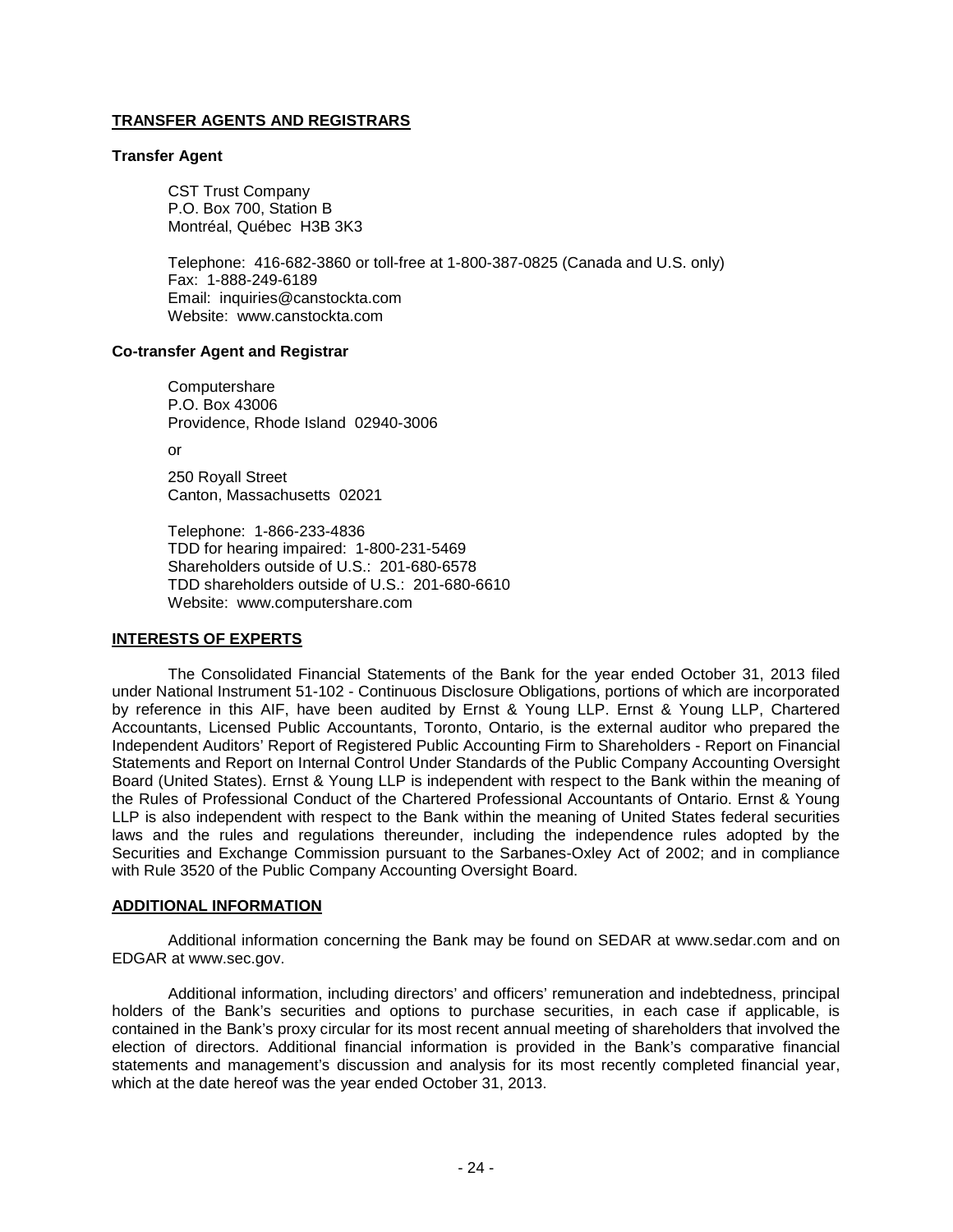# **Appendix "A"**

# **Intercorporate Relationships**

## **PRINCIPAL SUBSIDIARIES1**

| (millions of dollars)                                   |                                           | As at October 31, 2013   |
|---------------------------------------------------------|-------------------------------------------|--------------------------|
|                                                         | Address of Head                           | Carrying value of shares |
| <b>North America</b>                                    | or Principal Office <sup>2</sup>          | owned by the Bank        |
| CT Financial Assurance Company                          | Toronto, Ontario                          | 127<br>\$                |
| Meloche Monnex Inc.                                     | Montreal, Quebec                          | 1,589                    |
| Security National Insurance Company                     | Montreal, Quebec                          |                          |
| Primmum Insurance Company                               | Toronto, Ontario                          |                          |
| TD Direct Insurance Inc.                                | Toronto, Ontario                          |                          |
| TD General Insurance Company                            | Toronto, Ontario                          |                          |
| TD Home and Auto Insurance Company                      | Toronto, Ontario                          |                          |
| TD Asset Management Inc.                                | Toronto, Ontario                          | 703                      |
| TD Waterhouse Private Investment Counsel Inc.           | Toronto, Ontario                          |                          |
| TD Auto Finance (Canada) Inc.                           | Toronto, Ontario                          | 1193                     |
| TD Auto Finance Services Inc.                           | Toronto, Ontario                          | 1,302                    |
| TD Equipment Finance Canada Inc.                        | Oakville, Ontario                         | 2                        |
| TD Financing Services Home Inc.                         | Toronto, Ontario                          | 34                       |
| TD Financing Services Inc.                              | Toronto, Ontario                          | 93                       |
| TD Investment Services Inc.                             | Toronto, Ontario                          | 54                       |
| TD Life Insurance Company                               | Toronto, Ontario                          | 52                       |
| TD Mortgage Corporation                                 | Toronto, Ontario                          | 10,753                   |
| TD Pacific Mortgage Corporation                         | Vancouver, British Columbia               |                          |
| The Canada Trust Company                                | Toronto, Ontario                          |                          |
| TD Securities Inc.                                      | Toronto, Ontario                          | 1,520                    |
| TD US P & C Holdings ULC                                | Calgary, Alberta                          | 28,069                   |
| TD Bank US Holding Company                              | Cherry Hill, New Jersey                   |                          |
| Epoch Investment Partners, Inc. <sup>3</sup>            | New York, New York                        |                          |
| TD Bank USA, National Association                       | Wilmington, Delaware                      |                          |
| TD Bank, National Association                           | Wilmington, Delaware                      |                          |
| <b>TD Auto Finance LLC</b>                              | Farmington Hills, Michigan                |                          |
| TD Equipment Finance, Inc.                              | Cherry Hill, New Jersey                   |                          |
| TD Private Client Wealth LLC                            | New York, New York                        |                          |
| TD Wealth Management Services Inc.                      | Cherry Hill, New Jersey                   |                          |
| TD Vermillion Holdings ULC                              | Calgary, Alberta                          | 18,262                   |
| TD Financial International Ltd.                         | Hamilton, Bermuda                         |                          |
| Canada Trustco International Limited                    | St. James. Barbados                       |                          |
| TD Reinsurance (Barbados) Inc.                          | St. James, Barbados                       |                          |
| TD Reinsurance (Ireland) Limited                        | Dublin, Ireland                           |                          |
| Toronto Dominion International Inc.                     | St. James, Barbados                       |                          |
| TD Waterhouse Canada Inc.                               | Toronto, Ontario                          | 2,139                    |
| TDAM USA Inc.                                           | Wilmington, Delaware                      | 11                       |
| Toronto Dominion Holdings (U.S.A.), Inc.                | New York, New York                        | 1,845                    |
| TD Holdings II Inc.                                     | New York, New York                        |                          |
| TD Securities (USA) LLC                                 | New York, New York                        |                          |
| Toronto Dominion (Texas) LLC                            | New York, New York                        |                          |
| Toronto Dominion (New York) LLC                         | New York, New York                        |                          |
| Toronto Dominion Capital (U.S.A.), Inc.                 | New York, New York                        |                          |
| International                                           |                                           |                          |
| NatWest Personal Financial Management Limited (50%)     | London, England                           | 62                       |
| NatWest Stockbrokers Limited (50%)                      | London, England                           |                          |
| TD Bank International S.A.                              | Luxembourg, Luxembourg                    | 51                       |
| TD Bank N.V.                                            | Amsterdam, The Netherlands                | 280                      |
| <b>TD</b> Ireland                                       | Dublin, Ireland                           | 1,014                    |
| <b>TD Global Finance</b>                                | Dublin, Ireland                           |                          |
| TD Luxembourg International Holdings                    |                                           | 5,300                    |
| TD Ameritrade Holding Corporation (42.22%) <sup>4</sup> | Luxembourg, Luxembourg<br>Omaha, Nebraska |                          |
| TD Wealth Holdings (UK) Limited                         | Leeds, England                            |                          |
|                                                         |                                           | 83                       |
| TD Direct Investing (Europe) Limited                    | Leeds, England                            |                          |
| Toronto Dominion Australia Limited                      | Sydney, Australia                         | 219                      |
| Toronto Dominion Investments B.V.                       | London, England                           | 1,019                    |
| TD Bank Europe Limited                                  | London, England                           |                          |
| Toronto Dominion Holdings (U.K.) Limited                | London, England                           |                          |
| <b>TD Securities Limited</b>                            | London, England                           |                          |
| Toronto Dominion (South East Asia) Limited              | Singapore, Singapore                      | 798                      |

<sup>1</sup> Unless otherwise noted, The Toronto-Dominion Bank (the "Bank"), either directly or through its subsidiaries, owns 100% of the entity and/or 100% of any issued and outstanding voting securities and non-voting securities of the entities listed.

<sup>2</sup> Each subsidiary is incorporated or organized in the country in which its head or principal office is located, with the exception of Toronto Dominion Investments B.V., a company incorporated in The Netherlands but with its principal office in the United Kingdom.

3 Reflects ownership structure as at November 1, 2013.

4 TD Ameritrade Holding Corporation is not a subsidiary of the Bank as the Bank does not control it. TD Luxembourg International Holdings and its ownership of TD Ameritrade Holding Corporation is included given the significance of the Bank's investment in TD Ameritrade Holding Corporation.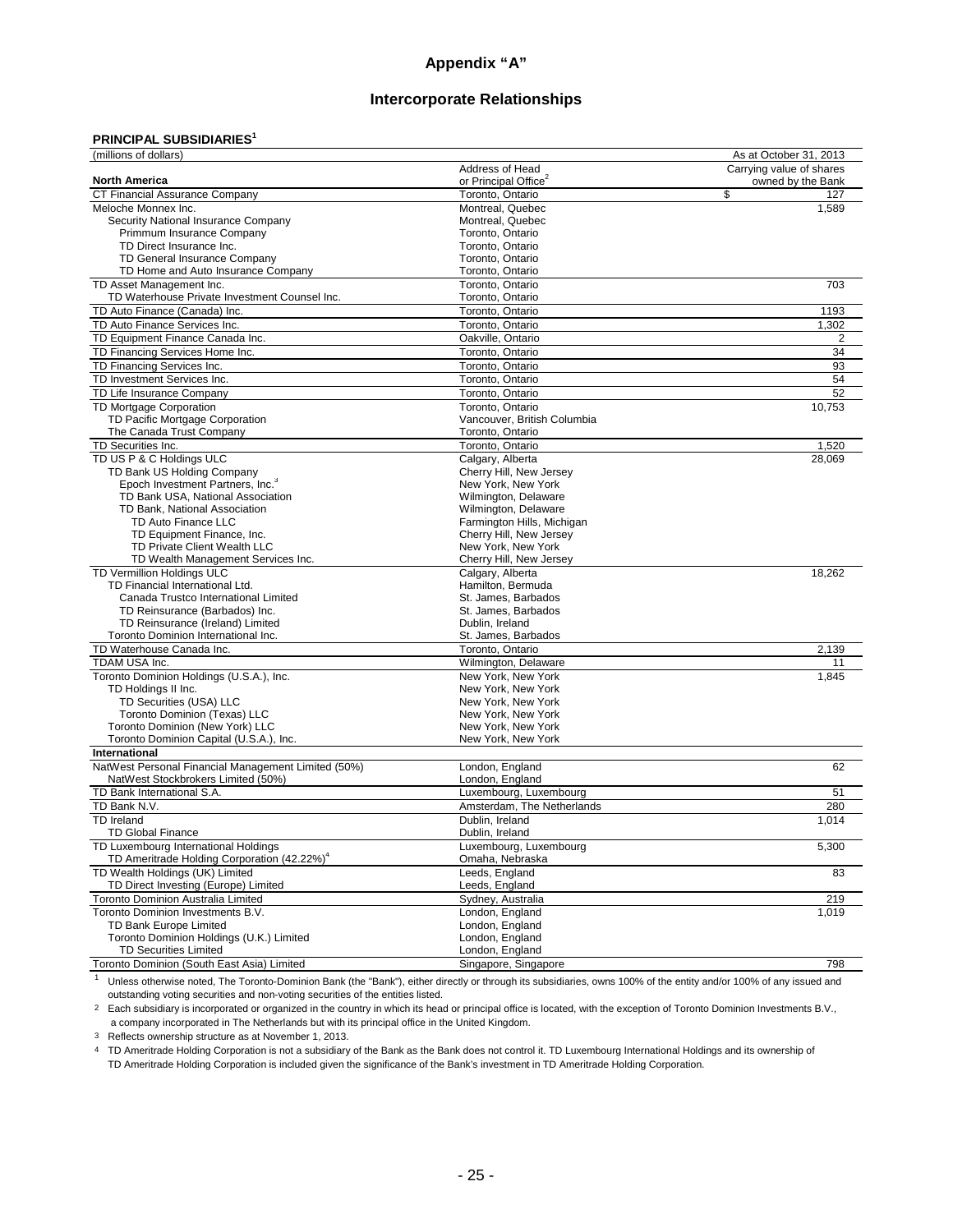# **Appendix "B"**

# **AUDIT COMMITTEE OF THE BOARD OF DIRECTORS OF THE TORONTO-DOMINION BANK**

## **CHARTER**

# *~ ~ Supervising the Quality and Integrity of the Bank's Financial Reporting ~ ~*

#### *Main Responsibilities:*

- overseeing reliable, accurate and clear financial reporting to shareholders
- overseeing internal controls the necessary checks and balances must be in place
- directly responsible for the selection, compensation, retention and oversight of the work of the shareholders' auditor – the shareholders' auditor reports directly to the Committee
- listening to the shareholders' auditor, chief auditor, chief compliance officer and global antimoney laundering officer, and evaluating the effectiveness and independence of each
- overseeing the establishment and maintenance of processes that ensure the Bank is in compliance with the laws and regulations that apply to it as well as its own policies
- acting as the audit committee and conduct review committee for certain subsidiaries of the Bank that are federally-regulated financial institutions and insurance companies
- receiving reports on and approving, if appropriate, certain transactions with related parties

# **Independence is Key:**

- the Committee is composed entirely of independent directors
- the Committee meets regularly without management present
- the Committee has the authority to engage independent advisors, paid for by the Bank, to help it make the best possible decisions on the financial reporting, accounting policies and practices, disclosure practices, and internal controls of the Bank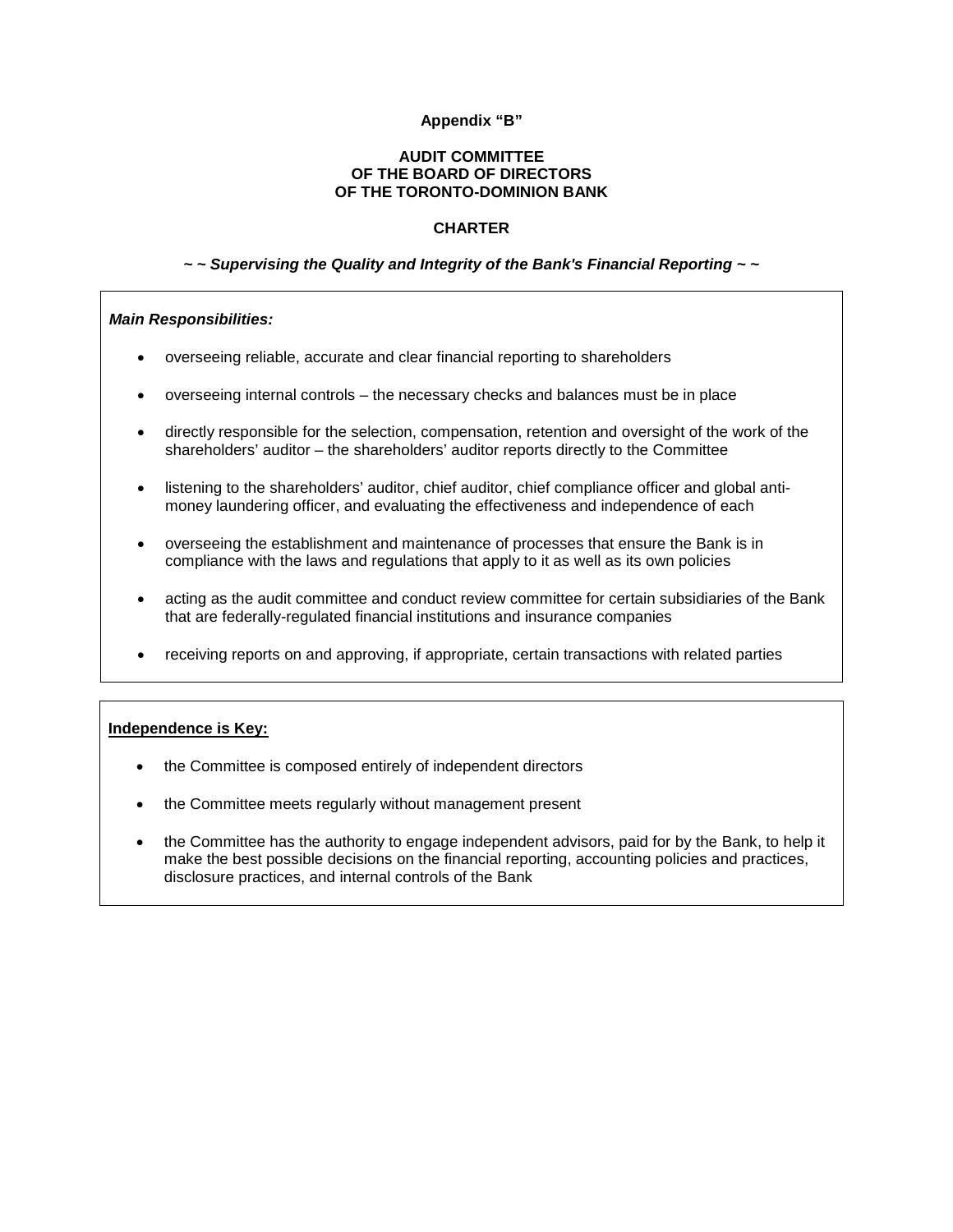# *Composition and Independence, Financial Literacy and Authority*

The Committee shall be composed of members of the Board of Directors in such number as is determined by the Board with regard to the by-laws of the Bank, applicable laws, rules and regulations and any other relevant consideration, subject to a minimum requirement of three directors.

In this Charter, "Bank" means The Toronto-Dominion Bank on a consolidated basis.

No member of the Committee may be an officer or retired officer of the Bank. Every member of the Committee shall be independent of the Bank within the meaning of all applicable laws, rules and regulations including those particularly applicable to audit committee members and any other relevant consideration as determined by the Board of Directors, including the Bank's Director Independence Policy. No member of the Committee may serve on more than three public company audit committees without the consent of the Corporate Governance Committee and the Board.

The members of the Committee shall be appointed by the Board and shall serve until their successors are duly appointed. A Chair will be appointed by the Board upon recommendation of the Corporate Governance Committee, failing which the members of the Committee may designate a Chair by majority vote. The Committee may from time to time delegate to its Chair certain powers or responsibilities that the Committee itself may have hereunder.

In addition to the qualities set out in the Position Description for Directors, all members of the Committee should be financially literate or be willing and able to acquire the necessary knowledge quickly. Financially literate means the ability to read and understand financial statements that present a breadth and level of complexity of accounting issues that are generally comparable to the breadth and complexity of the issues that can reasonably be expected to be raised by the Bank's financial statements. At least one member of the Committee shall have a background in accounting or related financial management experience which would include any experience or background which results in the individual's financial sophistication, including being or having been an auditor, a chief executive officer or other senior officer with financial oversight responsibilities.

In fulfilling the responsibilities set out in this Charter, the Committee has the authority to conduct any investigation and access any officer, employee or agent of the Bank appropriate to fulfilling its responsibilities, including the shareholders' auditor. The Audit Committee may obtain advice and assistance from outside legal, accounting or other advisors as the Committee deems necessary to carry out its duties, and may retain and determine the compensation to be paid by the Bank for such independent counsel or outside advisor in its sole discretion without seeking Board approval.

Committee members will enhance their familiarity with financial, accounting and other areas relevant to their responsibilities by participating in educational sessions or other opportunities for development.

# *Meetings*

The Committee shall meet at least four times annually, or more frequently as circumstances dictate. The Committee shall meet with the shareholders' auditor and management quarterly to review the Bank's financial statements consistent with the section entitled "Financial Reporting" below. The Committee shall dedicate a portion of each of its regularly scheduled quarterly meetings to meeting separately with each of the Chief Financial Officer, the Chief Auditor, the Chief Compliance Officer, the Global Anti-Money Laundering Officer and the shareholders' auditor and to meeting on its own without members of management or the shareholders' auditor. Any member of the Committee may make a request to the Chair for a Committee meeting or any part thereof to be held without management present. The Committee shall also meet with the Office of the Superintendent of Financial Institutions Canada ("OSFI") to review and discuss the results of OSFI's annual supervisory examination of the Bank in the event OSFI directs that it meet with the Committee instead of the full Board.

To facilitate open communication between this Committee and the Risk Committee, and where the Chair of the Risk Committee is not a member of this Committee, he or she shall receive notice of and attend by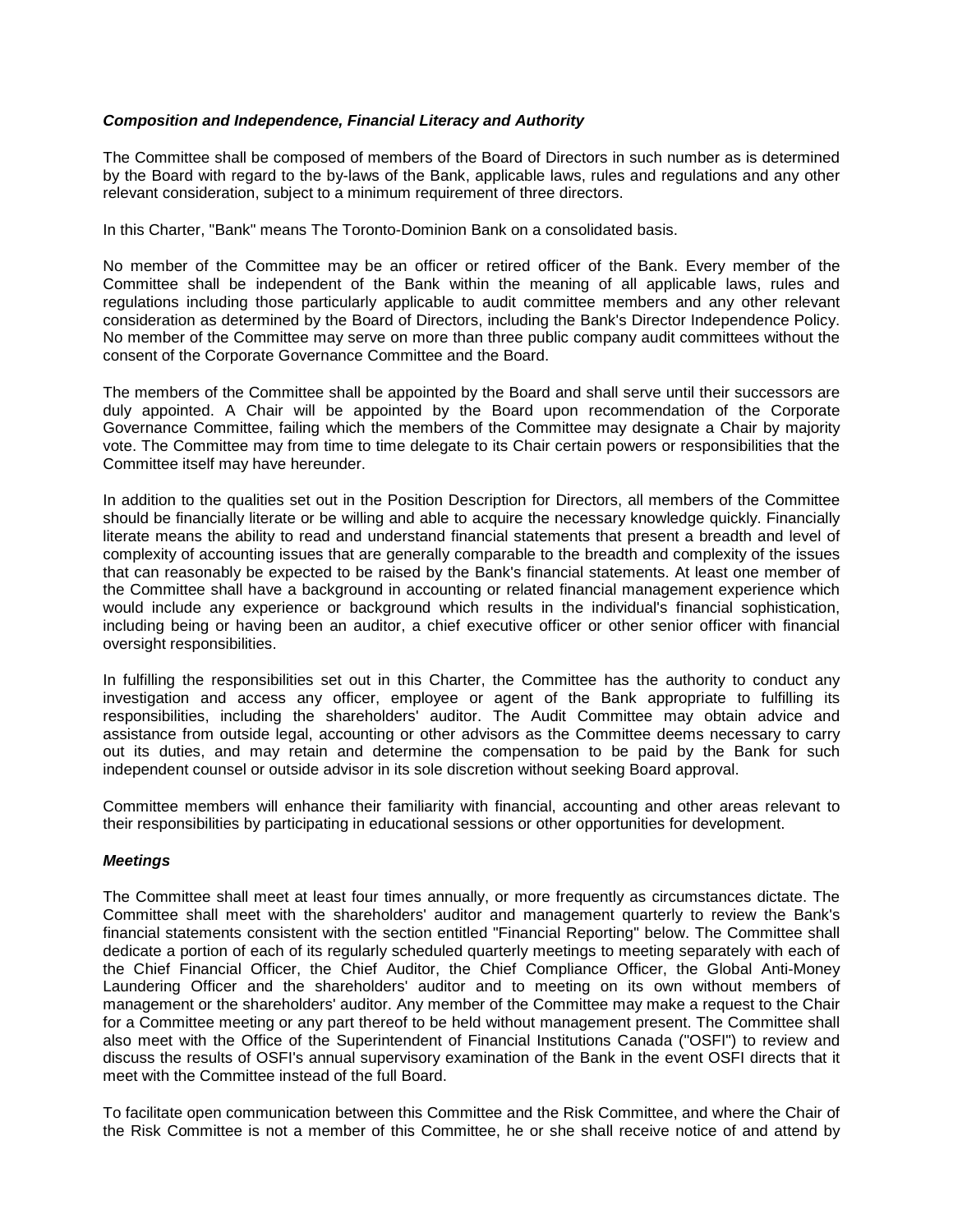invitation of this Committee, as a non-voting observer, each meeting of this Committee and receive the materials for each such meeting.

All non-management directors who are not members of the Committee have a standing invitation to attend meetings of the Committee but may not vote. Additionally, the Committee may invite to its meetings any director, member of management and of the Bank or such other persons as it deems appropriate in order to carry out its responsibilities. The Committee may also exclude from its meetings any persons it deems appropriate in order to carry out its responsibilities.

# *Specific Duties and Responsibilities*

# *Financial Reporting*

The Committee shall be responsible for the oversight of reliable, accurate and clear financial reporting to shareholders, including reviewing and discussing the Bank's annual and interim financial statements and management's discussion and analysis, prior to approval by the Board and release to the public, and reviewing, as appropriate, releases to the public of significant material non-public financial information of the Bank. Such review of the financial reports of the Bank shall include, where appropriate but at least annually, discussion with management and the shareholders' auditor of significant issues regarding accounting principles, practices, and significant management estimates and judgments.

The Committee shall review earnings news releases and satisfy itself that adequate procedures are in place for the review of the Bank's public disclosure of financial information extracted or derived from the Bank's financial statements, other than the public disclosure in the Bank's annual and interim financial statements and MD&A, and must periodically assess the adequacy of those procedures.

# *Financial Reporting Process*

The Committee shall support the Board in its oversight of the financial reporting process of the Bank including:

- working with management, the shareholders' auditor and the internal audit department to review the integrity of the Bank's financial reporting processes;
- reviewing the process relating to and the certifications of the Chief Executive Officer and the Chief Financial Officer on the integrity of the Bank's quarterly and annual consolidated financial statements and other disclosure documents as required;
- considering the key accounting policies of the Bank and key estimates and judgments of management and discussing such matters with management and/or the shareholders' auditor;
- keeping abreast of trends and best practices in financial reporting including considering, as they arise, topical issues such as the use of variable interest entities and special purpose vehicles, and their application to the Bank;
- reviewing with management and the shareholders' auditor significant accounting principles and policies and all critical accounting policies and practices used and any significant audit adjustments made;
- considering and approving, if appropriate, major changes to the Bank's accounting and financial reporting policies as suggested by management, the shareholders' auditor, or the internal audit department; and
- establishing regular systems of reporting to the Committee by each of management, the shareholders' auditor and the internal audit department regarding any significant judgments made in management's preparation of the financial statements and any significant difficulties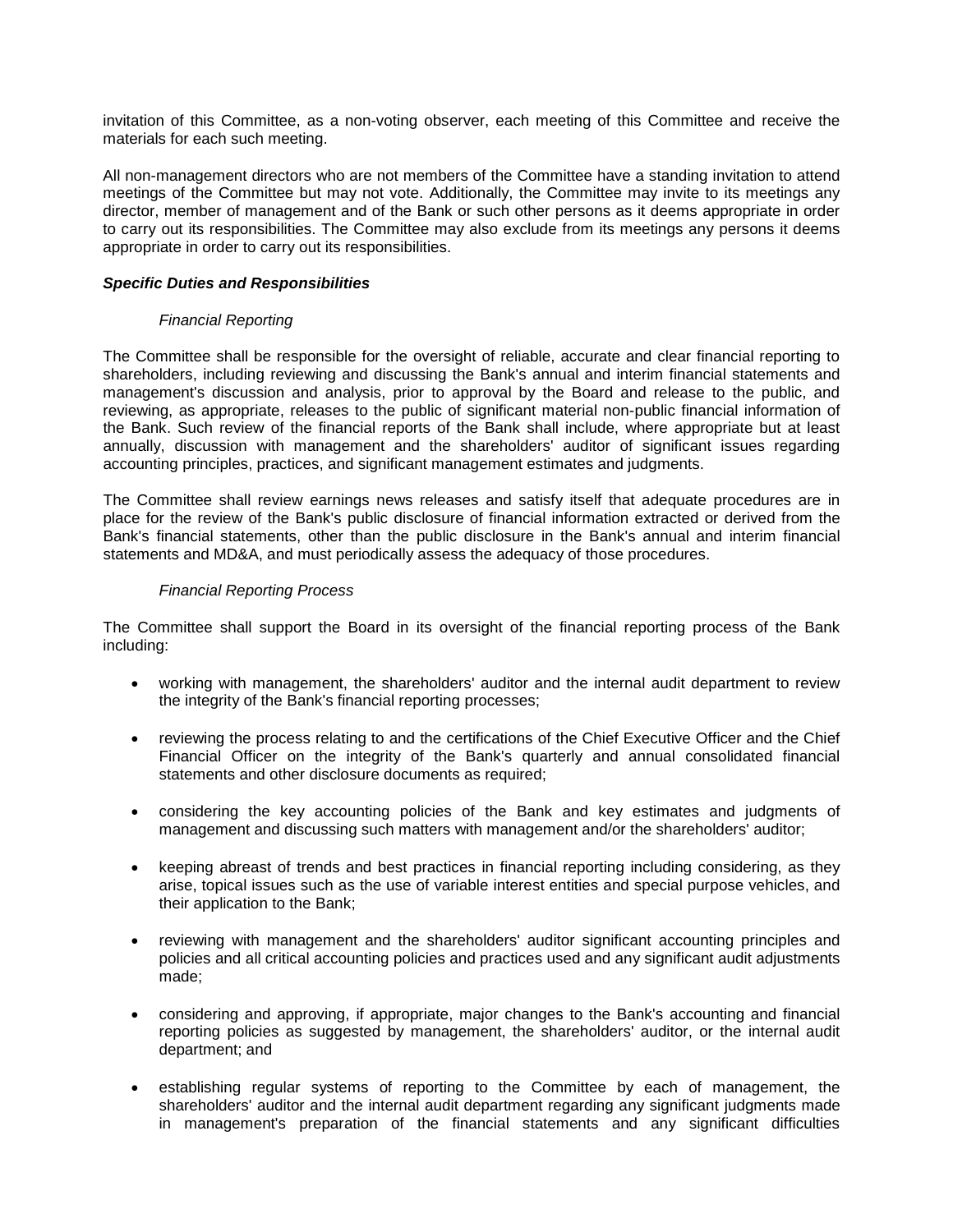encountered during the course of the review or audit, including any restrictions on the scope of work or access to required information.

• reviewing tax and tax planning matters that are material to the financial statements.

# *The Audit Committee's Role in the Financial Reporting Process*

The shareholders' auditor is responsible for planning and carrying out, in accordance with professional standards, an audit of the Bank's annual financial statements and reviews of the Bank's quarterly financial information. Management of the Bank is responsible for the preparation, presentation and integrity of the Bank's financial statements and for maintaining appropriate accounting and financial reporting principles and policies and internal controls and procedures designed to ensure compliance with accounting standards and applicable laws and regulations. The Audit Committee oversees the financial reporting process at the Bank and receives quarterly reporting regarding the process undertaken by management and the results of the review by the shareholders' auditor. It is not the duty of the Audit Committee to plan or conduct audits, or to determine that the Bank's financial statements are complete, accurate and in accordance with International Financial Reporting Standards.

# *Internal Controls*

The Committee shall be responsible for overseeing the establishment of the internal control framework and monitoring its effectiveness including:

- reviewing management's reports related to the establishment and maintenance of an adequate and effective internal control system and processes (including controls related to the prevention, identification and detection of fraud) that are designed to provide assurance in areas including reporting (financial, operational, risk), efficiency and effectiveness of operations and safeguarding assets, monitoring compliance with laws, regulations and guidance, and internal policies, including compliance with section 404 of the U.S. Sarbanes-Oxley Act and similar rules of the Canadian Securities Administrators;
- meeting with management, the Chief Auditor and the shareholders' auditor to assess the adequacy and effectiveness of the Bank's internal controls, including controls related to the prevention, identification and detection of fraud;
- overseeing that there are adequate governance structures and control processes for all financial instruments that are measured at fair value for financial reporting purposes;
- receiving reports from the Risk Committee as considered necessary or desirable with respect to any issues relating to internal control procedures considered by that Committee in the course of undertaking its responsibilities; and
- reviewing reporting by the Bank to its shareholders regarding internal control over financial reporting.

# *Internal Audit Division*

The Committee shall oversee the internal audit division of the Bank, including reviewing and approving the mandates of the internal audit division and the Chief Auditor at least annually. The Committee shall satisfy itself that the internal audit division has adequate resources and independence to perform its responsibilities. In addition, the Committee shall:

- review and approve the annual audit plan and any significant changes thereto;
- review and approve the annual financial budget and review periodic updates;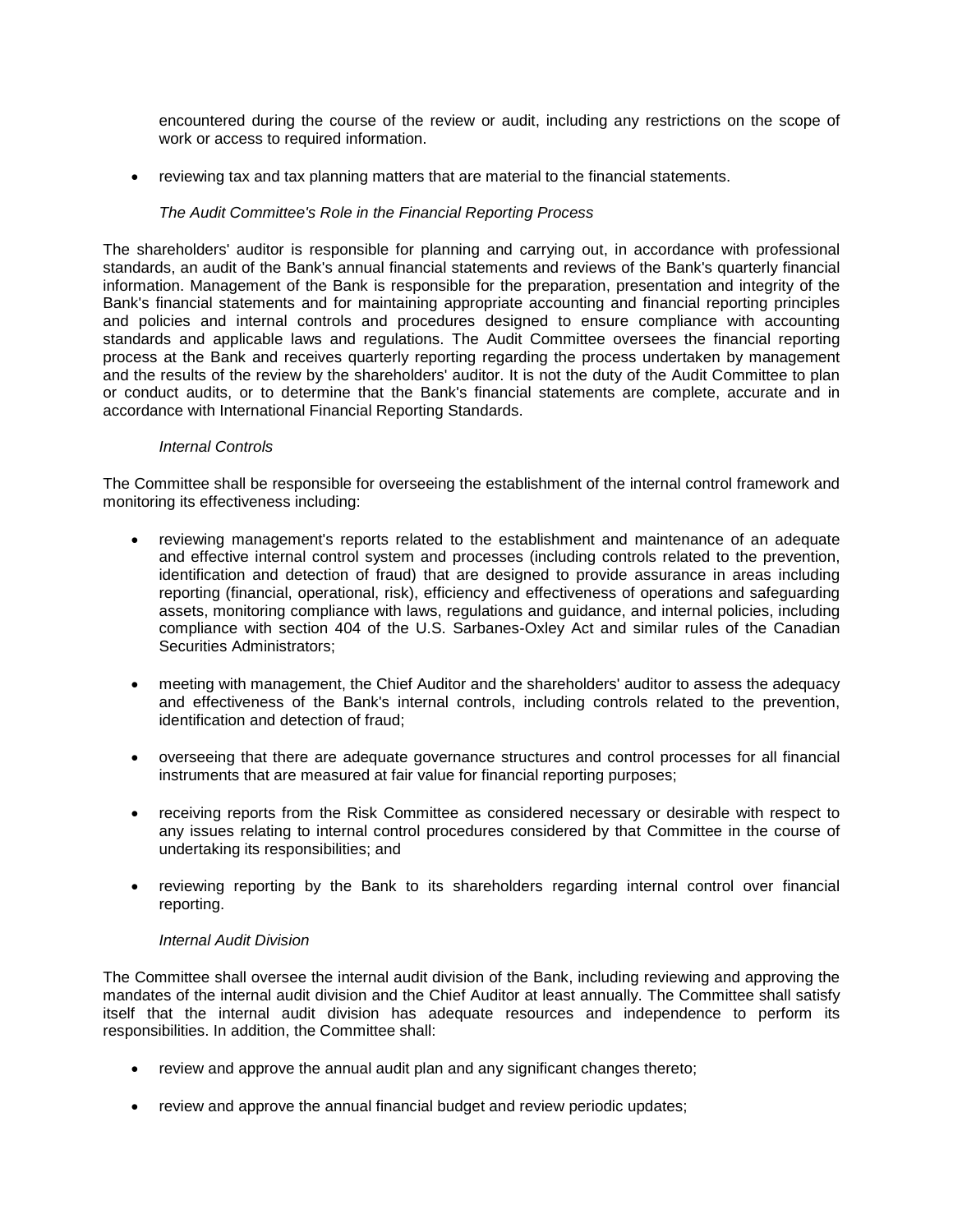- confirm the appointment and dismissal of the Chief Auditor;
- at least annually assess the effectiveness of the internal audit division;
- review the results of the independent quality assurance review report on the internal audit division conducted on a five-year cycle;
- annually convey its view of the performance of the Chief Auditor to the Chief Executive Officer as input into the compensation approval process;
- review regular reports prepared by the Chief Auditor together with management's response and follow-up on outstanding issues, as necessary;
- provide a forum for the Chief Auditor to raise any internal audit issues or issues with respect to the relationship and interaction between the internal audit division, management, the shareholders' auditor and/or regulators and;
- review reports of deficiencies identified by supervisory authorities related to the internal audit function, including information to demonstrate progress of necessary correction action and remediation, by management, within an appropriate time frame.

# *Oversight of Shareholders' Auditor*

The Committee shall review and evaluate the performance, qualifications and independence of the shareholders' auditor including the lead partners and annually make recommendations to the Board and shareholders regarding the nomination of the shareholders' auditor for appointment by the shareholders. The Committee shall be responsible for approving the auditor's remuneration. The Committee shall also make recommendations to the Board for approval regarding, if appropriate, termination of the shareholders' auditor. The shareholders' auditor shall be accountable to the Committee and the entire Board, as representatives of the shareholders, for its review of the financial statements and controls of the Bank. In addition, the Committee shall:

- review and approve the annual audit plans and engagement letters of the shareholders' auditor;
- review the shareholders' auditor's processes for assuring the quality of their audit services including any matters that may affect the audit firm's ability to serve as shareholders' auditor;
- discuss those matters that are required to be communicated by the shareholders' auditor to the Committee in accordance with the standards established by the Canadian Institute of Chartered Accountants and the Public Company Accounting Oversight Board, as such matters are applicable to the Bank from time to time;
- review with the shareholders' auditor any issues that may be brought forward by it, including any audit problems or difficulties, such as restrictions on its audit activities or access to requested information, and management's responses;
- review with the shareholders' auditor concerns, if any, about the quality, not just acceptability, of the Bank's accounting principles as applied in its financial reporting; and
- provide a forum for management and the internal and/or shareholders' auditor to raise issues regarding their relationship and interaction. To the extent disagreements regarding financial reporting are not resolved, be responsible for the resolution of such disagreements between management and the internal and/or shareholders' auditor.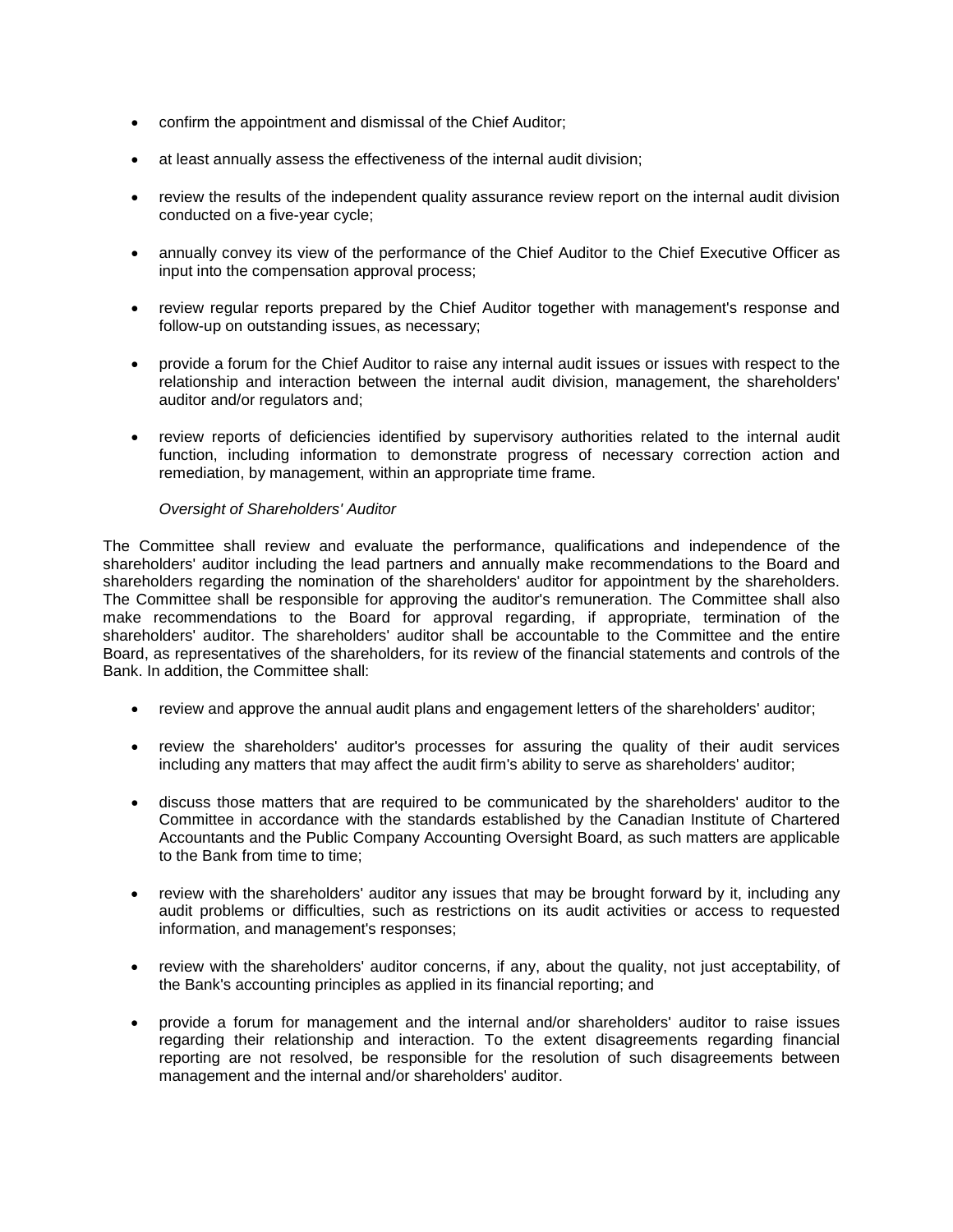# *Independence of Shareholders' Auditor*

The Committee shall monitor and assess the independence of the shareholders' auditor through various mechanisms, including:

- reviewing and approving (or recommending to the Board for approval) the audit engagement terms and fees and other legally permissible services to be performed by the shareholders' auditor for the Bank, with such approval to be given either specifically or pursuant to pre-approval procedures adopted by the Committee;
- receiving from the shareholders' auditor, on a periodic basis, a formal written statement delineating all relationships between the shareholders' auditor and the Bank consistent with the rules of professional conduct of the Canadian provincial chartered accountants institutes or other regulatory bodies, as applicable;
- reviewing and discussing with the Board, annually and otherwise as necessary, and the shareholders' auditor, any relationships or services between the shareholders' auditor and the Bank or any factors that may impact the objectivity and independence of the shareholders' auditor;
- reviewing, approving and monitoring policies and procedures for the employment of past or present partners, or employees of the shareholders' auditor as required by applicable laws; and
- reviewing, approving and monitoring other policies and procedures put in place to facilitate auditor independence, such as the rotation of members of the audit engagement team, as applicable.

# *Finance Department*

The Committee shall oversee the Finance Department of the Bank, including:

- reviewing and approving the mandate of the Finance Department and the mandate of the Chief Financial Officer at least annually;
- reviewing and approving, at least annually, the Finance Department budget and resource plan, including receiving reports from management on resource adequacy;
- annually assessing the effectiveness of the Finance Department;
- review the results of a third-party independent review of Finance Department effectiveness conducted on a five-year cycle;
- annually conveying its view of the performance of the Chief Financial Officer to the Chief Executive Officer as input into the compensation approval process;
- confirming the appointment and dismissal of the Chief Financial Officer; and
- providing a forum for the Chief Financial Officer to raise any financial reporting issues or issues with respect to the relationship and interaction among the Finance Department, management, the shareholders' auditor and/or regulators.

# *Conduct Review and Related Party Transactions*

The Committee shall be responsible for conduct review and oversight of related party transactions (except the approval of Bank officer related party credit facilities which are reviewed by the Human Resources Committee and the approval of Bank director related party credit facilities which are reviewed by the Risk Committee, as required), including satisfying itself that procedures and practices are established by management as required by the Bank Act (Canada), Trust and Loans Companies Act (Canada), the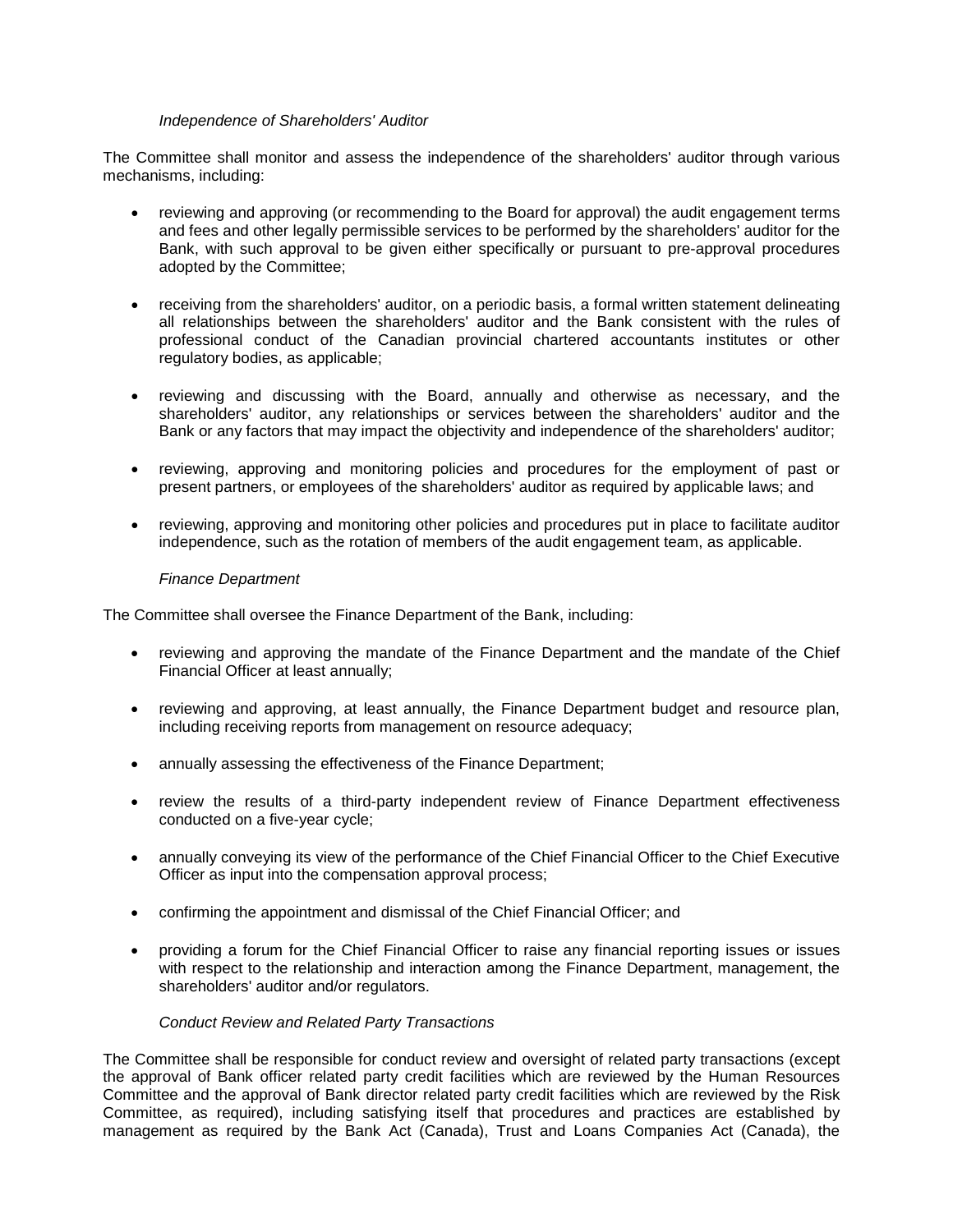Insurance Companies Act (Canada), and the International Financial Reporting Standards (specifically, IAS 24 - Related Party Disclosures), relating to conduct review and related party transactions and monitoring compliance with those procedures and their effectiveness from time to time.

# *Business Conduct and Ethical Behaviour*

The Committee shall monitor compliance with policies in respect of ethical personal and business conduct, including the Bank's Disclosure of Information and Complaint Procedures; Anti-Bribery and Anti-Corruption Policy; and Code of Conduct and Ethics and the conflicts of interest procedures included therein, including approving, where appropriate, any waiver from the Bank's Code of Conduct and Ethics to be granted for the benefit of any director or executive officer of the Bank.

# *Compliance*

The Committee shall oversee the establishment and maintenance of processes and policies that ensure the Bank is in compliance with the laws and regulations that apply to it as well as its own policies, including:

- reviewing with management the Bank's compliance with applicable regulatory requirements and the legislative compliance management processes;
- establishing procedures in accordance with regulatory requirements for the receipt, retention and treatment of complaints received by the Bank on accounting, internal accounting controls or auditing matters, and receiving reports on such complaints and submissions as required under the applicable policy;
- reviewing an annual report from the Chief Risk Officer regarding examinations of the Bank conducted by OSFI, and following up with management on the status of recommendations and suggestions, as appropriate; and
- reviewing professional pronouncements and changes to key regulatory requirements relating to accounting rules to the extent they apply to the financial reporting process of the Bank.

# *Compliance Department*

The Committee shall oversee the Compliance Department of the Bank and the execution of its mandate, including reviewing and approving its annual plan and any significant changes to the annual plan and/or methodology. The Committee shall satisfy itself that the Compliance Department has adequate resources and independence to perform its responsibilities. In addition, the Committee shall:

- annually review and approve the mandate of the Compliance Department and the mandate of the Chief Compliance Officer;
- at least annually assess the effectiveness of the Compliance function;
- review the results of a third-party independent review of Compliance Department effectiveness conducted on a five-year cycle;
- confirm the appointment and dismissal of the Chief Compliance Officer;
- annually convey its view of the performance of the Chief Compliance Officer to the Chief Executive Officer as input into the compensation approval process;
- regularly review reports prepared by the Chief Compliance Officer for the Audit Committee and follow-up on any outstanding issues; and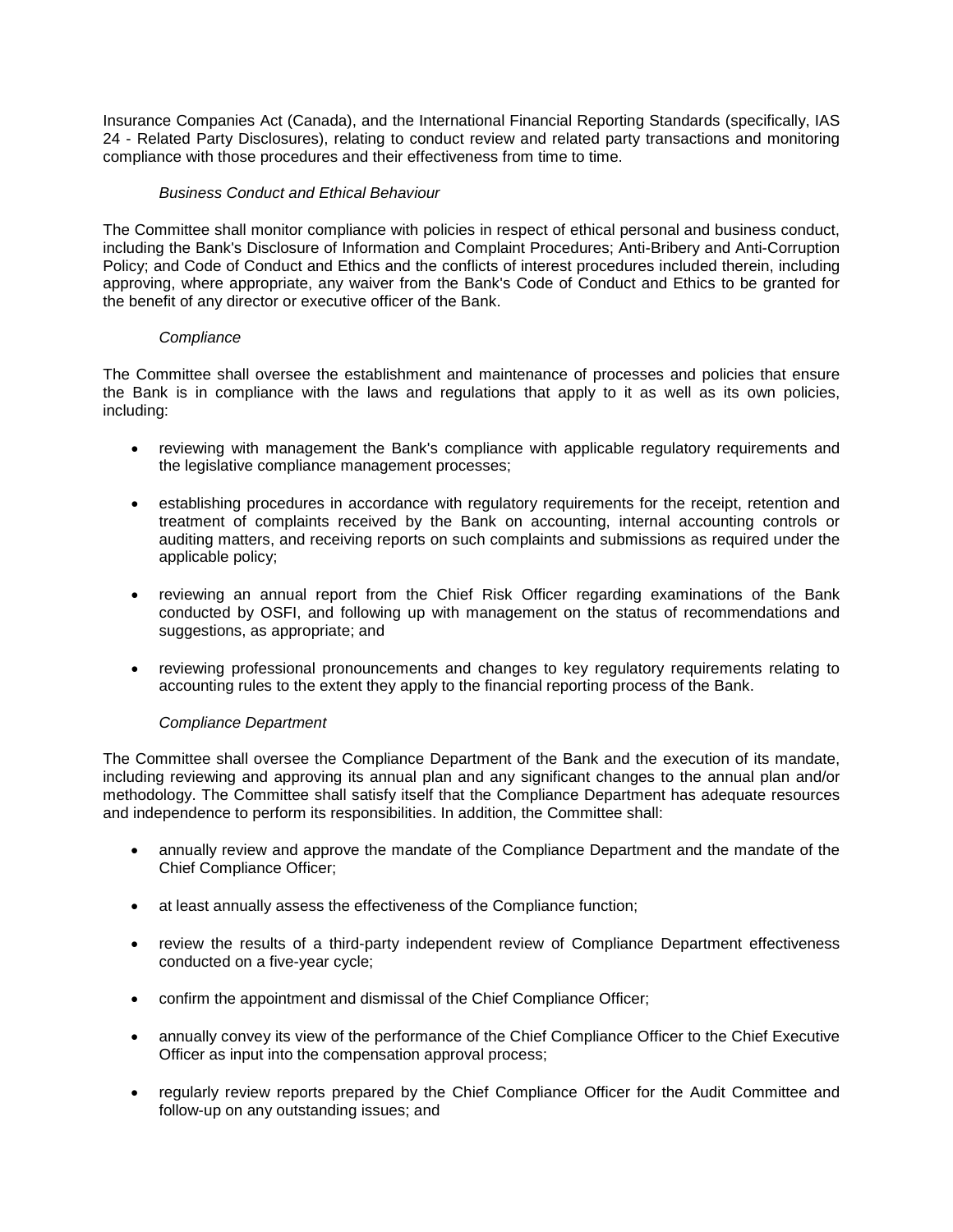• provide a forum for the Chief Compliance Officer to raise any compliance issues or issues with respect to the relationship and interaction among the Compliance Department, management and/or regulators.

# *Anti-Money Laundering / Anti-Terrorist Financing*

The Committee shall oversee and monitor the establishment, maintenance and ongoing effectiveness of the Anti-Money Laundering / Anti-Terrorist Financing ("AML/ATF") program that is designed to ensure the Bank is in compliance with the laws and regulations that apply to it as well as its own policies, including:

- reviewing with management the Bank's compliance with applicable regulatory requirements;
- reviewing an annual report from the Global Anti-Money Laundering Officer regarding the assessment of the effectiveness of the AML Program, and following up with management on the status of recommendations and suggestions, as appropriate; and
- reviewing an annual report from the Chief Auditor regarding the results of effectiveness testing of the AML Program, and following up with management on the status of recommendations and suggestions, as appropriate.

# *Global Anti-Money Laundering Department*

The Committee shall oversee the Global Anti-Money Laundering Department of the Bank and the execution of its mandate, and shall satisfy itself that the Global AML Department has adequate resources and independence to perform its responsibilities. The oversight and monitoring will be provided in the following manner:

- review and approve the Global AML Department's annual plan and any significant changes to the annual plan;
- consider and approve the AML/ATF program, its design and any significant AML/ATF policies, including the TD Global Sanctions Policy;
- at least annually assess the effectiveness of the AML/ATF function;
- review the results of a third-party independent review of AML Department effectiveness conducted on a five-year cycle;
- annually review and approve the mandate of the Global AML Department and the mandate of the Global Anti-Money Laundering Officer;
- confirm the appointment and dismissal of the Global Anti-Money Laundering Officer;
- annually convey its view of the performance of the Global Anti-Money Laundering Officer to the Chief Executive Officer as input into the compensation approval process;
- regularly review reports prepared by the Global Anti-Money Laundering Officer for the Audit Committee on the design and operation of the AML/ATF program, the adequacy of resources (people, systems, budget), and any recommendations thereto, and follow-up on any outstanding issues; and
- provide a forum for the Global Anti-Money Laundering Officer to raise any compliance issues or issues with respect to the relationship and interaction among the Global AML Department, management and/or regulators.